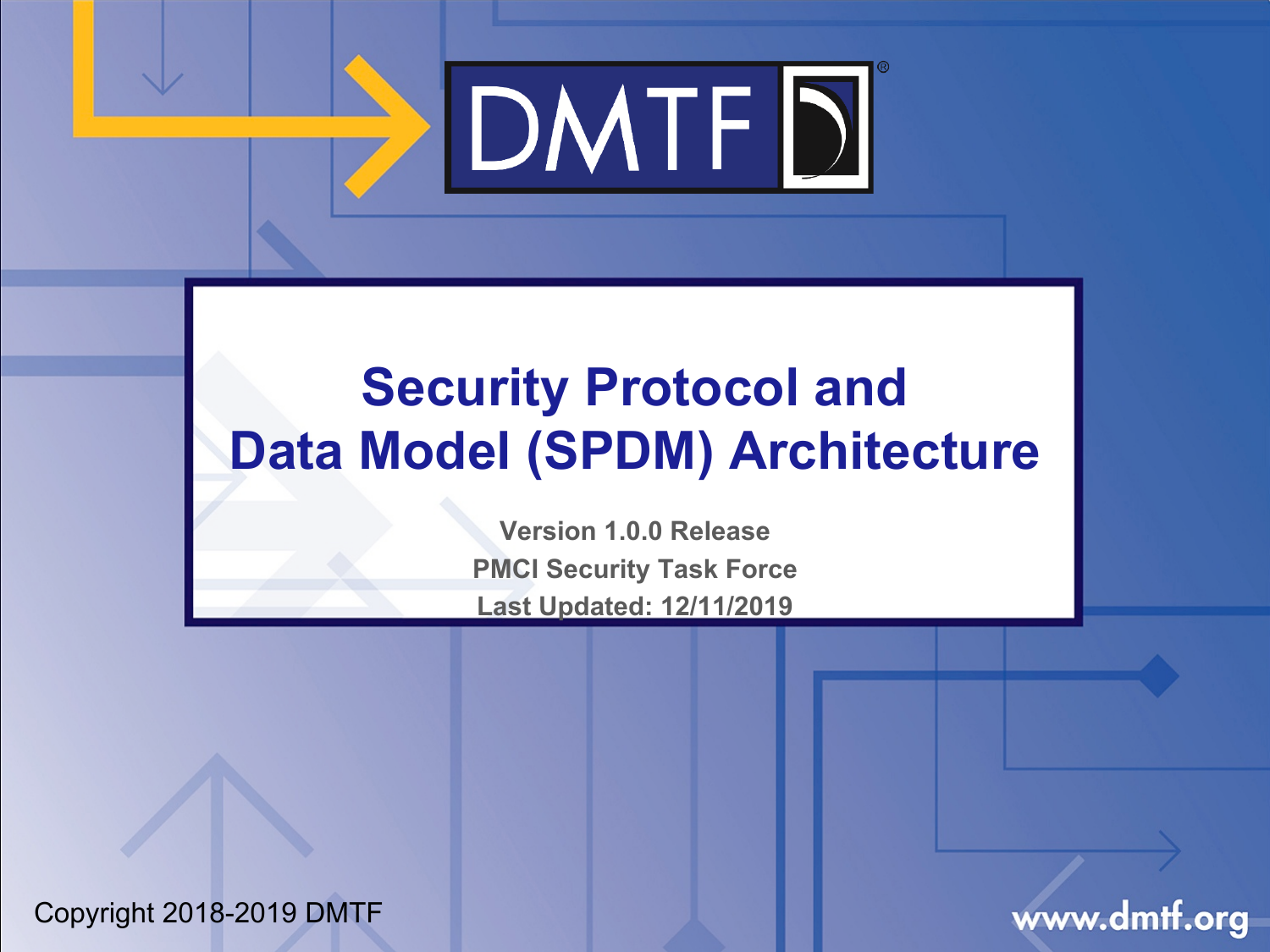# $DMTF$

## **Disclaimer**

- The information in this presentation represents a snapshot of work in progress within the DMTF.
- This information is subject to change without notice. The standard specifications remain the normative reference for all information.
- For additional information, see the DMTF website.
- This information is a summary of the information that will appear in the specifications. See the specifications for further details.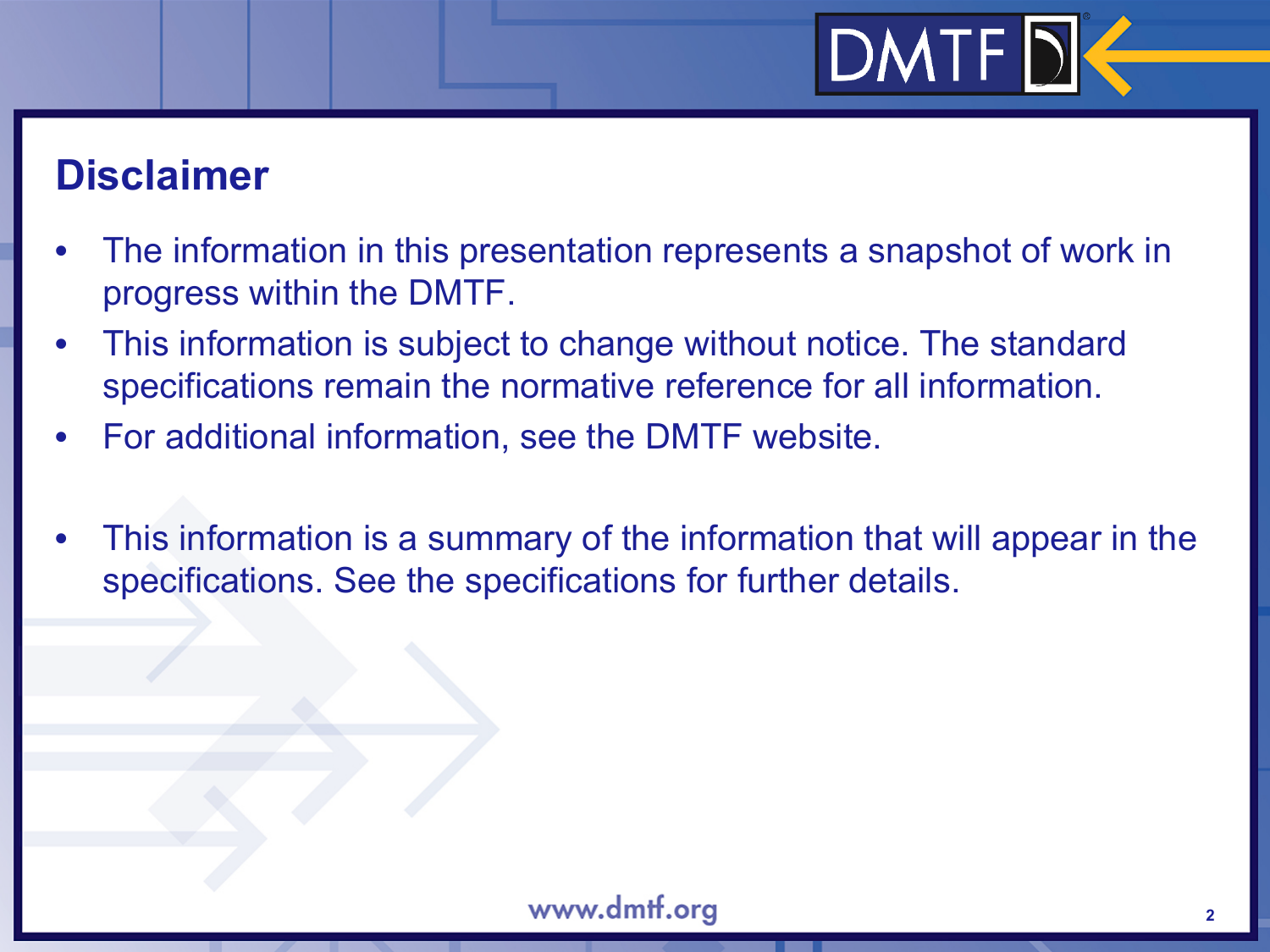## **Security Protocol and Data Model 1.0**

### • How?

- Two Major Features
	- Authentication
	- Attestation (authenticated measurements)
- Capable of being referenced by other standards.
	- DMTF is initially mapping to MCTP.
	- Alliance Partners are considering mapping SPDM to their standards.

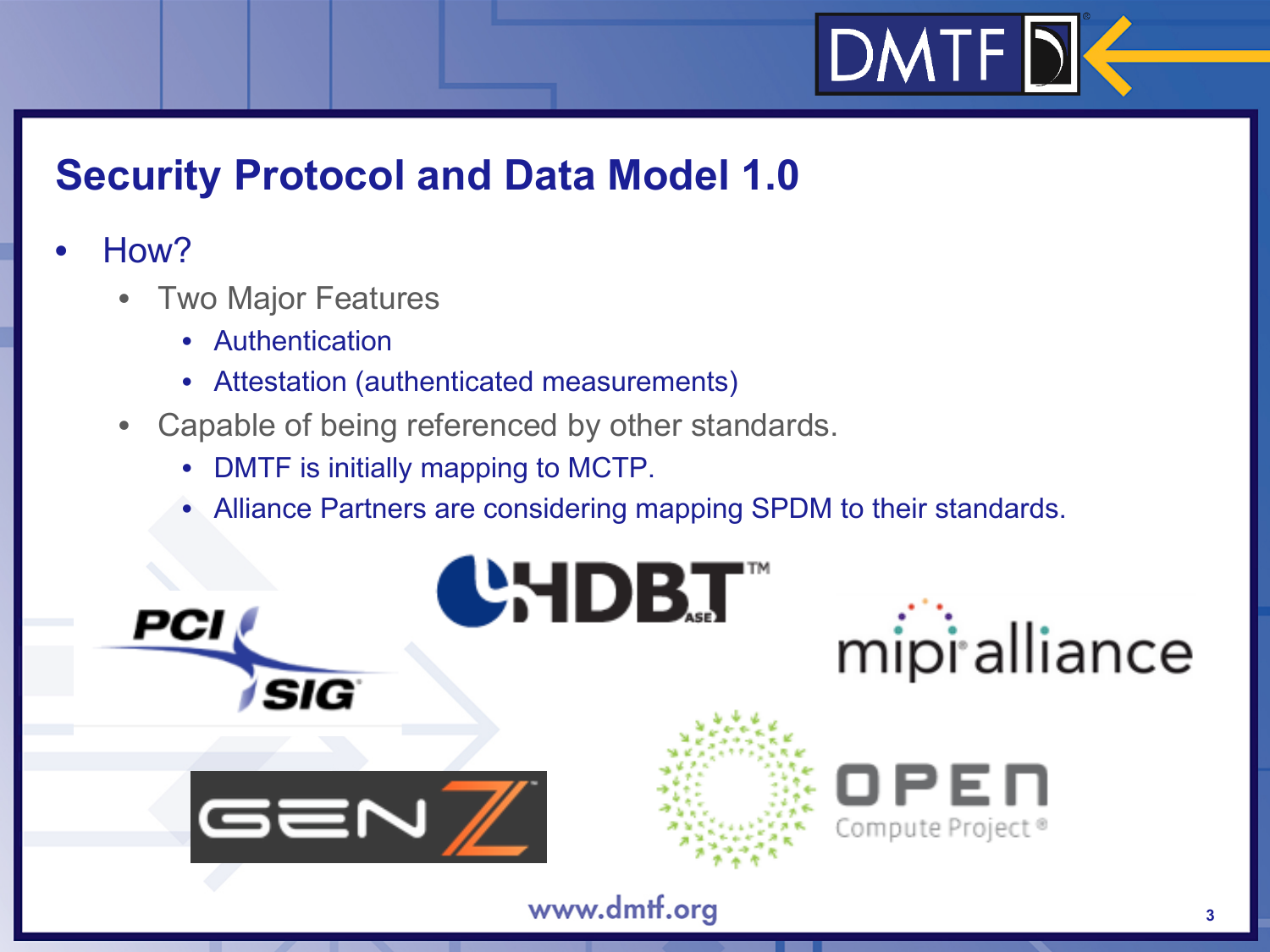# $DMTF$

## **SPDM 1.0 – Authentication**

- Allows a platform to verify the identity of the attached component.
- Redfish
	- Identity is also exposed in Redfish.
- Enables a platform to determine what to do if the identity of a component did not verify correctly.
- **Cryptography** 
	- Leverage X.509v3 certificates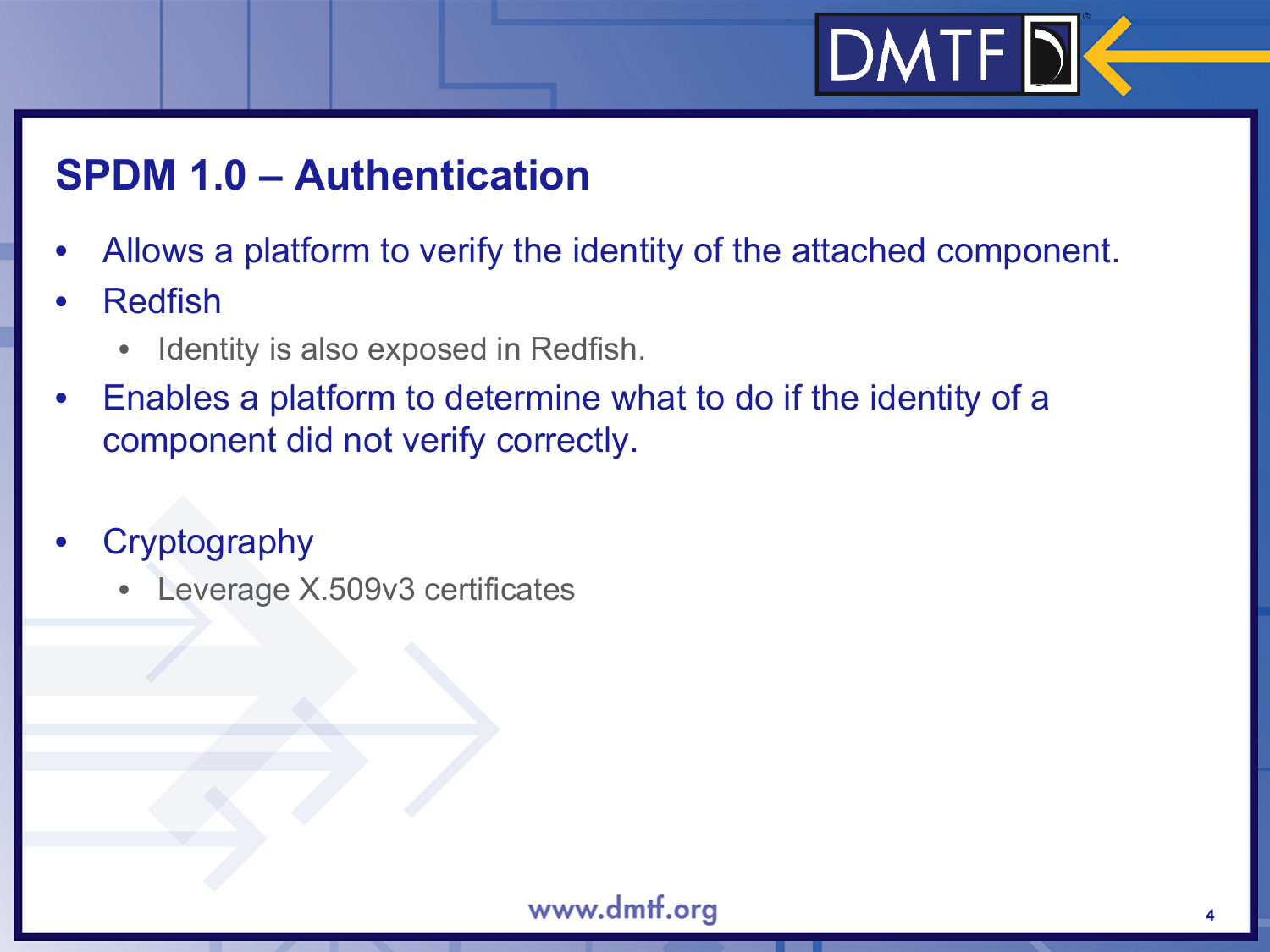## **SPDM 1.0 – Attestation**

- Allows a platform to verify the state of the component.
- Multiple measurements allow platforms to verify various configurations of the component.
- Measurements:
	- Hashes and raw bit streams of various configurations of a component
- Examples of Measurement Coverage (Implementation Choices):
	- Immutable Code
	- Mutable Code
	- Boot Stages
	- Configuration Data
	- State Variables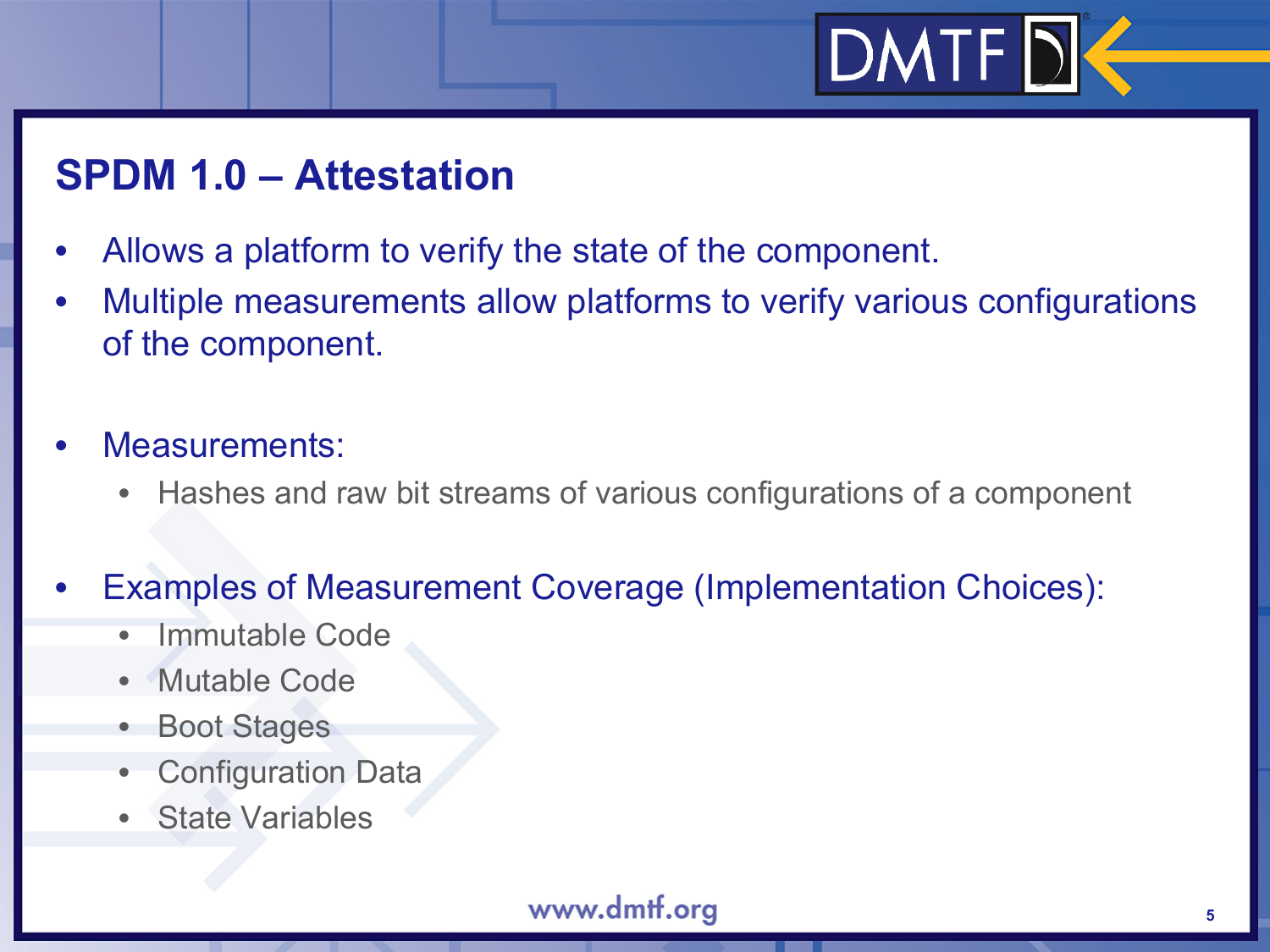# $DMTF$

### **Background and Use Cases**

- Security Requirements for PMCI Standards and Protocol, September 2018 (https://www.dmtf.org/sites/default/files/PMCI\_Security-Release 1.0.pdf)
- SPDM 1.0 Keynote, July 2019 (https://www.dmtf.org/sites/default/files/SPDM\_1.0\_Keynote\_APTS.pdf)
- PCIe® Component Authentication (https://pcisig.com/pcie%C2%AEcomponent-authentication)

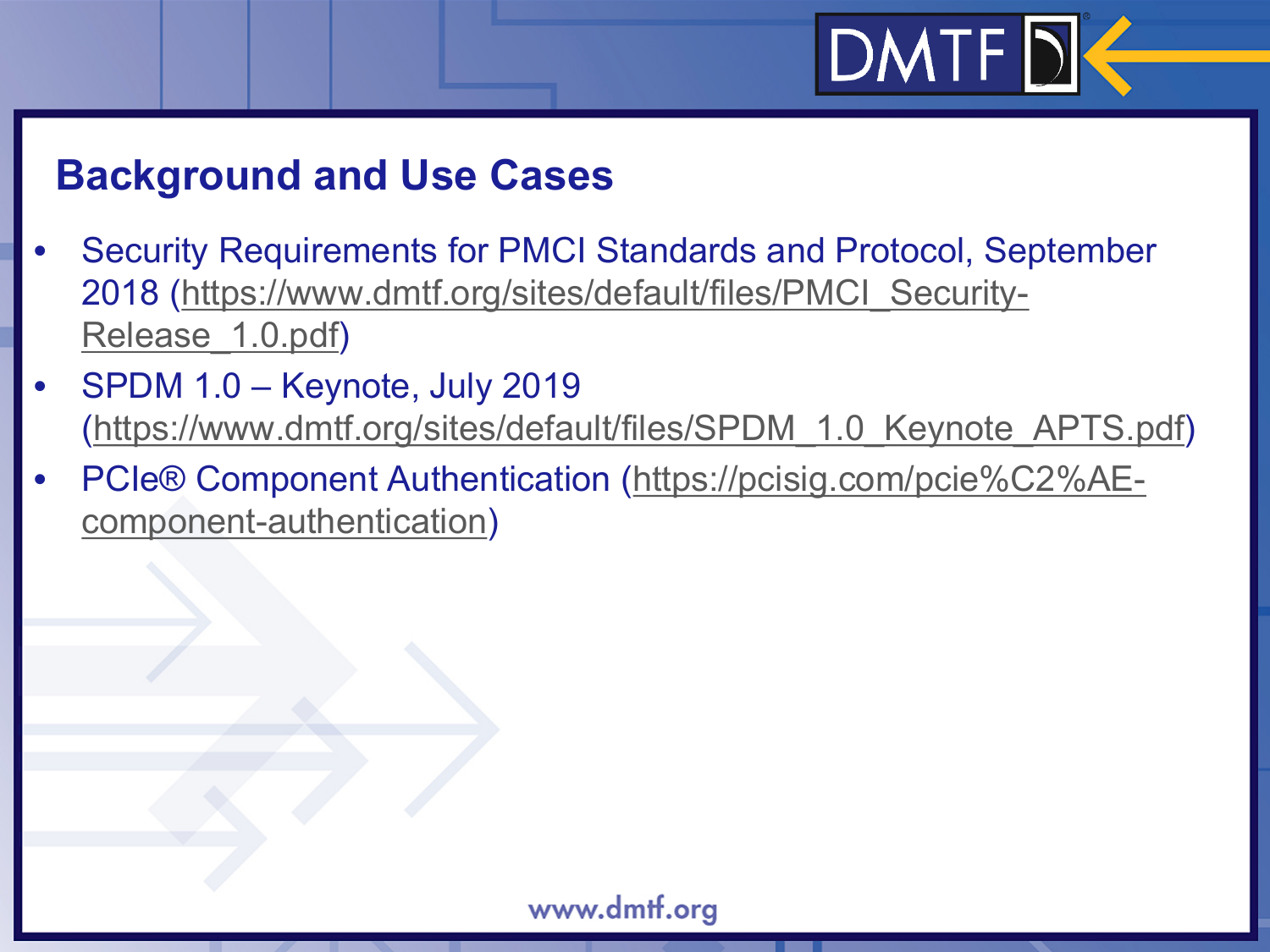## **Guiding Principles**

- Use MCTP message type 5 for all authentication commands including the future ones used for setting up secure sessions
- Use MCTP message type 6 for secured transport of encapsulated MCTP messages as appropriate (Future Version)
- Derived from USB Authentication
	- Some of the content is derived from USB Authentication Specification Rev 1.0 with ECN and Errata through January 7, 2019
	- https://www.usb.org/sites/default/files/USB%20Authentication%20Specifica tion%20Rev%201.0%20with%20ECN%20and%20Errata%20through%20J anuary%207%2C%202019.zip
- Fields are defined to be little endian unless otherwise noted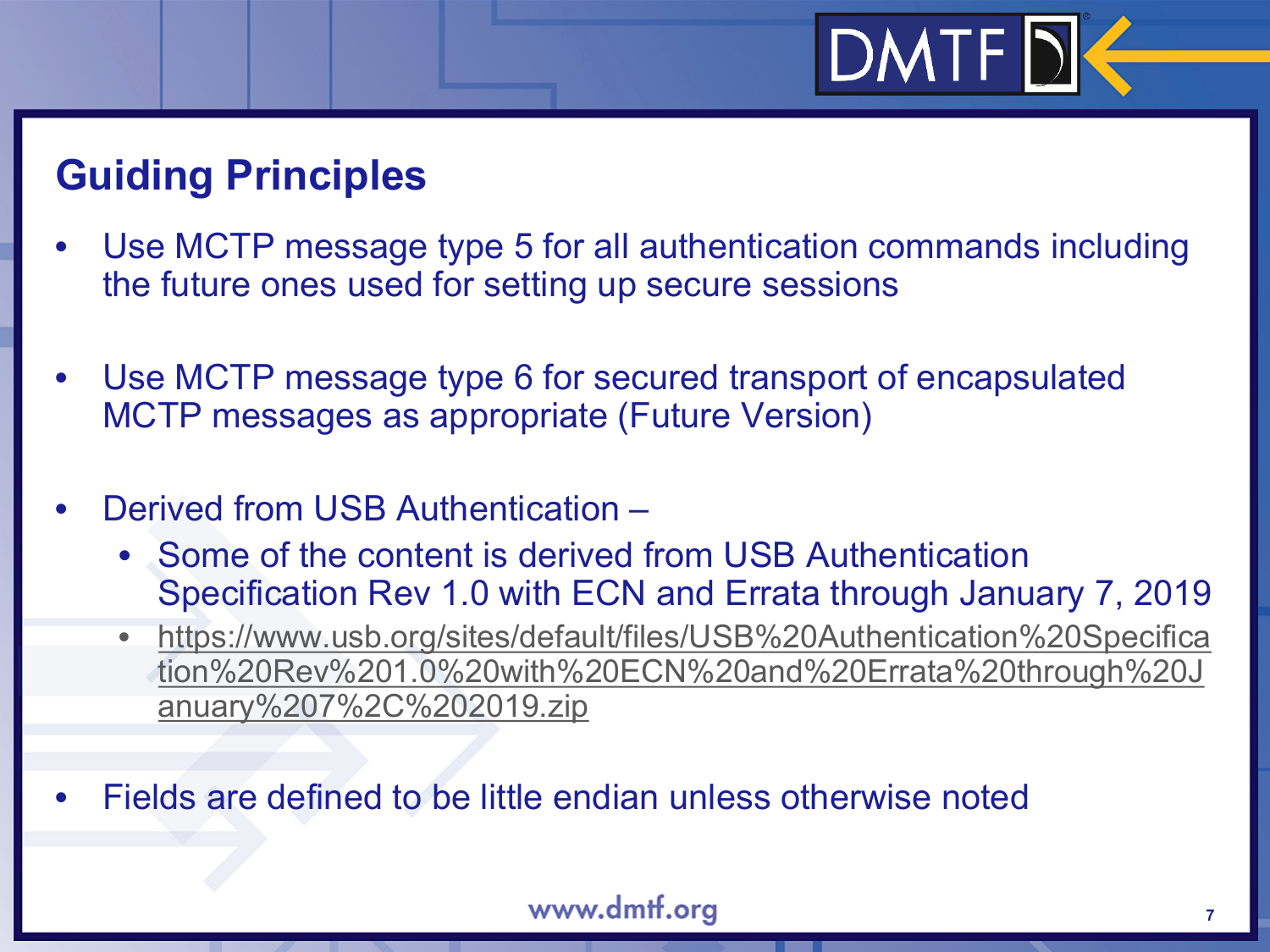# DMTFD<sup><</sup>

## **Specifications**

#### • DSP0274

- Security Protocol and Data Model (SPDM) Specification
	- This specification contains message exchange, sequence diagrams, message formats, and other relevant semantics for authentication, firmware measurement, and certificate management

### • DSP0275

- **SPDM over MCTP Binding Specification** 
	- This specification contains the mapping of SPDM to MCTP message type 5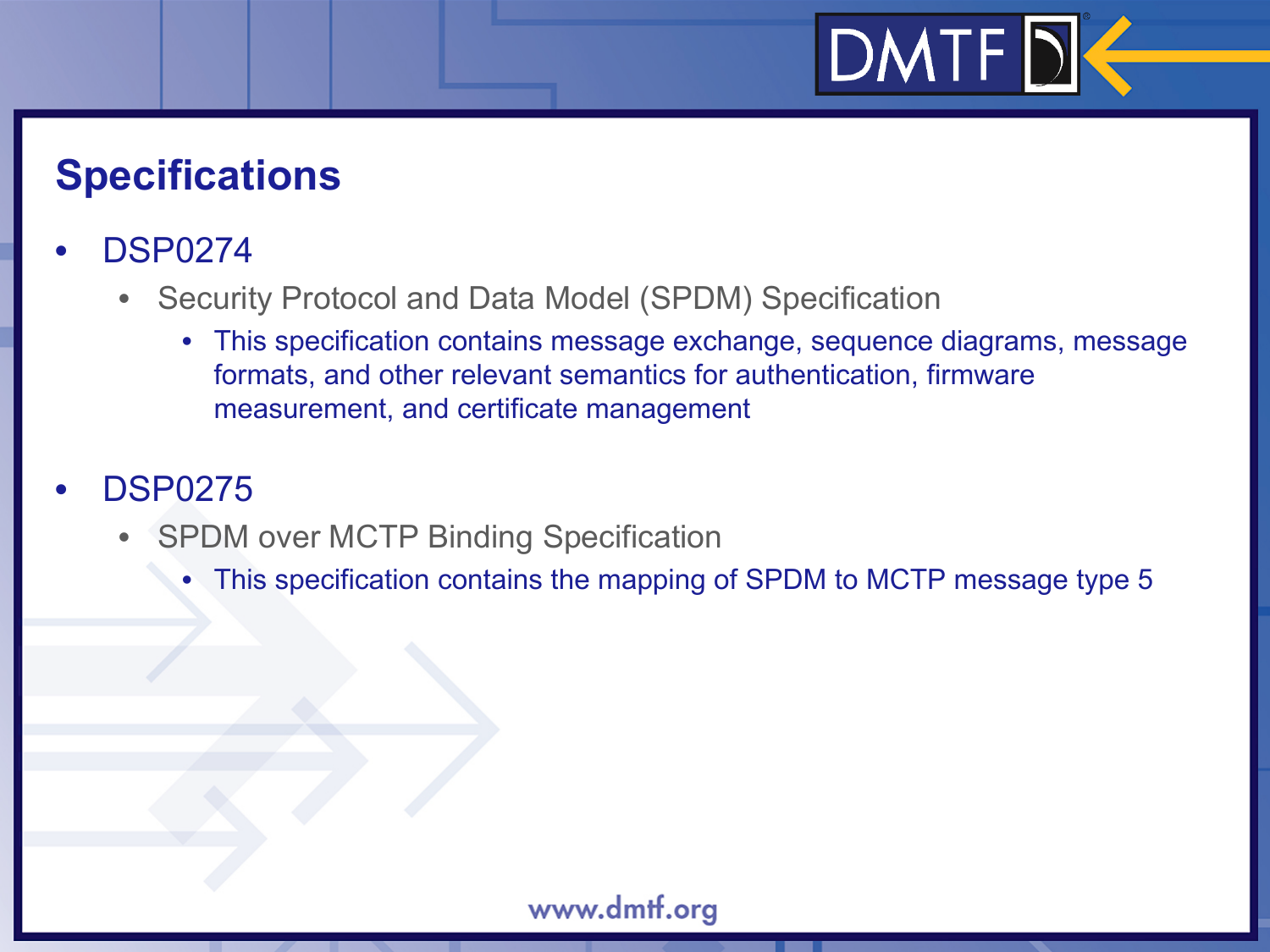# $DMTF$

### **PMCI MCTP Security Proposal – Diagram View**

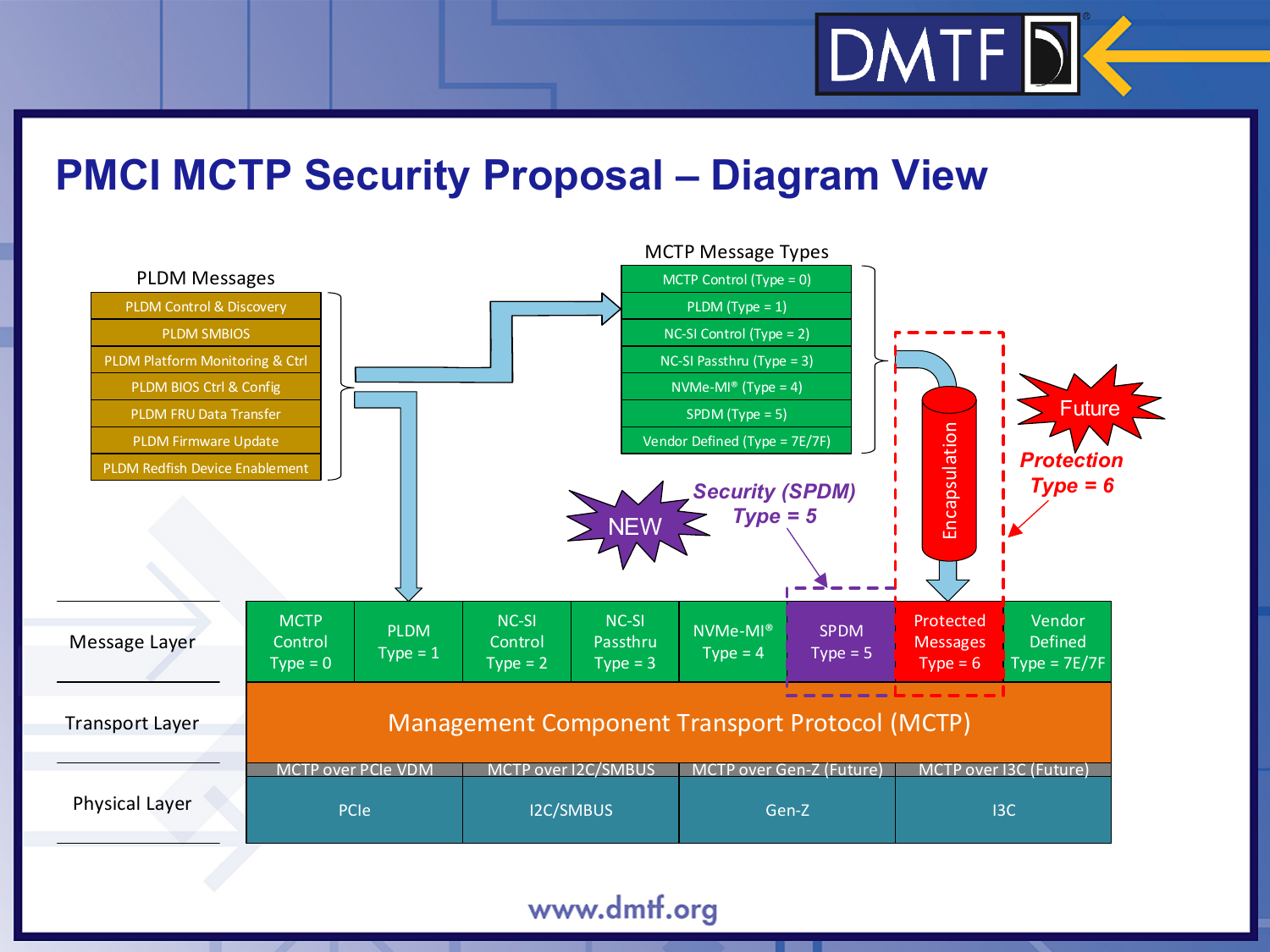# $DMTF$

## **MCTP Message Type 5 (Security Commands) Format**

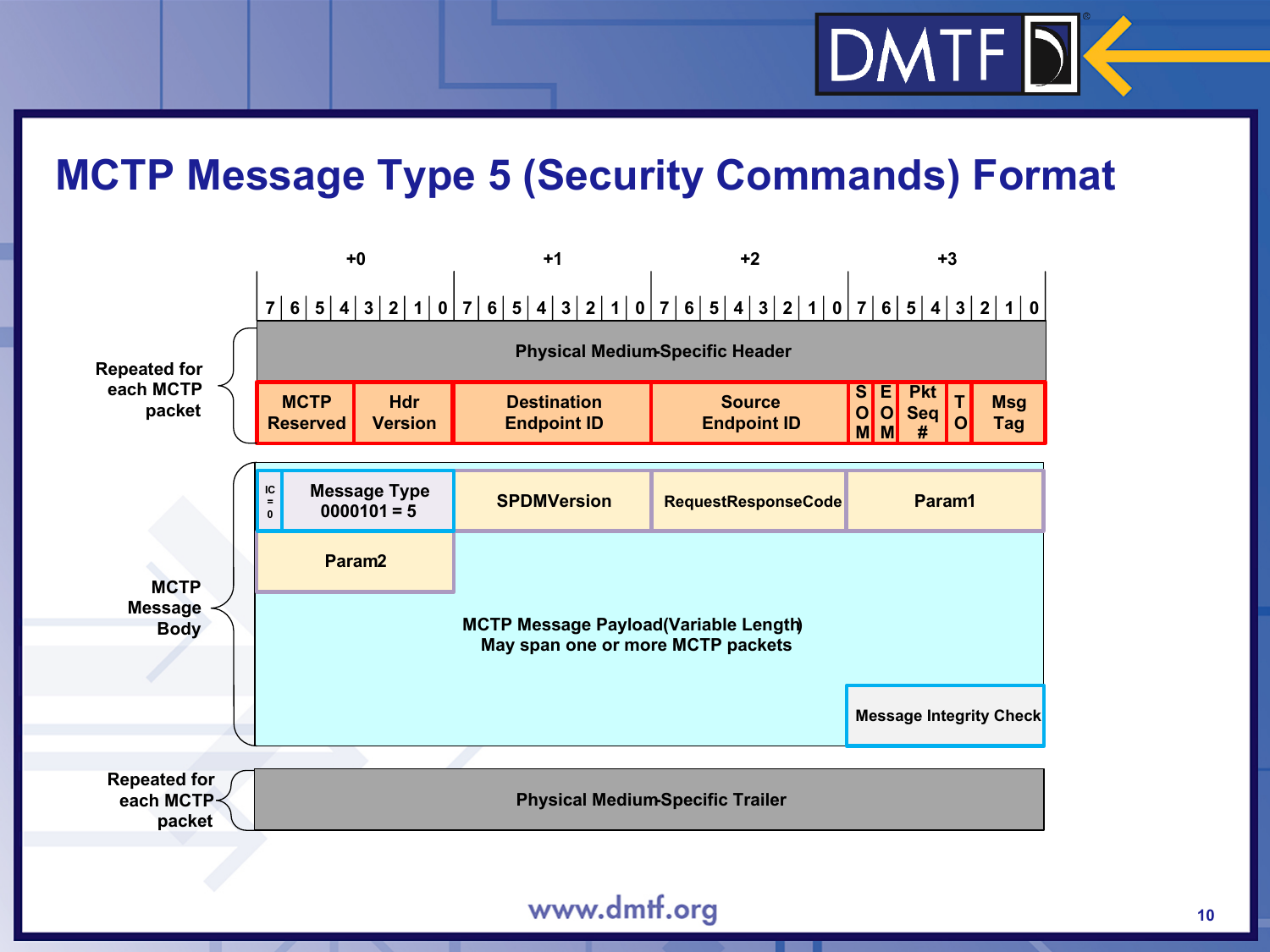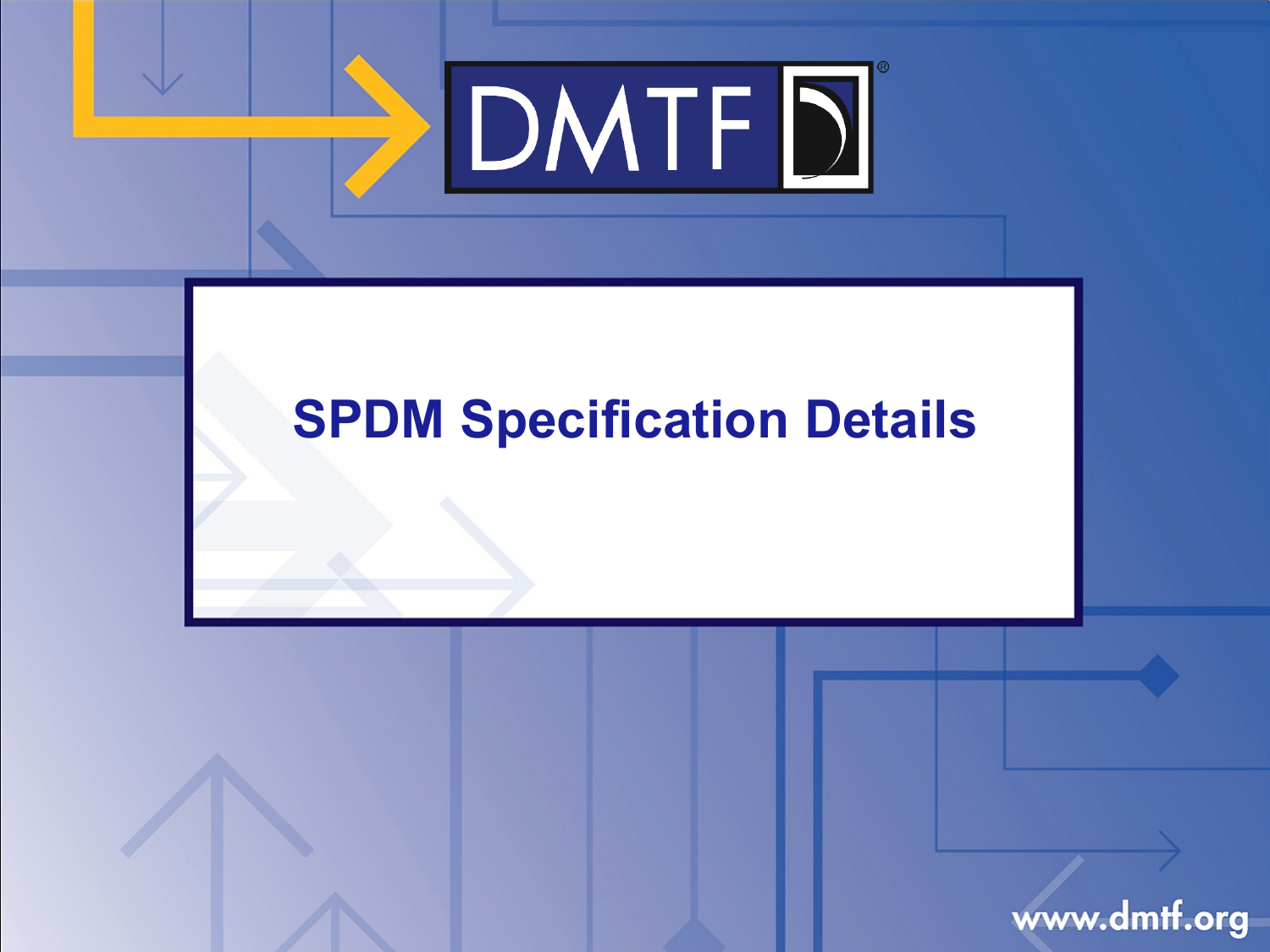### **SPDM Common Format**

| <b>Offset</b><br><b>Byte[bit]</b> | <b>Field Name</b>       | <b>Size</b><br><b>bits</b> | <b>Definition</b>                                                                                            |
|-----------------------------------|-------------------------|----------------------------|--------------------------------------------------------------------------------------------------------------|
| 0[7:4]                            | <b>SPDMMajorVersion</b> | 4                          | The major version of the SPDM<br>Specification.                                                              |
| 0[3:0]                            | <b>SPDMMinorVersion</b> | 4                          | The minor version of the SPDM<br>Specification.                                                              |
|                                   | RequestResponseCode     | 8                          | Identifies type of request or type of<br>response.                                                           |
|                                   | Param1                  | 8                          | The first one-byte parameter. The<br>contents of the parameter is specific to<br>the Request Response Code.  |
| 3                                 | Param <sub>2</sub>      | 8                          | The second one-byte parameter. The<br>contents of the parameter is specific to<br>the Request Response Code. |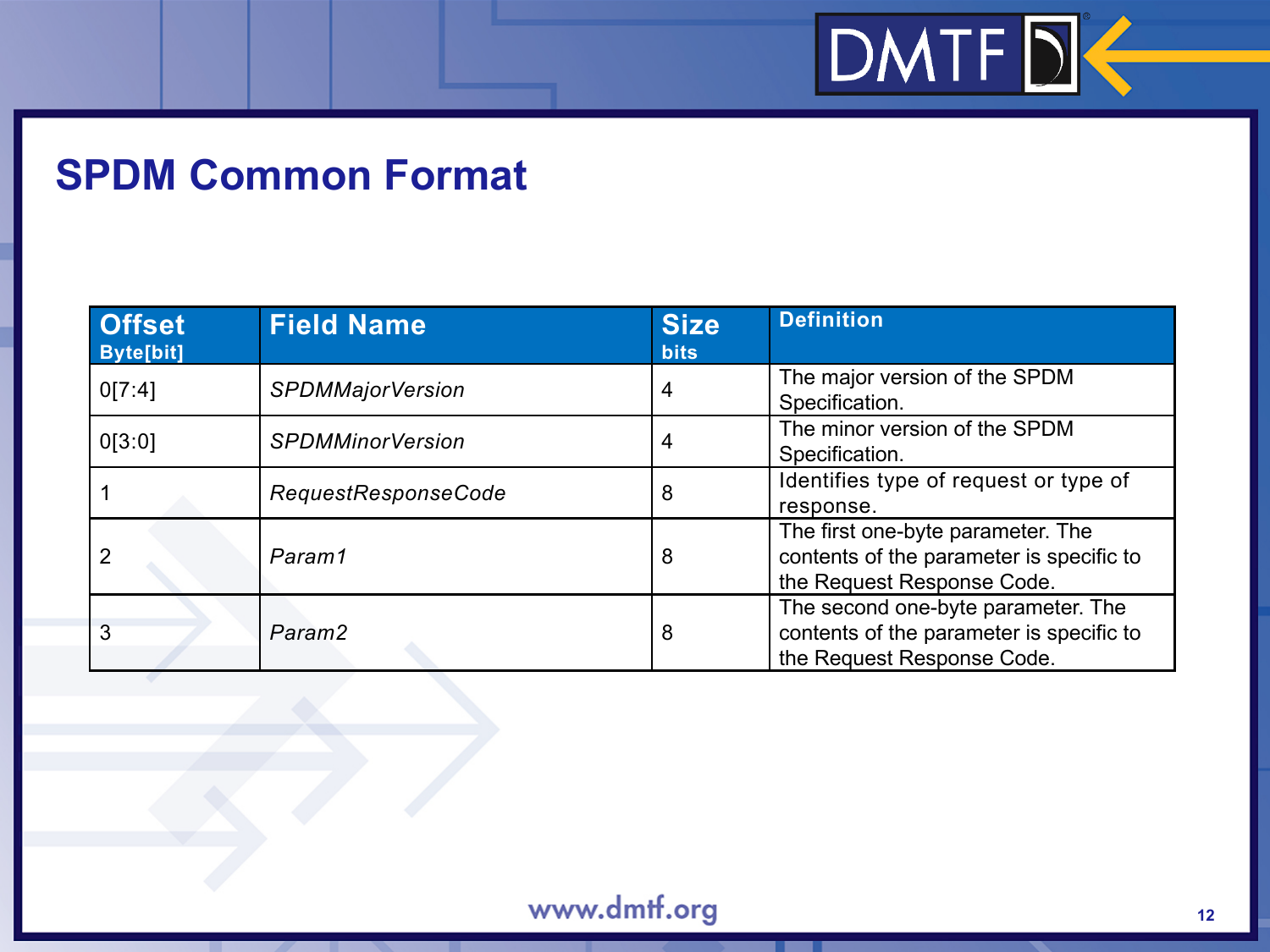# DMTF D

### **High-level Authentication Sequence Diagram**

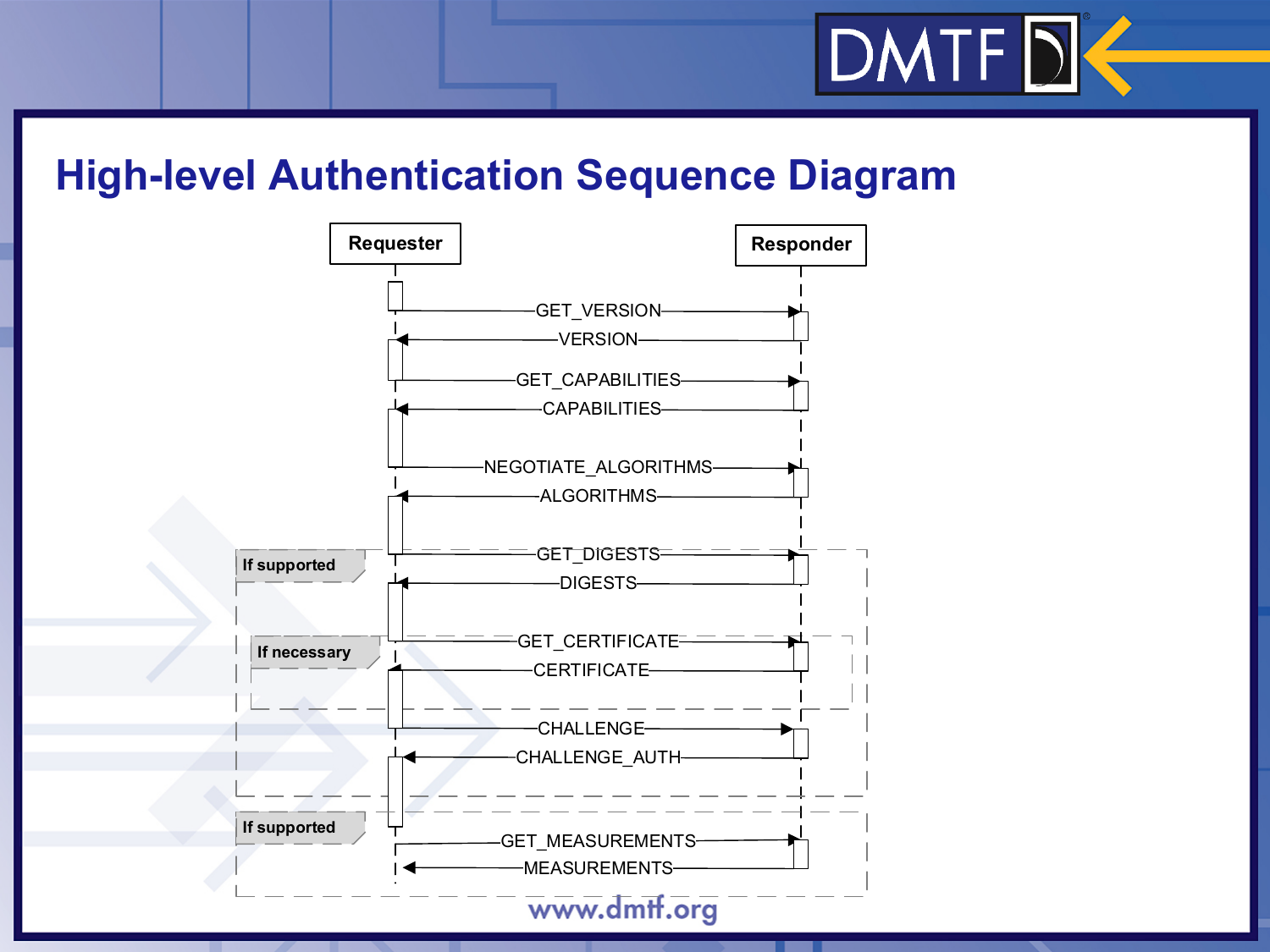# $DMTFD<sup>2</sup>$

### **RequestResponseCode Field: Part 1 Requests**

| <b>Request</b>                | Code<br><b>Value</b>                        | <b>Implementation</b><br><b>Requirement</b>                                                                 |
|-------------------------------|---------------------------------------------|-------------------------------------------------------------------------------------------------------------|
| <b>GET DIGESTS</b>            | 0x81                                        | Optional                                                                                                    |
| <b>GET CERTIFICATE</b>        | 0x82                                        | Optional                                                                                                    |
| <b>CHALLENGE</b>              | 0x83                                        | Optional                                                                                                    |
| <b>GET VERSION</b>            | 0x84                                        | Required                                                                                                    |
| <b>GET MEASUREMENTS</b>       | 0xE0                                        | Optional                                                                                                    |
| <b>GET CAPABILITIES</b>       | 0xE1                                        | Required                                                                                                    |
| NEGOTIATE ALGORITHMS          | 0xE3                                        | Required                                                                                                    |
| <b>VENDOR DEFINED REQUEST</b> | 0xFE                                        | Optional                                                                                                    |
| RESPOND IF READY              | 0xFF                                        | Required                                                                                                    |
| Reserved                      | 0x80,<br>$0x85-0xDF$ ,<br>0xE2<br>0xE4-0xFD | <b>SPDM</b> implementations<br>compatible with this version<br>shall not use the reserved<br>request codes. |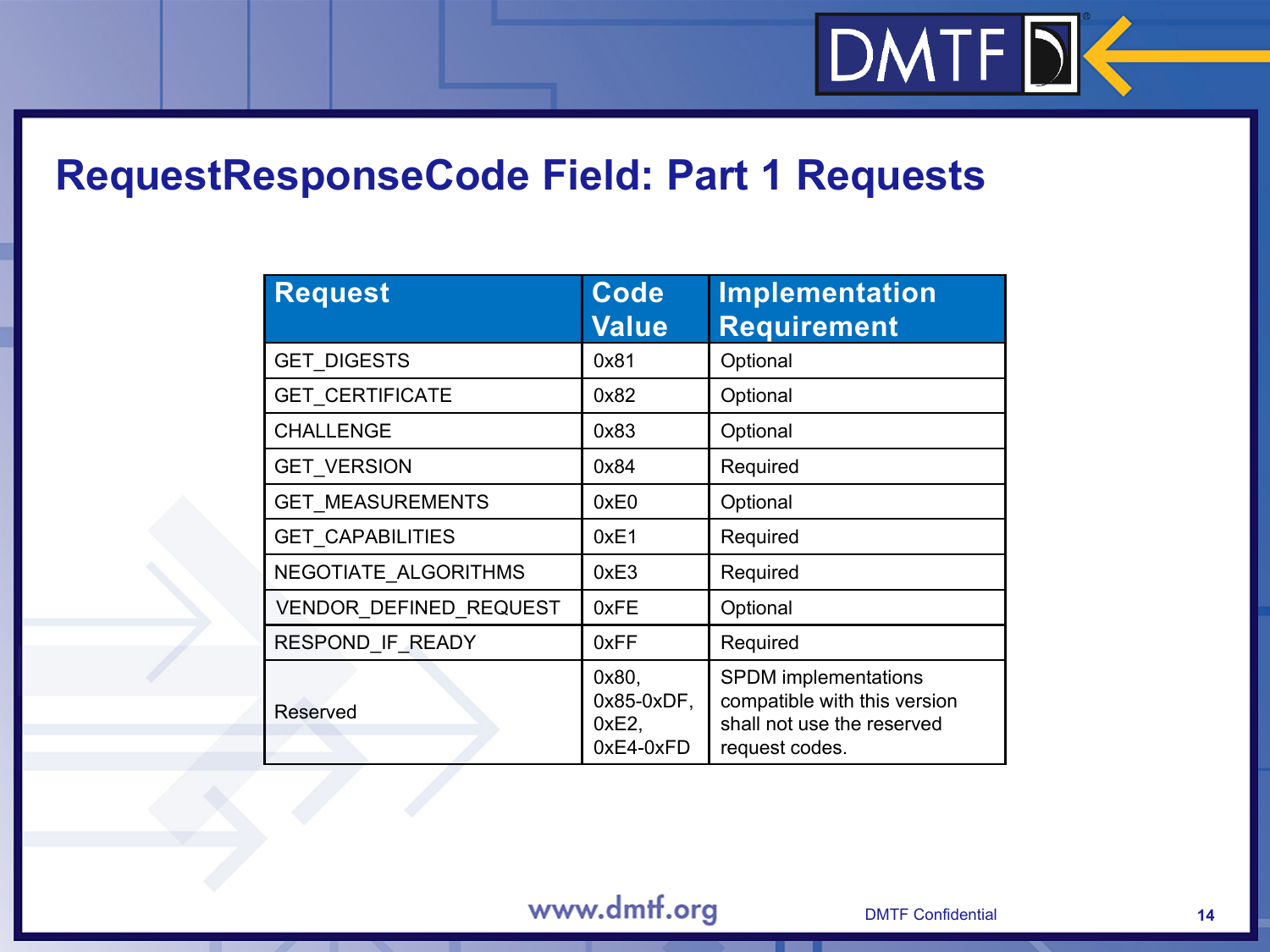

### **RequestResponseCode Field: Part 2 Responses**

| <b>Response</b>                | <b>Value</b>                                | Implementation<br><b>Requirement</b>                                                                            |
|--------------------------------|---------------------------------------------|-----------------------------------------------------------------------------------------------------------------|
| <b>DIGESTS</b>                 | 0x01                                        | Optional                                                                                                        |
| <b>CERTIFICATE</b>             | 0x02                                        | Optional                                                                                                        |
| <b>CHALLENGE AUTH</b>          | 0x03                                        | Optional                                                                                                        |
| <b>VERSION</b>                 | 0x04                                        | Required                                                                                                        |
| <b>MEASUREMENTS</b>            | 0x60                                        | Optional                                                                                                        |
| <b>CAPABILITIES</b>            | 0x61                                        | Required                                                                                                        |
| <b>ALGORITHMS</b>              | 0x63                                        | Required                                                                                                        |
| <b>VENDOR DEFINED RESPONSE</b> | 0x7E                                        | Optional                                                                                                        |
| <b>ERROR</b>                   | 0x7F                                        | See later slide                                                                                                 |
| Reserved                       | 0x00,<br>$0x05-0x5F$ ,<br>0x62<br>0x64-0x7D | <b>SPDM</b> implementations<br>compatible with this<br>version shall not use the<br>reserved response<br>codes. |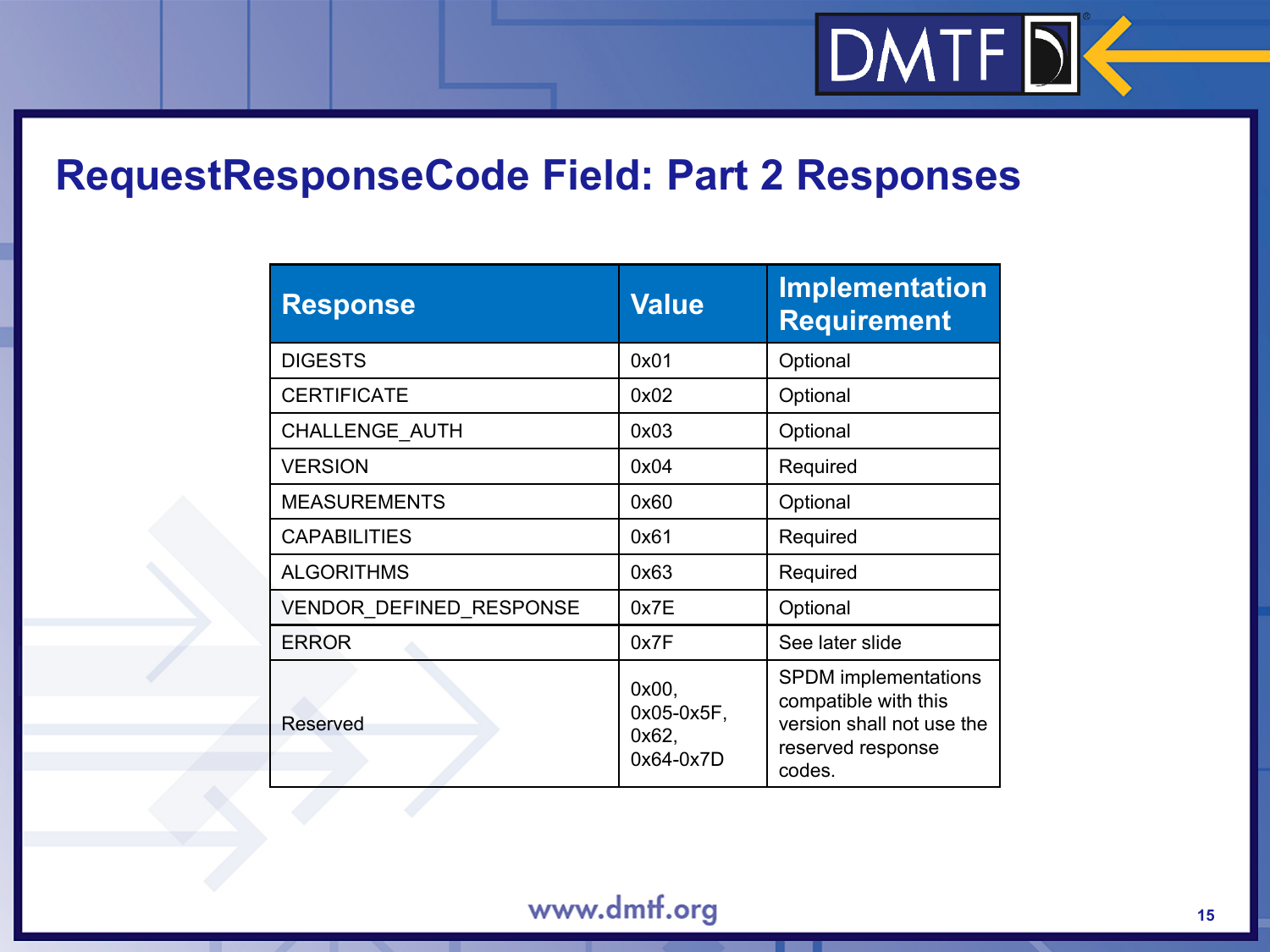### **Requester/Responder State Negotiation Sequence Diagram**

DMTFD<sup></sup>

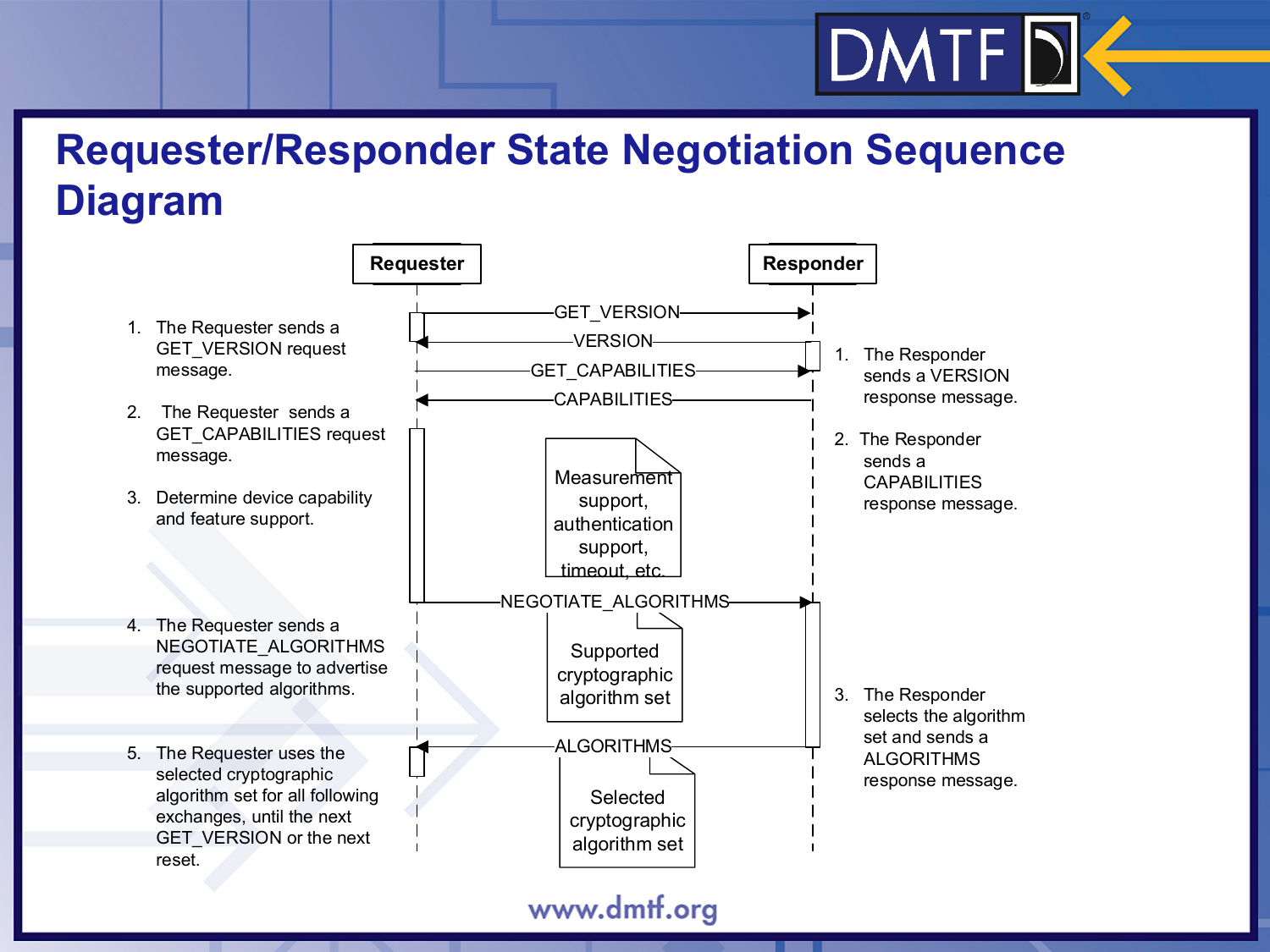# $DMTFD<sup>2</sup>$

## **GET\_VERSION Request**

This request message shall retrieve an endpoint's SPDM version.

| <b>Offset Field</b> |                      | <b>Size</b><br>(Bytes) | <b>Value</b>      |
|---------------------|----------------------|------------------------|-------------------|
| 0                   | <b>SPDMVersion</b>   |                        | $V1.0 = 10h$      |
|                     | Request/ResponseCode |                        | 84h = GET VERSION |
|                     | Reserved1            |                        | Reserved          |
|                     | Reserved2            |                        | Reserved          |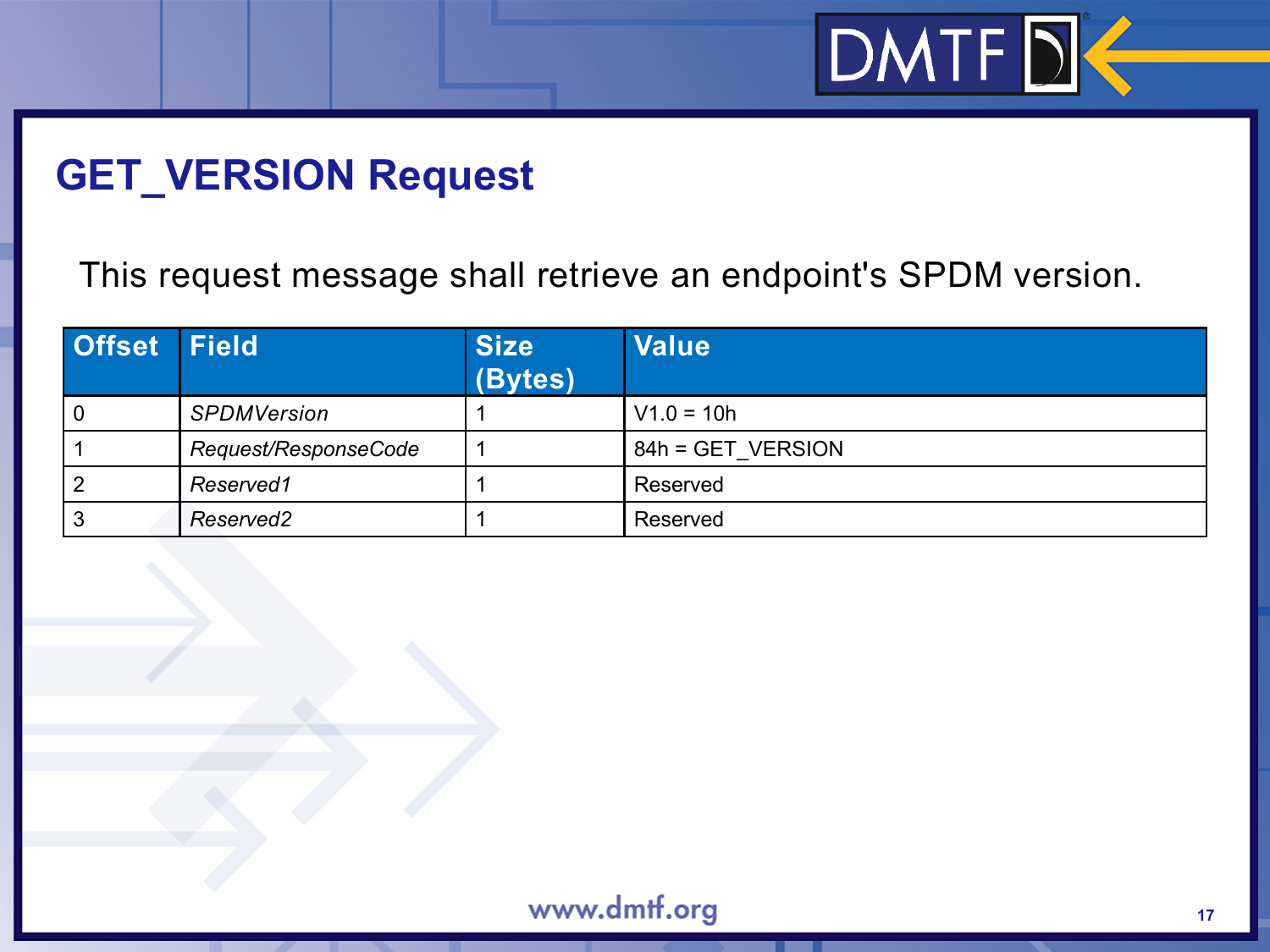### **Successful VERSION Response**

| <b>Offset</b>  | <b>Field</b>               | <b>Size</b><br>(bytes) | <b>Value</b>                                             |
|----------------|----------------------------|------------------------|----------------------------------------------------------|
| $\overline{0}$ | <b>SPDMVersion</b>         |                        | $V1.0 = 0x10$                                            |
|                | <b>RequestResponseCode</b> |                        | $0x04 = VERSION$                                         |
| $\overline{2}$ | Param1                     |                        | Reserved                                                 |
| 3              | Param <sub>2</sub>         |                        | Reserved                                                 |
| 4              | Reserved                   |                        | Reserved                                                 |
| 5              | VersionNumberEntryCount    |                        | Number of version entries present in this table<br>(=n). |
| 6              | VersionNumberEntry1:n      | $2 \times n$           | 16-bit version entry.                                    |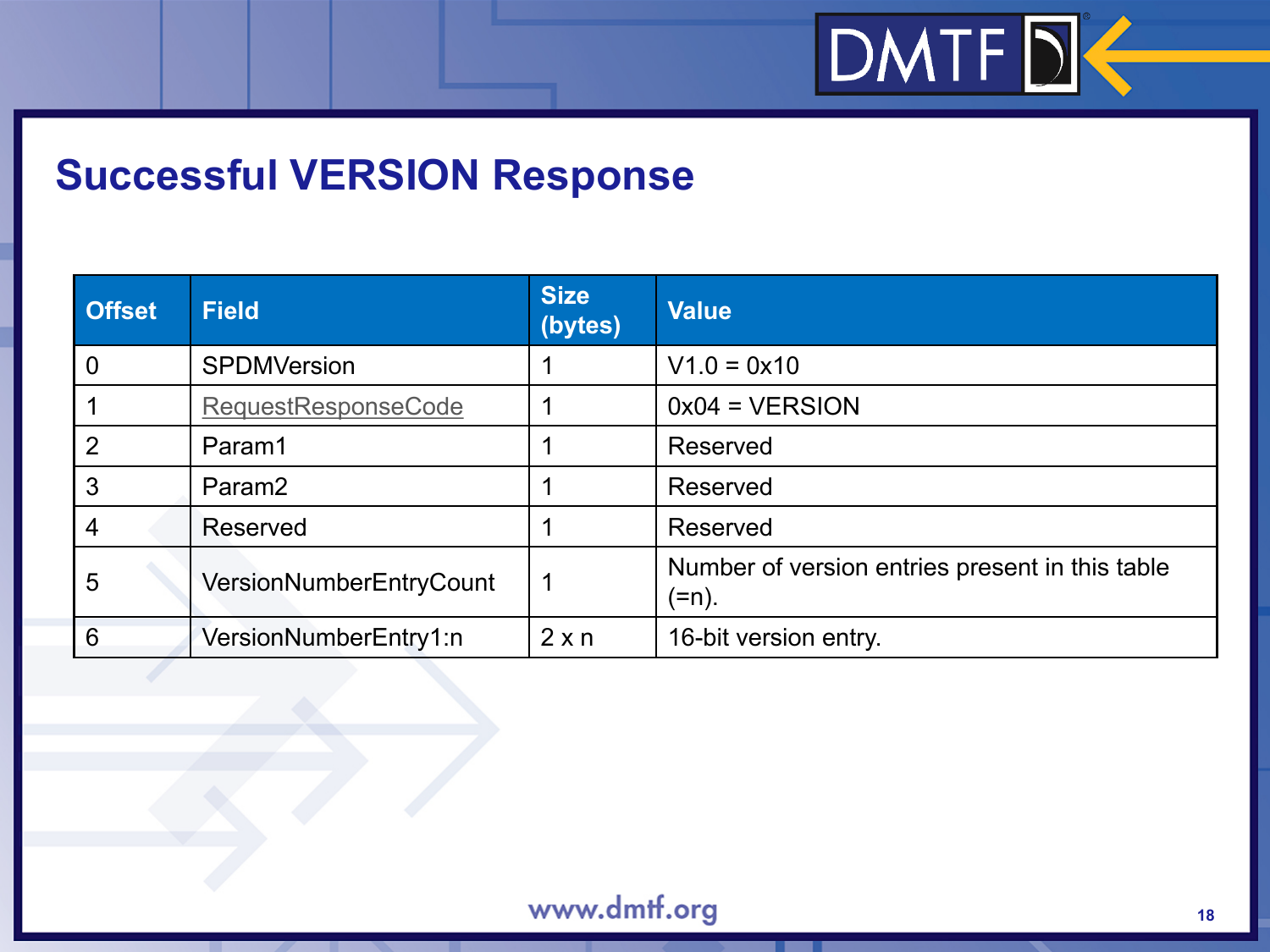### **VERSION Number Entry Definition**

| <b>Bit</b> | <b>Field</b>        | <b>Value</b>                                                                                                                                                                                                                                                                                                                                                                                                                                               |
|------------|---------------------|------------------------------------------------------------------------------------------------------------------------------------------------------------------------------------------------------------------------------------------------------------------------------------------------------------------------------------------------------------------------------------------------------------------------------------------------------------|
| [15:12]    | MajorVersion        | Version of the specification with changes that are incompatible with<br>one or more functions in earlier major versions of the specification.<br>[15:12]                                                                                                                                                                                                                                                                                                   |
| [11:8]     | MinorVersion        | Version of the specification with changes that are compatible with<br>functions in earlier minor versions of this major version specification.<br>[11:8]                                                                                                                                                                                                                                                                                                   |
| [7:4]      | UpdateVersionNumber | Version of the specification with editorial updates but no functionality<br>additions or changes. Informational; possible errata fixes. Ignore when<br>checking versions for interoperability.<br>[7:4]                                                                                                                                                                                                                                                    |
| [3:0]      | Alpha               | Pre-release work-in-progress version of the specification. Backward<br>compatible with earlier minor versions of this major version<br>specification. However, because the Alpha value represents an in-<br>development version of the specification, versions that share the same<br>major and minor version numbers but have different Alpha versions<br>may not be fully interoperable. Released versions must have an Alpha<br>value of zero.<br>[3:0] |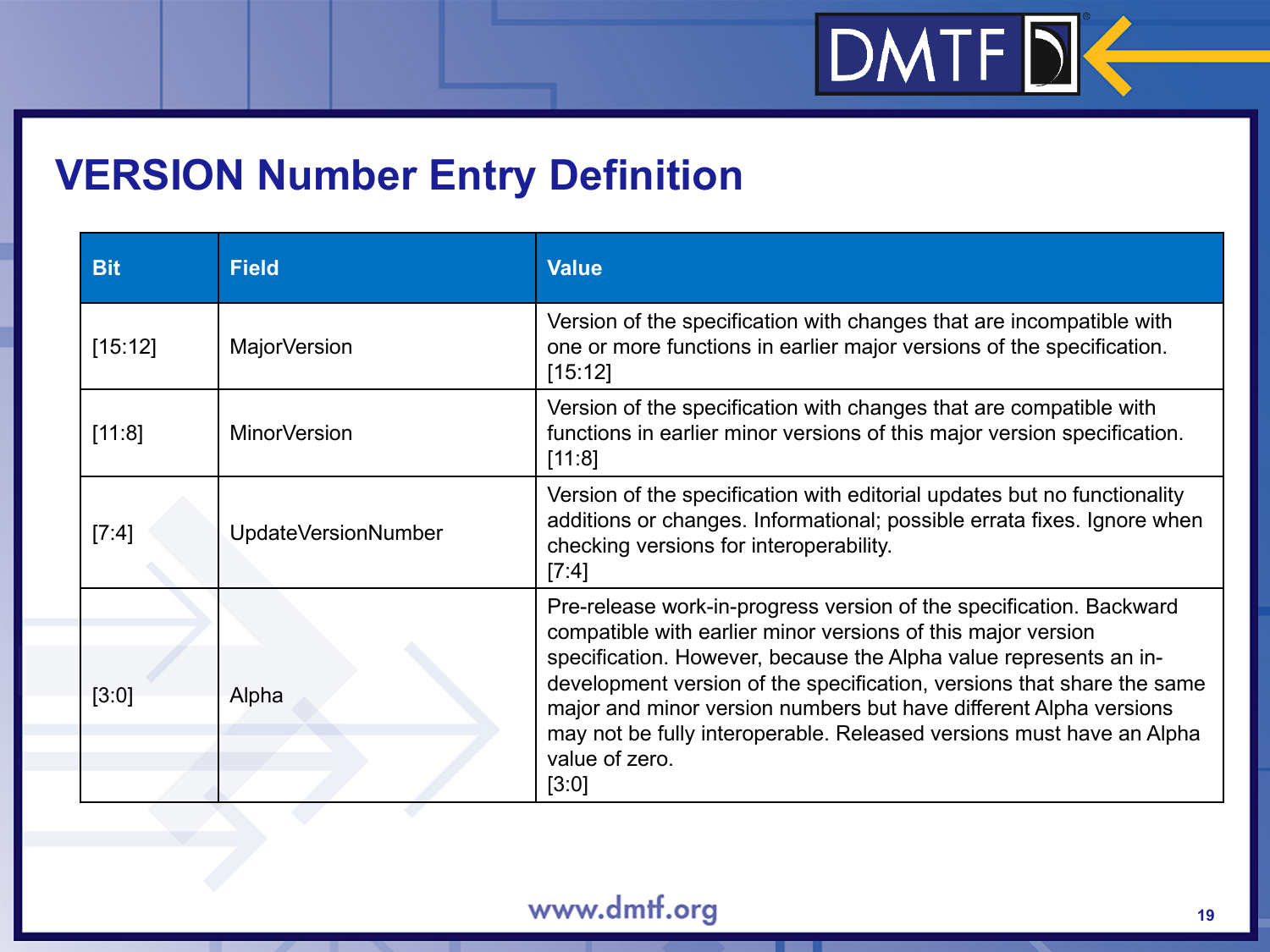

### **Discovering Common Major Version**

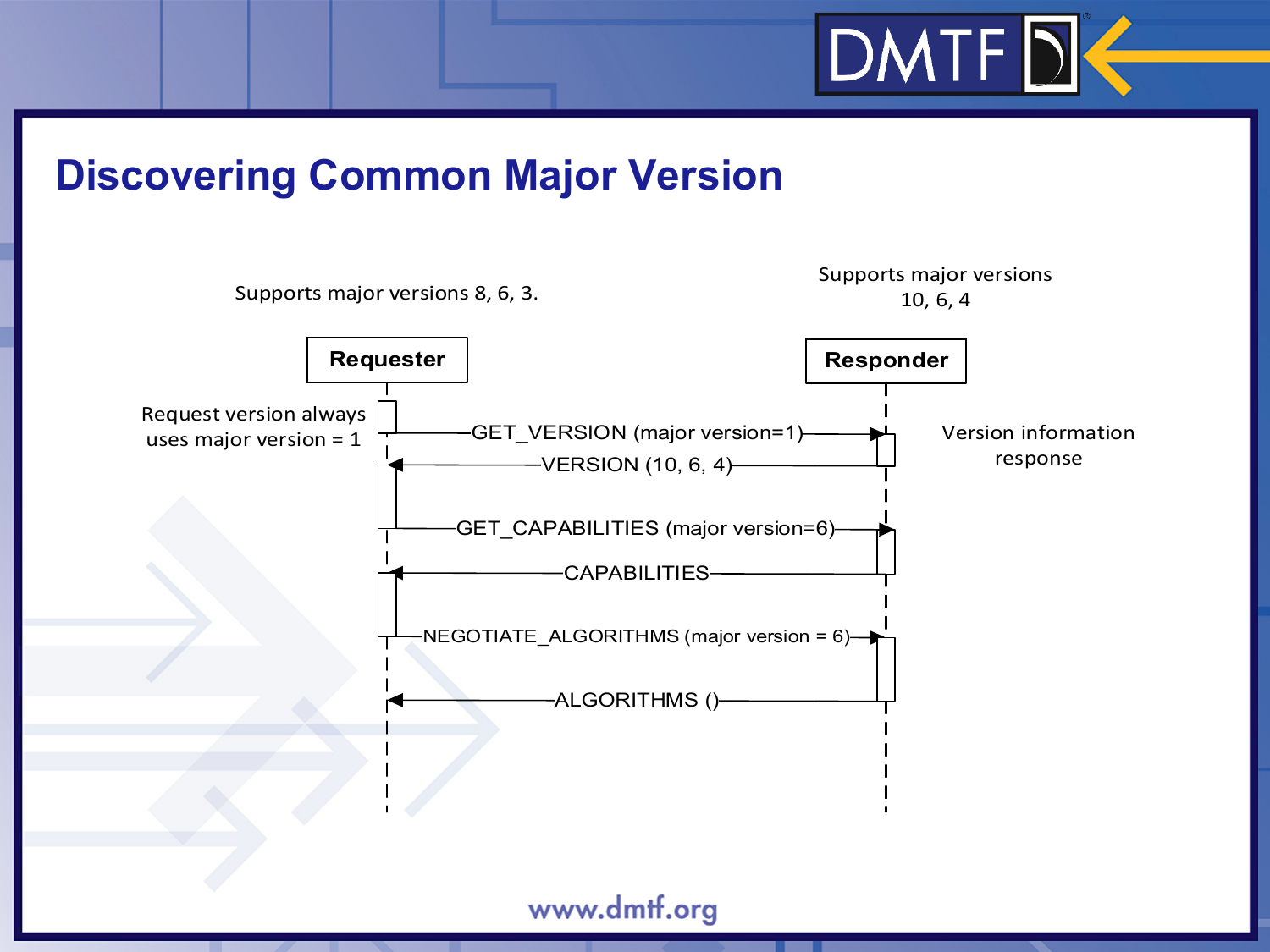# $DMTFD<sup>2</sup>$

## **GET\_CAPABILITIES Request**

This request is used to discover endpoint protocol capabilities.

| <b>Offset Field</b> |                       | <b>Size</b> | <b>Value</b>           |
|---------------------|-----------------------|-------------|------------------------|
|                     | <b>SPDMVersion</b>    |             | $V1.0 = 10h$           |
|                     | Request/Response Code |             | E1h = GET CAPABILITIES |
|                     | Reserved1             |             | Reserved               |
|                     | Reserved2             |             | Reserved               |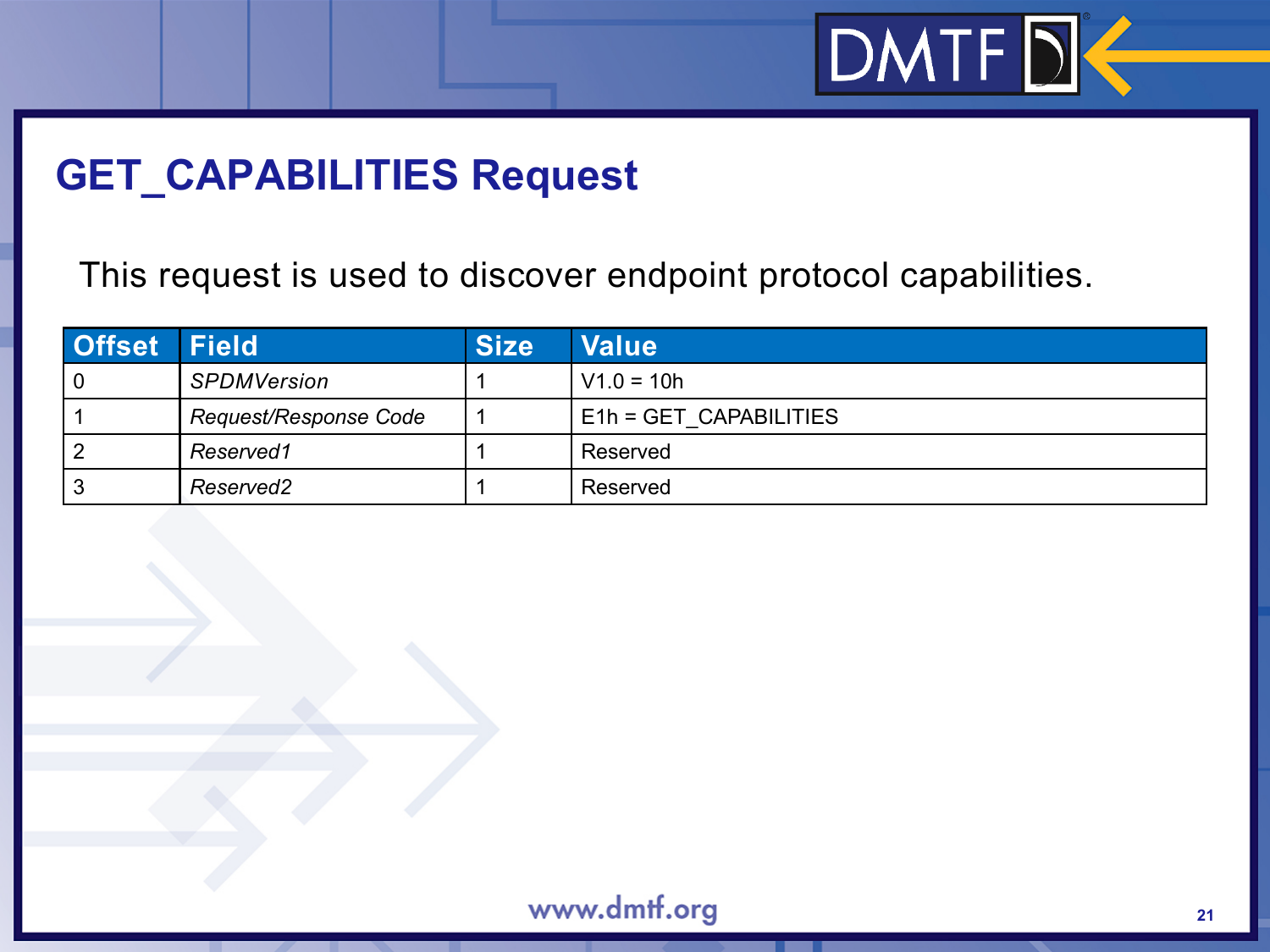

### **Successful CAPABILITIES**

| <b>Offset</b> | <b>Field</b>               | Size (bytes) | <b>Value</b>                                                                                                                                                                                        |
|---------------|----------------------------|--------------|-----------------------------------------------------------------------------------------------------------------------------------------------------------------------------------------------------|
| 0             | <b>SPDMVersion</b>         |              | $V1.0 = 0x10$                                                                                                                                                                                       |
|               | <b>RequestResponseCode</b> |              | $0x61 = CAPABILITIES$                                                                                                                                                                               |
| 2             | Param1                     |              | Reserved                                                                                                                                                                                            |
| 3             | Param <sub>2</sub>         |              | Reserved                                                                                                                                                                                            |
| 4             | Reserved                   |              | Reserved                                                                                                                                                                                            |
| 5             | <b>CTExponent</b>          |              | The value of this shall be the exponent of base 2. Used to<br>calculate CT. The equation for CT shall be<br>$2CT$ microseconds (us).<br>For example, if CTExponent is 10, CT is $2^{10}$ = 1024 us. |
| 6             | Reserved                   | 2            | Reserved                                                                                                                                                                                            |
| 8             | Flags                      | 4            | See next slide.                                                                                                                                                                                     |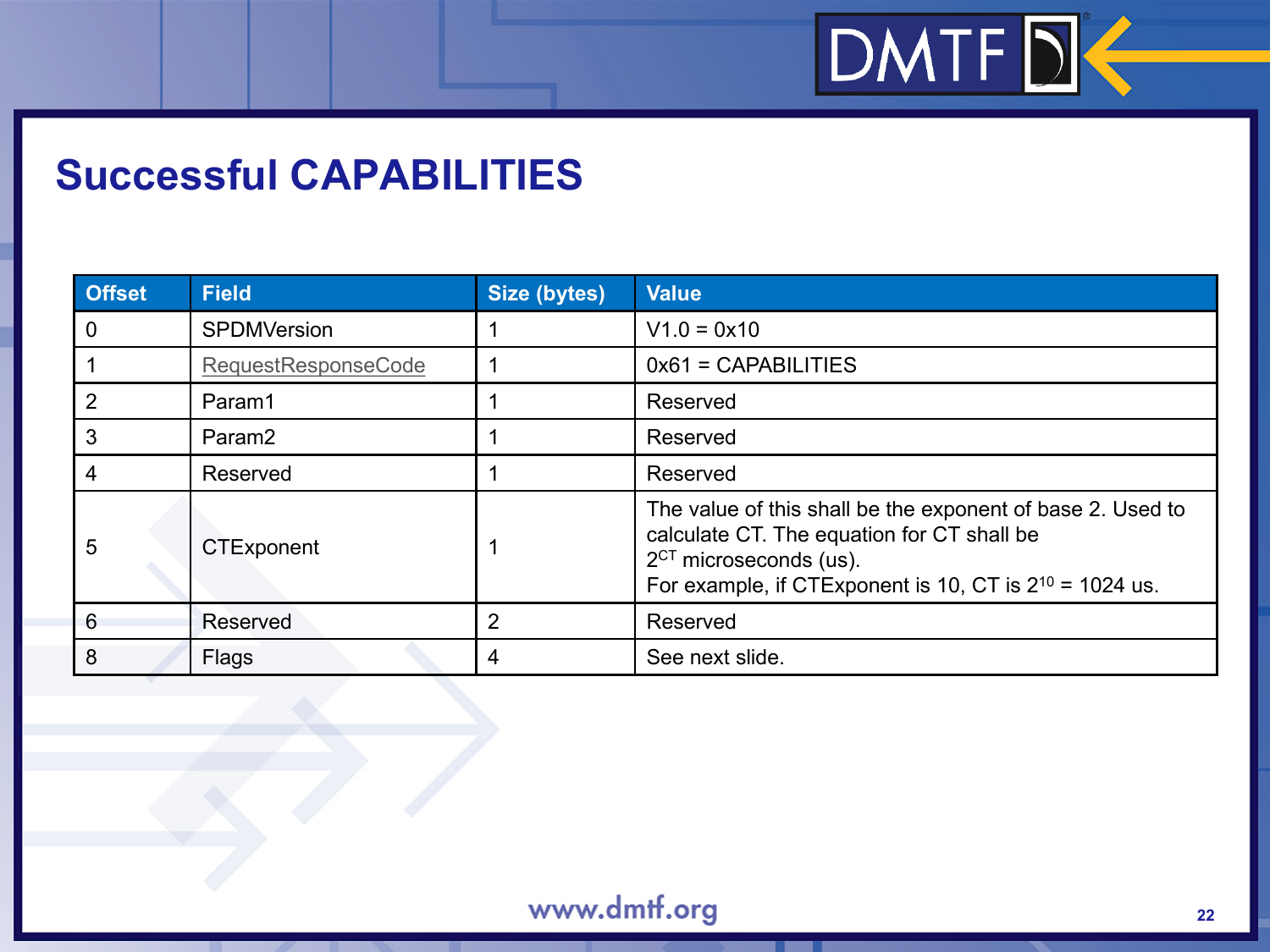## **CAPABILITIES Flags Field Definition**

| <b>Byte</b>    | <b>Bit</b> | <b>Field</b>   | <b>Value</b>                                                                                                                                                                                                                                                                                                                                                                                                                                                                                                 |  |
|----------------|------------|----------------|--------------------------------------------------------------------------------------------------------------------------------------------------------------------------------------------------------------------------------------------------------------------------------------------------------------------------------------------------------------------------------------------------------------------------------------------------------------------------------------------------------------|--|
| 0              | 0          | CACHE CAP      | If set, the Responder supports the ability to cache the Negotiated State across a reset.<br>This allows the Requester to skip reissuing the GET_VERSION, GET_CAPABILITIES<br>and NEGOTIATE ALGORITHMS requests after a reset. The Responder shall cache<br>the selected cryptographic algorithms as one of the parameters of the Negotiated<br>State. If the Requester chooses to skip issuing these requests after the reset, the<br>Requester shall also cache the same selected cryptographic algorithms. |  |
| $\overline{0}$ | 1          | CERT_CAP       | If set, Responder supports GET_DIGESTS and GET_CERTIFICATE messages.                                                                                                                                                                                                                                                                                                                                                                                                                                         |  |
| $\overline{0}$ | 2          | CHAL_CAP       | If set, Responder supports CHALLENGE request message.                                                                                                                                                                                                                                                                                                                                                                                                                                                        |  |
| $\overline{0}$ | 4:3        | MEAS CAP       | •The Responder's MEASUREMENT capabilities.<br>.00b. The Responder does not support MEASUREMENTS capabilities.<br>.01b. The Responder supports MEASUREMENTS but cannot perform signature<br>generation.<br>•10b. The Responder supports MEASUREMENTS and can generate signatures.<br>•11b. Reserved                                                                                                                                                                                                           |  |
| $\overline{0}$ | 5          | MEAS FRESH CAP | •0. As part of MEASUREMENTS response message, the Responder may<br>return MEASUREMENTS that were computed during the last Responder's reset.<br>•1. The Responder can recompute all MEASUREMENTS in a manner that is<br>transparent to the rest of the system and shall always return<br>fresh MEASUREMENTS as part of MEASUREMENTS response message.                                                                                                                                                        |  |
| $\overline{0}$ | 7:6        | Reserved       | Reserved                                                                                                                                                                                                                                                                                                                                                                                                                                                                                                     |  |
|                | 7:0        | Reserved       | Reserved                                                                                                                                                                                                                                                                                                                                                                                                                                                                                                     |  |
| $\overline{2}$ | 7:0        | Reserved       | Reserved                                                                                                                                                                                                                                                                                                                                                                                                                                                                                                     |  |
| 3              | 7:0        | Reserved       | Reserved<br>www.dmff.org<br>23                                                                                                                                                                                                                                                                                                                                                                                                                                                                               |  |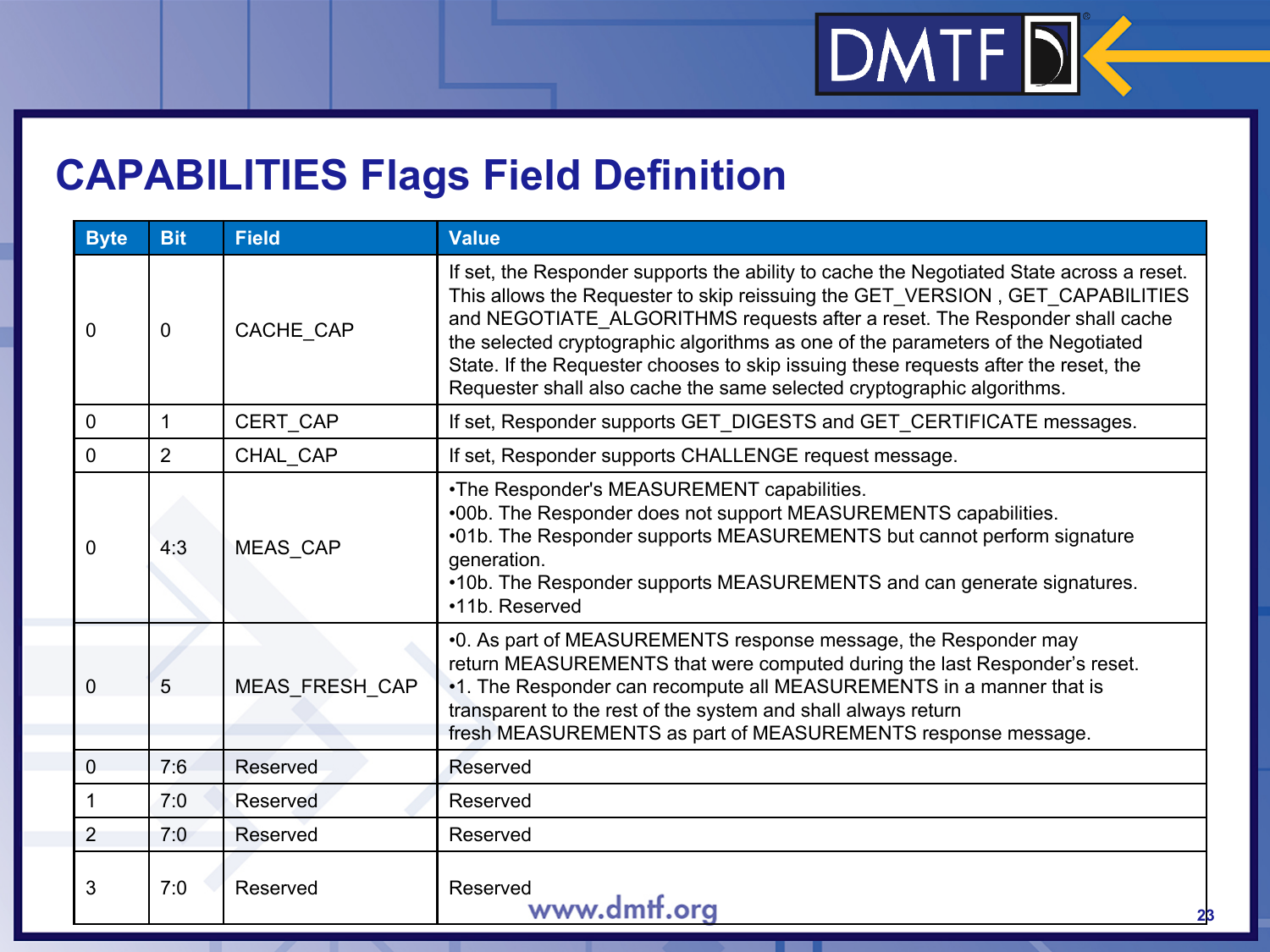

### **Hashing Algorithm Selection Sequence Diagram**

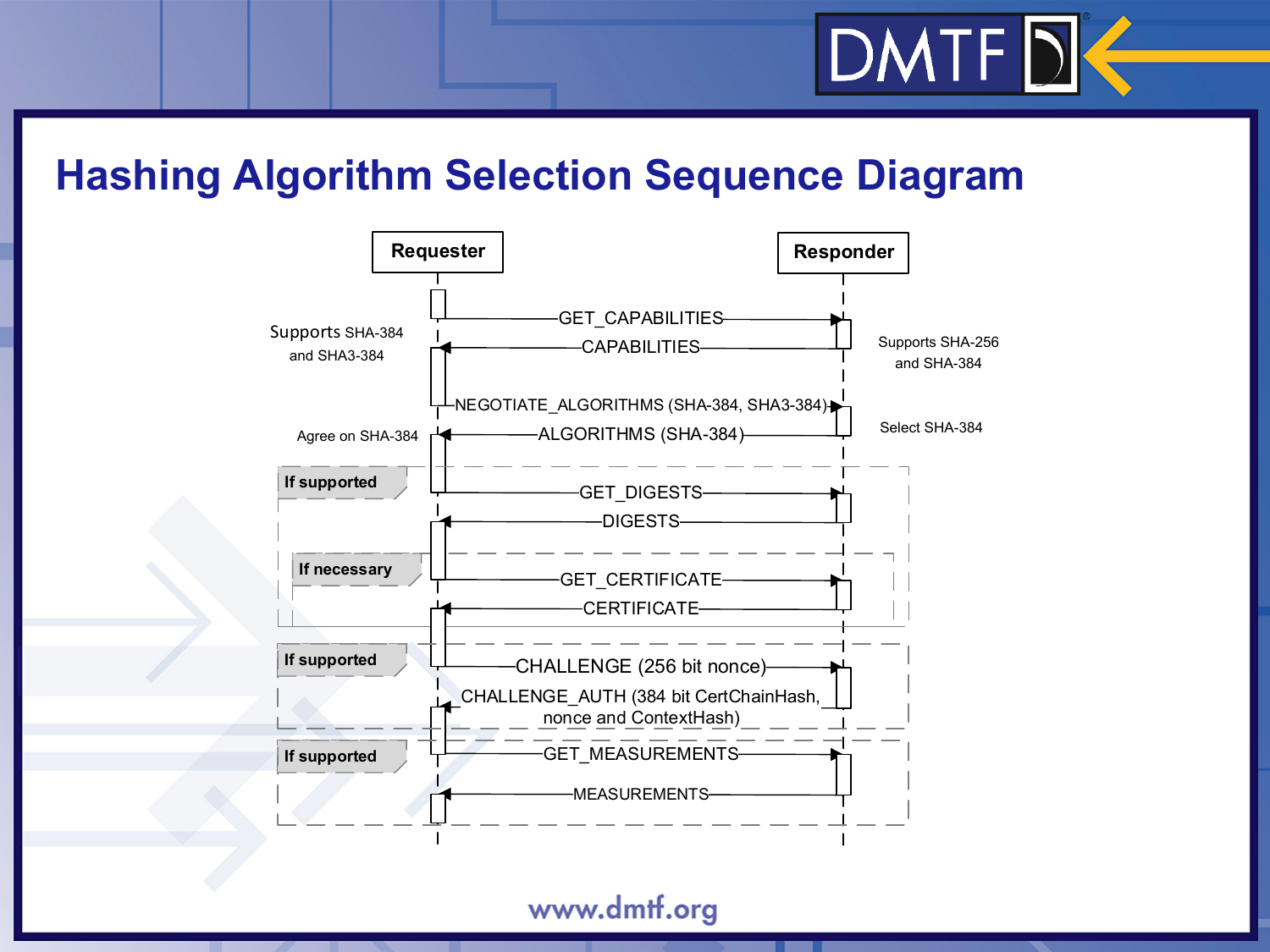## **NEGOTIATE\_ALGORITHMS Request Part 1**

| <b>Offset</b> | <b>Field</b>                 | Size (bytes)   | <b>Value</b>                                                                                                                                                                                                                                                                                                                                                                                                                                                                                                                                         |  |
|---------------|------------------------------|----------------|------------------------------------------------------------------------------------------------------------------------------------------------------------------------------------------------------------------------------------------------------------------------------------------------------------------------------------------------------------------------------------------------------------------------------------------------------------------------------------------------------------------------------------------------------|--|
| 0             | <b>SPDMVersion</b>           |                | $V1.0 = 0x10$                                                                                                                                                                                                                                                                                                                                                                                                                                                                                                                                        |  |
| 1             | RequestResponseCode          |                | 0xE3 = NEGOTIATE_ALGORITHMS                                                                                                                                                                                                                                                                                                                                                                                                                                                                                                                          |  |
| 2             | Param1                       |                | Reserved                                                                                                                                                                                                                                                                                                                                                                                                                                                                                                                                             |  |
| 3             | Param <sub>2</sub>           |                | Reserved                                                                                                                                                                                                                                                                                                                                                                                                                                                                                                                                             |  |
| 4             | Length                       | $\overline{2}$ | Length of the entire request message, in bytes. Length shall be less than 64 bytes.                                                                                                                                                                                                                                                                                                                                                                                                                                                                  |  |
| 6             | MeasurementSpecificatio<br>n |                | This field is a bitmask. The values for this field shall be those defined in the<br>MeasurementSpecification field of GET MEASUREMENTS request message and<br>MEASUREMENTS response message. The Requester may set more than one bit to<br>indicate multiple measurement specification support.                                                                                                                                                                                                                                                      |  |
| 7             | Reserved                     |                | Reserved                                                                                                                                                                                                                                                                                                                                                                                                                                                                                                                                             |  |
| 8             | <b>BaseAsymAlgo</b>          | 4              | •Bit mask listing Requester-supported SPDM-enumerated asymmetric key signature<br>algorithms for the purposes of signature verification.<br>*Byte 0 Bit 0. TPM ALG RSASSA 2048<br>.Byte 0 Bit 1. TPM ALG RSAPSS 2048<br>.Byte 0 Bit 2. TPM ALG RSASSA 3072<br>.Byte 0 Bit 3. TPM ALG RSAPSS 3072<br>.Byte 0 Bit 4. TPM ALG ECDSA ECC NIST P256<br>.Byte 0 Bit 5. TPM ALG RSASSA 4096<br>.Byte 0 Bit 6. TPM ALG RSAPSS 4096<br>.Byte 0 Bit 7. TPM ALG ECDSA ECC NIST P384<br>.Byte 1 Bit 0. TPM ALG ECDSA ECC NIST P521<br>All other values reserved. |  |

DMTFDE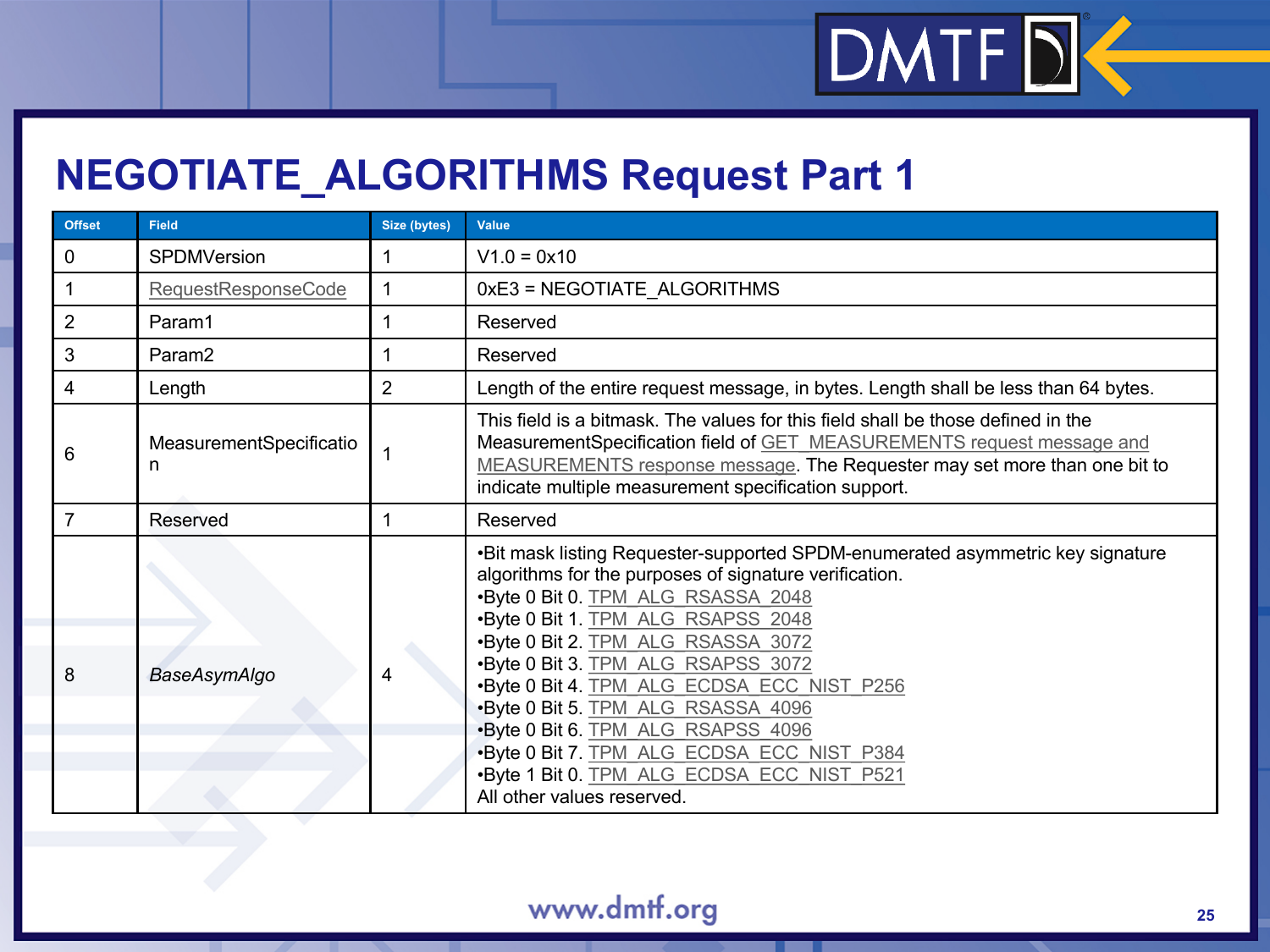## **NEGOTIATE\_ALGORITHMS Request Part 2**

| <b>Offset</b> | <b>Field</b>        | <b>Size</b><br>(bytes) | <b>Value</b>                                                                                                                                                                                                                                                                                                                         |  |
|---------------|---------------------|------------------------|--------------------------------------------------------------------------------------------------------------------------------------------------------------------------------------------------------------------------------------------------------------------------------------------------------------------------------------|--|
| 12            | BaseHashAlgo        | 4                      | •Bit mask listing Requester-supported SPDM-enumerated cryptographic hashing<br>algorithms . Byte 0 Bit 0. TPM ALG SHA 256<br>•Byte 0 Bit 1. TPM ALG SHA 384<br>•Byte 0 Bit 2. TPM ALG SHA 512<br>•Byte 0 Bit 3. TPM ALG SHA3 256<br>.Byte 0 Bit 4. TPM ALG SHA3 384<br>*Byte 0 Bit 5. TPM ALG SHA3 512<br>All other values reserved. |  |
| 16            | Reserved            | 12                     | Reserved                                                                                                                                                                                                                                                                                                                             |  |
| 28            | <b>ExtAsymCount</b> |                        | Number of Requester-supported extended asymmetric key signature algorithms (=A). A<br>+ E shall be less than or equal to 8.                                                                                                                                                                                                          |  |
| 29            | <b>ExtHashCount</b> |                        | Number of Requester-supported extended hashing algorithms $(=E)$ . A + E shall be less<br>than or equal to 8.                                                                                                                                                                                                                        |  |
| 30            | Reserved            | $\overline{2}$         | Reserved for future use                                                                                                                                                                                                                                                                                                              |  |
| 32            | ExtAsym             | $4^{\ast}$ A           | List of Requester-supported extended asymmetric key signature algorithms. The format<br>of this field is described in Extended Algorithm Field Format Table.                                                                                                                                                                         |  |
| $32+4*A$      | ExtHash             | 4E                     | List of the extended hashing algorithms supported by Requester. The format of this<br>field is described in Extended Algorithm Field Format Table.                                                                                                                                                                                   |  |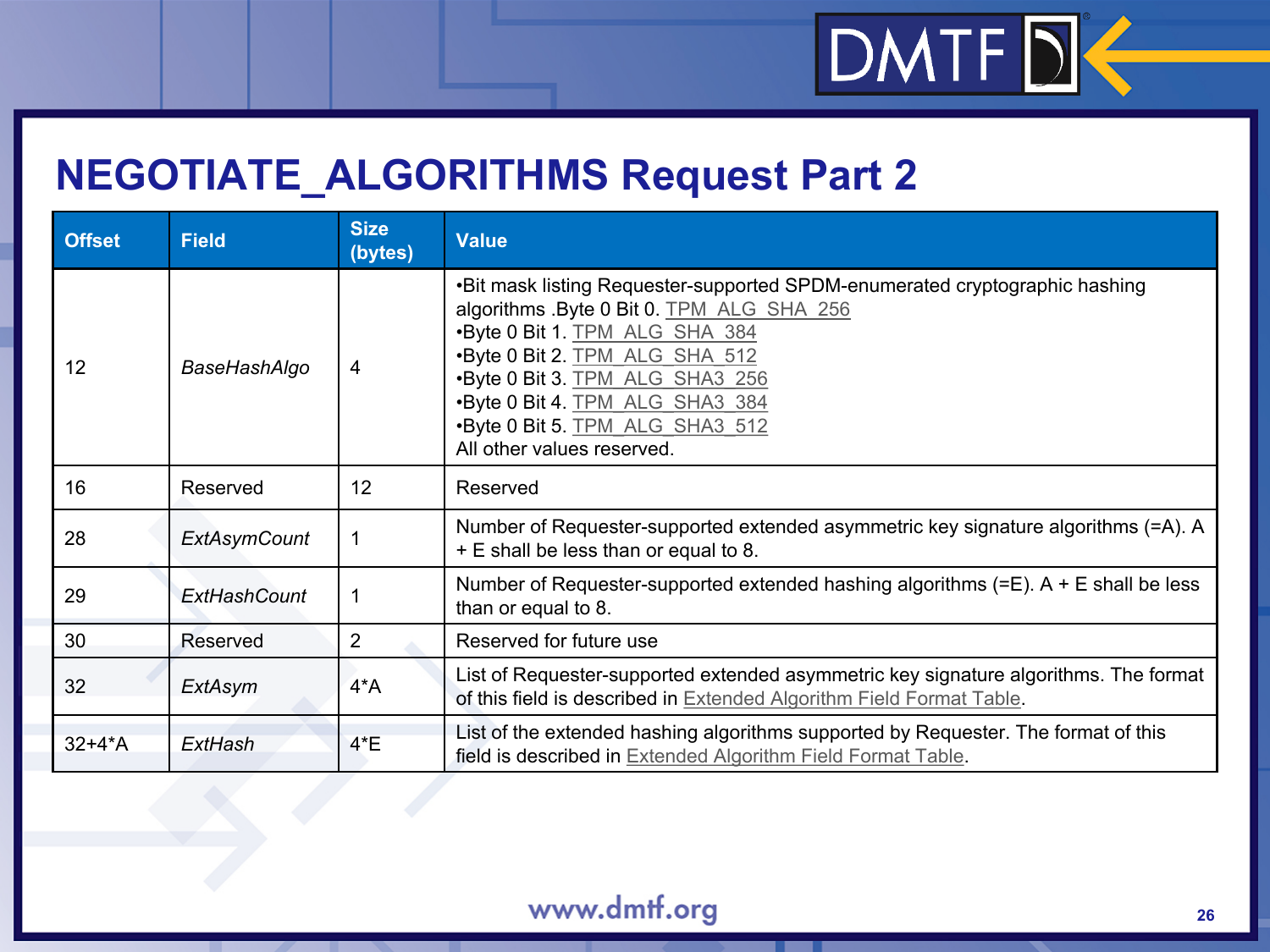$DMTF$ 

## **Successful ALGORITHMS Part 1**

| <b>Offset</b>    | <b>Field</b>                | Size (bytes)   | Value                                                                                                                                                                                                                                                                                                                                                                                                                                                                                                                                                                                                                                                                                                                                                                                                                                                                                                                                 |
|------------------|-----------------------------|----------------|---------------------------------------------------------------------------------------------------------------------------------------------------------------------------------------------------------------------------------------------------------------------------------------------------------------------------------------------------------------------------------------------------------------------------------------------------------------------------------------------------------------------------------------------------------------------------------------------------------------------------------------------------------------------------------------------------------------------------------------------------------------------------------------------------------------------------------------------------------------------------------------------------------------------------------------|
| $\mathbf 0$      | SPDMVersion                 |                | $V1.0 = 0x10$                                                                                                                                                                                                                                                                                                                                                                                                                                                                                                                                                                                                                                                                                                                                                                                                                                                                                                                         |
| $\mathbf{1}$     | RequestResponseCode         |                | $0x63 = ALGORITHMS$                                                                                                                                                                                                                                                                                                                                                                                                                                                                                                                                                                                                                                                                                                                                                                                                                                                                                                                   |
| 2                | Param1                      |                | Reserved                                                                                                                                                                                                                                                                                                                                                                                                                                                                                                                                                                                                                                                                                                                                                                                                                                                                                                                              |
| 3                | Param <sub>2</sub>          |                | Reserved                                                                                                                                                                                                                                                                                                                                                                                                                                                                                                                                                                                                                                                                                                                                                                                                                                                                                                                              |
| $\boldsymbol{4}$ | Length                      | $\overline{2}$ | Length of the response message, in bytes.                                                                                                                                                                                                                                                                                                                                                                                                                                                                                                                                                                                                                                                                                                                                                                                                                                                                                             |
| 6                | MeasurementSpecificationSel |                | Bit mask. The Responder shall select one of the measurement specifications supported by the Requester. Thus,<br>no more than one bit shall be set. The values in this field shall be those defined in<br>the MeasurementSpecification field.                                                                                                                                                                                                                                                                                                                                                                                                                                                                                                                                                                                                                                                                                          |
|                  | Reserved                    |                | Reserved                                                                                                                                                                                                                                                                                                                                                                                                                                                                                                                                                                                                                                                                                                                                                                                                                                                                                                                              |
|                  | MeasurementHashAlgo         | $\overline{4}$ | . Bit mask listing SPDM-enumerated hashing algorithm for measurements. M represents the length of the<br>measurement hash field in measurement block structure. The Responder shall ensure the length of measurement<br>hash field during all subsequent MEASUREMENT response messages to the Requester until the<br>next ALGORITHMS response message is M.<br>.Bit 0. Raw Bit Stream Only, M=0<br>.Bit 1. TPM ALG SHA 256, M=32<br>.Bit 2. TPM ALG SHA 384, M=48<br>.Bit 3. TPM ALG SHA 512, M=64<br>•Bit 4. TPM ALG SHA3 256, M=32<br>.Bit 5. TPM ALG SHA3 384, M=48<br>•Bit 6. TPM ALG SHA3 512, M=64<br>If the Responder supports GET_MEASUREMENTS, exactly one bit in this bit field shall be set. Otherwise, the<br>Responder shall set this field to 0.<br>A Responder shall only select Bit 0 if the Responder supports Raw Bit Streams as the only form of measurement;<br>otherwise, it shall select one of the other bits. |
| 12               | BaseAsymSel                 |                | Bit mask listing the SPDM-enumerated asymmetric key signature algorithm selected. A Responder that<br>returns CHAL CAP=0 and MEAS CAP != 2 shall set this field 0. Other Responders shall set no more than one<br>bit.                                                                                                                                                                                                                                                                                                                                                                                                                                                                                                                                                                                                                                                                                                                |
| 16               | BaseHashSel                 |                | Bit mask listing the SPDM-enumerated hashing algorithm selected. A Responder that<br>returns CHAL_CAP=0 and MEAS_CAP != 2 shall set this field 0. Other Responders shall set no more than one<br>bit.                                                                                                                                                                                                                                                                                                                                                                                                                                                                                                                                                                                                                                                                                                                                 |

The responder shall respond showing no more than one chosen algorithm per method.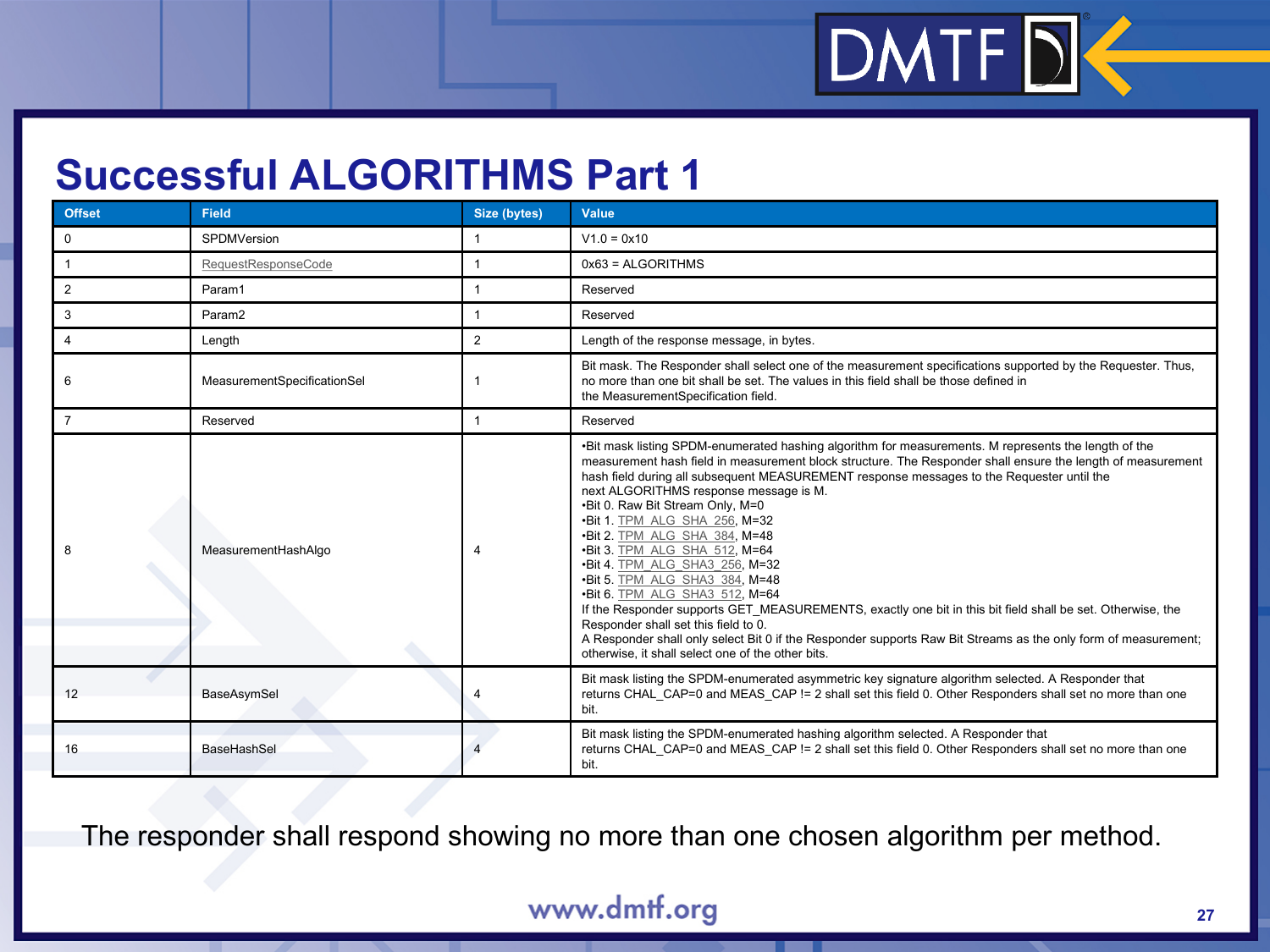$DMTFD<sup>2</sup>$ 

## **Successful ALGORITHMS Part 2**

| <b>Offset</b> | <b>Field</b>           | <b>Size</b><br>(bytes) | <b>Value</b>                                                                                                                                                                                                                                                                                                                                                                                                                                                                                         |
|---------------|------------------------|------------------------|------------------------------------------------------------------------------------------------------------------------------------------------------------------------------------------------------------------------------------------------------------------------------------------------------------------------------------------------------------------------------------------------------------------------------------------------------------------------------------------------------|
| 20            | Reserved               | 12                     | Reserved.                                                                                                                                                                                                                                                                                                                                                                                                                                                                                            |
| 32            | <b>ExtAsymSelCount</b> |                        | The number of extended asymmetric key signature algorithms selected. Shall be either 0<br>or 1 (=A'). A Requester that returns CHAL CAP=0 and MEAS CAP != 2 shall set this<br>field 0.                                                                                                                                                                                                                                                                                                               |
| 33            | ExtHashSelCount        |                        | The number of extended hashing algorithms selected. Shall be either 0 or 1 (= $E'$ ). A<br>Requester that returns CHAL CAP=0 and MEAS CAP != 2 shall set this field 0.                                                                                                                                                                                                                                                                                                                               |
| 34            | Reserved               | 2                      | Reserved                                                                                                                                                                                                                                                                                                                                                                                                                                                                                             |
| 36            | ExtAsymSel             | $4^{\ast}$ A'          | The extended asymmetric key signature algorithm selected.<br>Responder must be able to sign a response message using this algorithm and<br>Requester must have listed this algorithm in the request message indicating it can verify<br>a response message using this algorithm. The Responder shall use this asymmetric<br>signature algorithm for all subsequent applicable response messages to the Requester.<br>The format of this field is described in Extended Algorithm Field Format Table. |
| $36+4*A$      | ExtHashSel             | 4E'                    | The extended Hashing algorithm selected.<br>The Responder shall use this hashing algorithm during all subsequent response<br>messages to the Requester. The Requester shall use this hashing algorithm during all<br>subsequent applicable request messages to the Responder.<br>The format of this field is described in Extended Algorithm Field Format Table.                                                                                                                                     |

The responder shall respond showing no more than one chosen algorithm per method.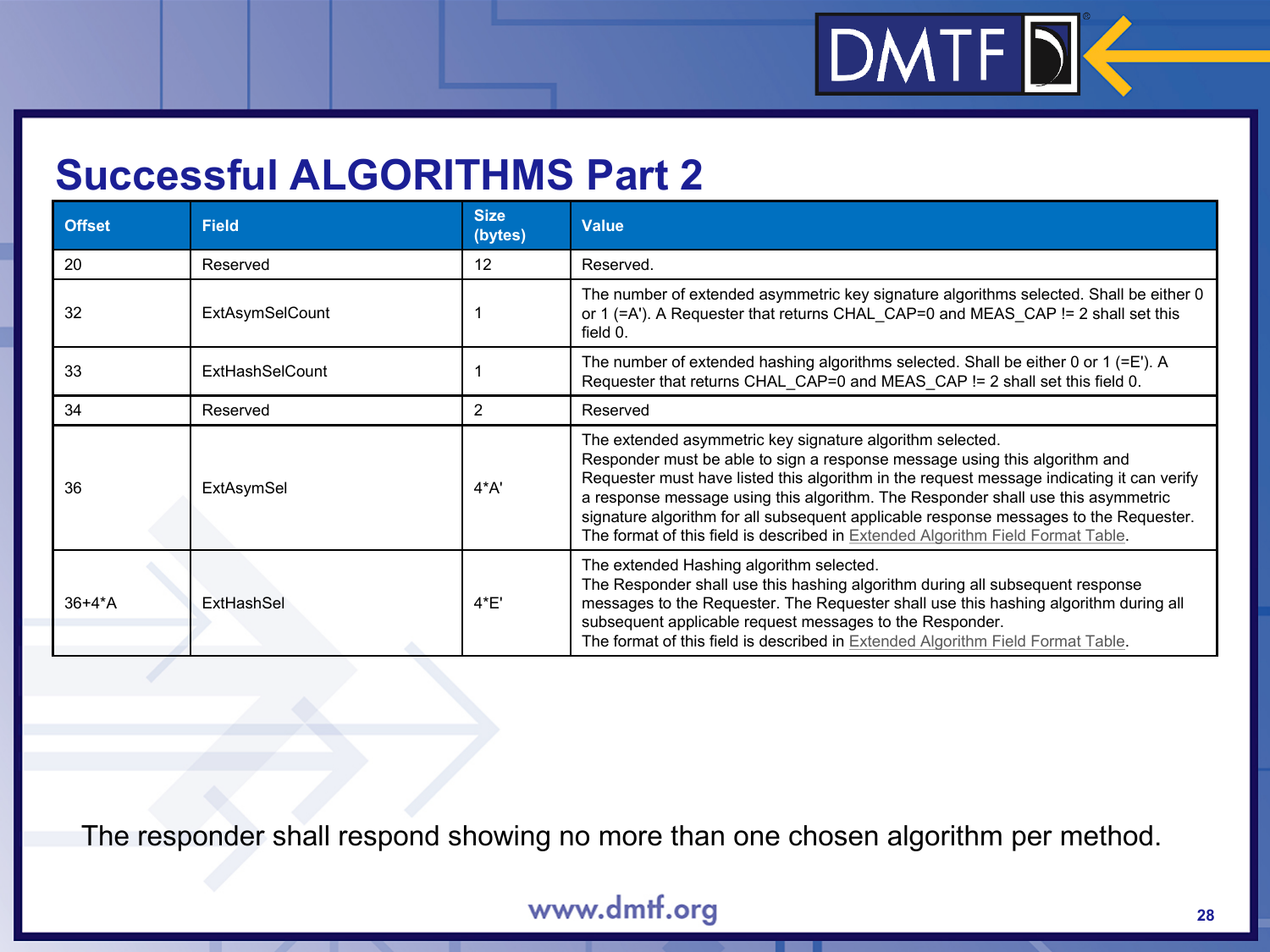

### **Extended Algorithm Format Field Table**

| <b>Offset</b> | <b>Field</b> | <b>Description</b>                                                                                                                        |  |
|---------------|--------------|-------------------------------------------------------------------------------------------------------------------------------------------|--|
| 0             | Registry ID  | This field shall represent the registry or standards body. This field's<br>value shall be one listed in the <b>ID</b> column of Table 29. |  |
|               | Reserved     | Reserved                                                                                                                                  |  |
| [2:3]         | Algorithm ID | This field shall indicate the desired algorithm. The value of this field is<br>owned by the registry or standards body.                   |  |

The responder shall respond showing no more than one chosen algorithm per method.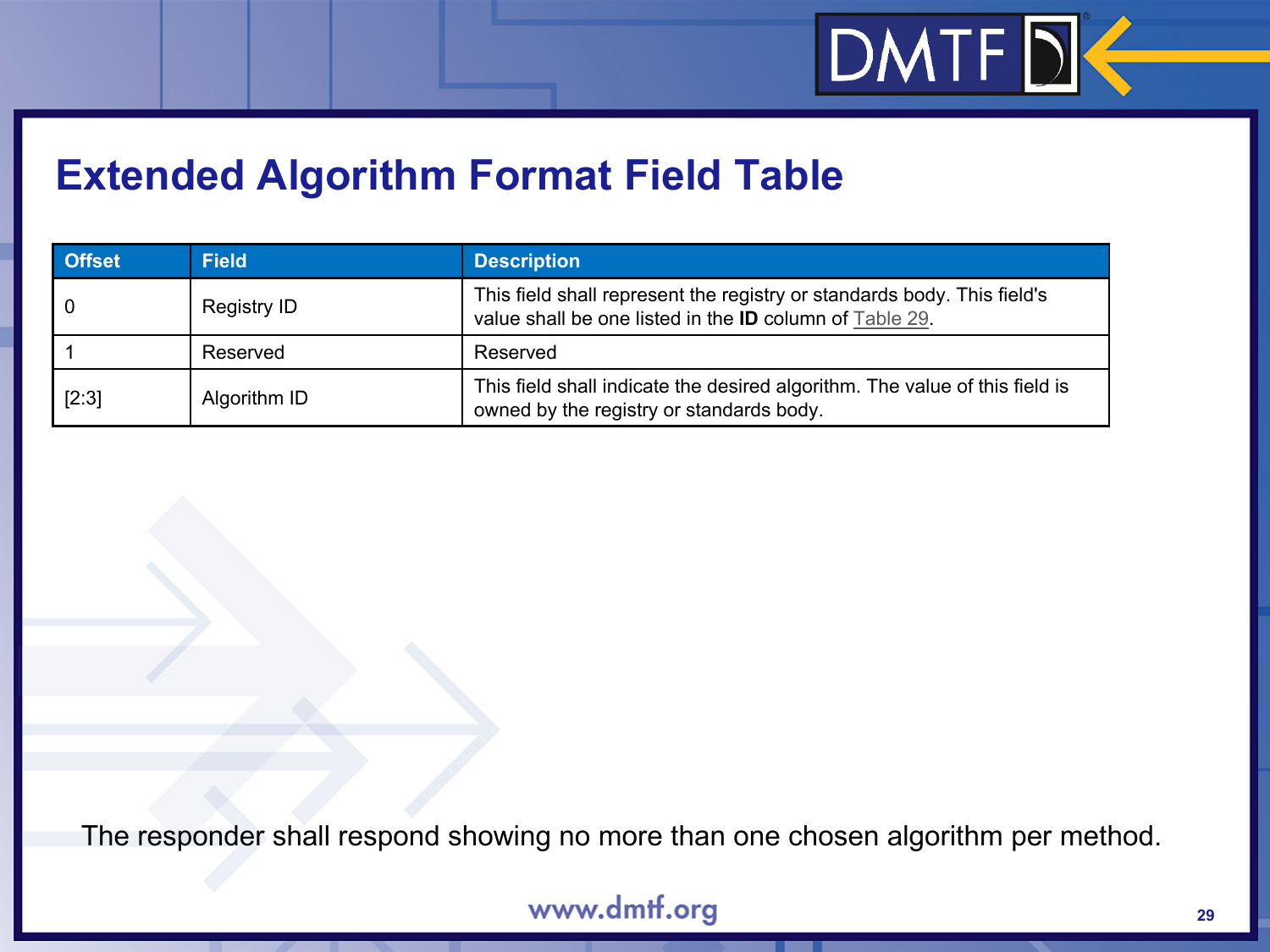### **Registry or Standards Body ID**

| ID  | <b>Vendor ID Len (bytes)</b> | <b>Registry or</b><br><b>standards</b><br>body name | <b>Description</b>                                                                                                                          |
|-----|------------------------------|-----------------------------------------------------|---------------------------------------------------------------------------------------------------------------------------------------------|
| 0x0 | $\overline{0}$               | <b>DMTF</b>                                         | DMTF does not have a Vendor ID registry. At present, DMTF<br>does not have any algorithms defined for use in extended<br>algorithms fields. |
| 0x1 | 2                            | <b>TCG</b>                                          | Vendor is identified using TCG Vendor ID Registry. For<br>extended algorithms, see TCG Algorithm Registry.                                  |
| 0x2 | 2                            | <b>USB</b>                                          | Vendor is identified using USB's vendor ID.                                                                                                 |
| 0x3 | $\overline{2}$               | <b>PCI-SIG</b>                                      | Vendor is identified using PCI-SIG Vendor ID.                                                                                               |
| 0x4 | 4                            | <b>IANA</b>                                         | Vendor is identified using the Internet Assigned Numbers<br>Authority's Private Enterprise Number (PEN).                                    |
| 0x5 | 4                            | <b>HDBaseT</b>                                      | Vendor is identified using HDBaseT HDCD Entity.                                                                                             |
| 0x6 | $\overline{2}$               | <b>MIPI</b>                                         | Vendor is identified using MIPI's Manufacturer ID                                                                                           |

The responder shall respond showing no more than one chosen algorithm per method.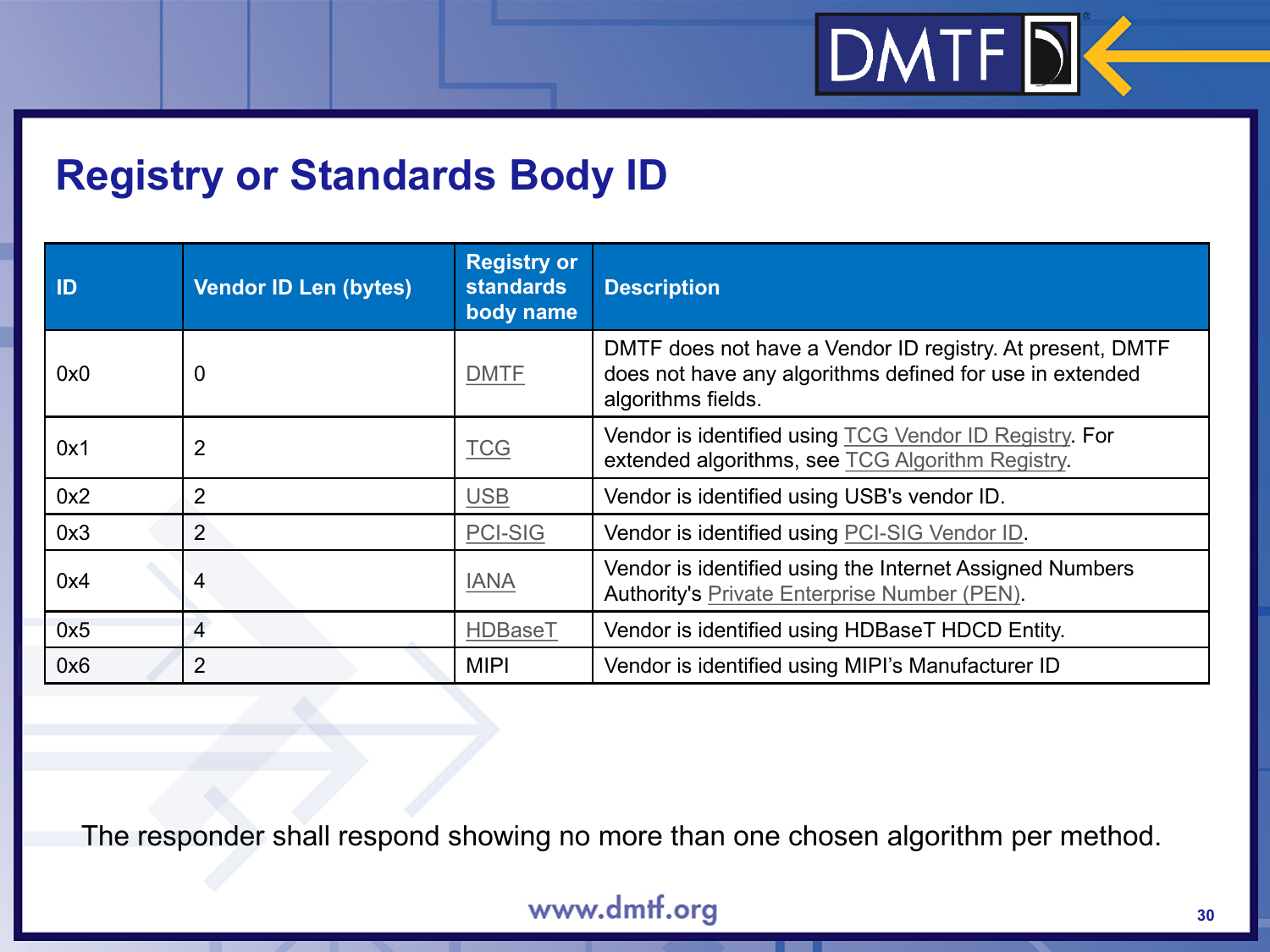## **GET\_DIGESTS / GET\_CERTIFICATE Sequence Diagram (Single Certificate Chain)**

 $DMTF$ 

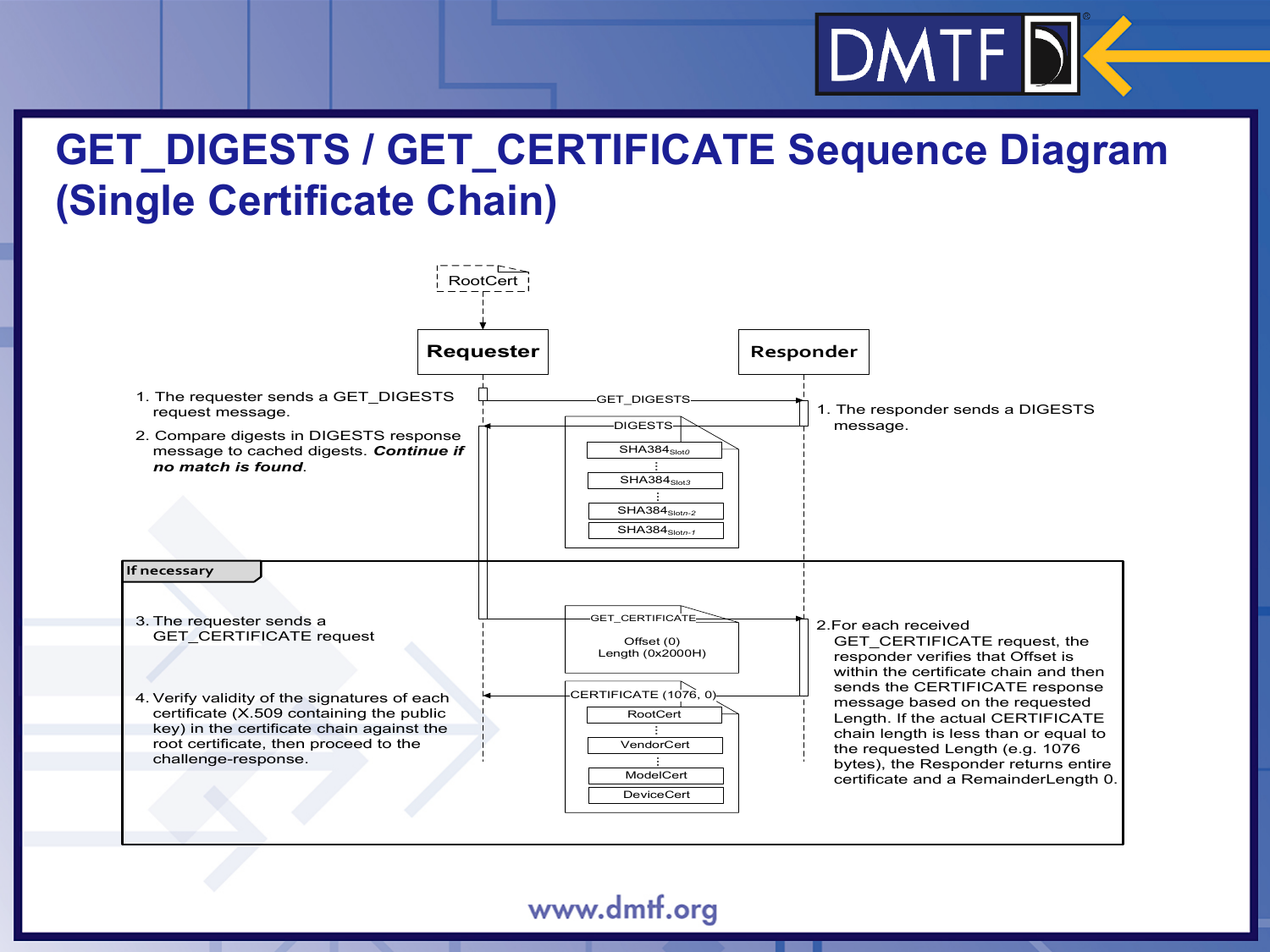## **GET\_DIGESTS Request**

This Request is used to retrieve Certificate Chain digests.

| <b>Offset Field</b> |                       | <b>Size</b> | <b>Value</b>      |
|---------------------|-----------------------|-------------|-------------------|
|                     | <b>SPDMVersion</b>    |             | $V1.0 = 10h$      |
|                     | Request/Response Code |             | 81h = GET DIGESTS |
|                     | Reserved1             |             | Reserved          |
|                     | Reserved2             |             | Reserved          |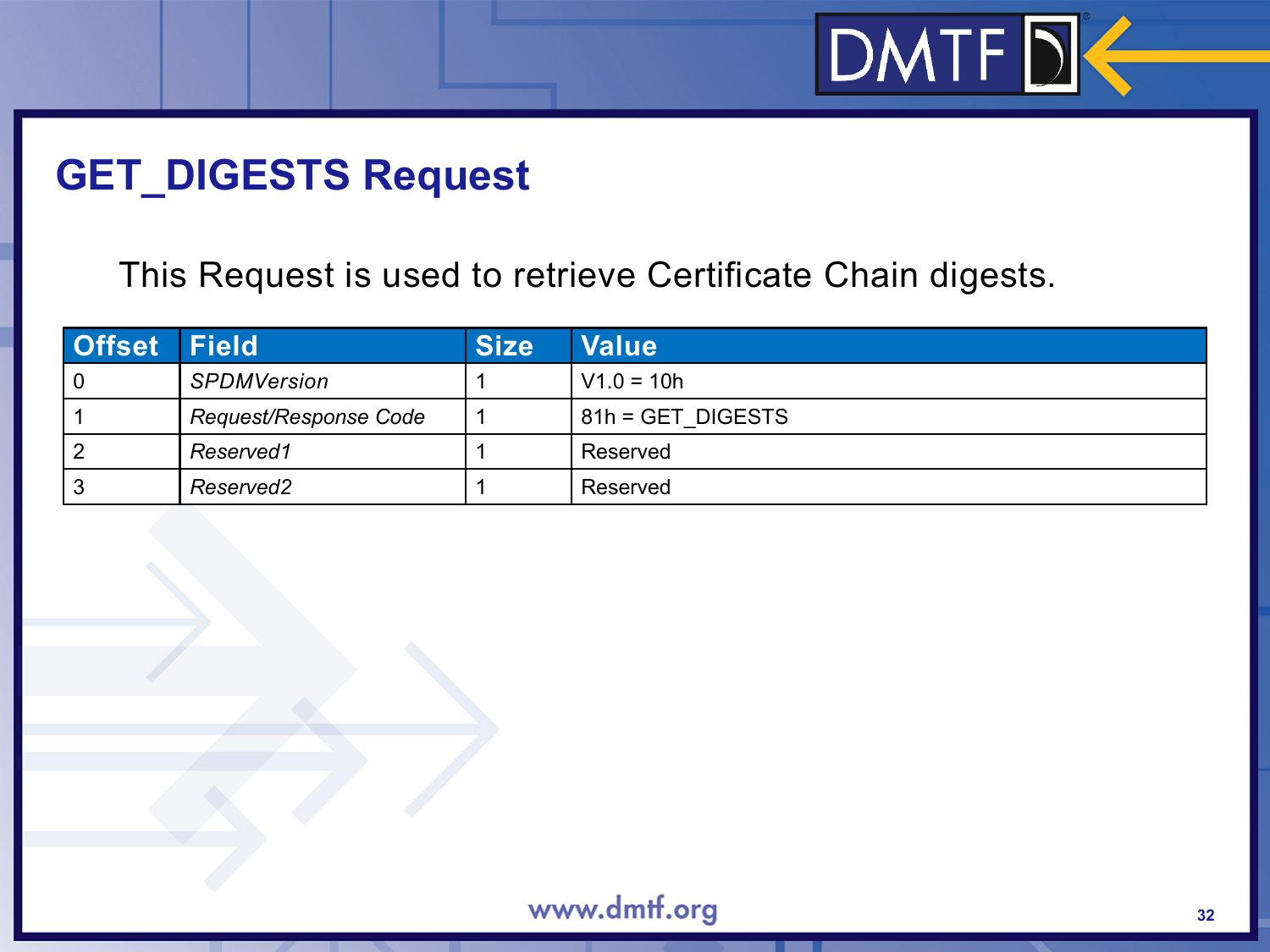

### **Successful DIGESTS**

| ffset            | <b>Field</b>          | <b>Size</b><br>(bytes) | <b>Value</b>                                                                                                                                                                                                                                                                                                                                                                                            |
|------------------|-----------------------|------------------------|---------------------------------------------------------------------------------------------------------------------------------------------------------------------------------------------------------------------------------------------------------------------------------------------------------------------------------------------------------------------------------------------------------|
| 0                | <b>SPDMVersion</b>    |                        | $V1.0 = 0x10$                                                                                                                                                                                                                                                                                                                                                                                           |
|                  | RequestResponseCode   |                        | $0x01 = DIGESTS$                                                                                                                                                                                                                                                                                                                                                                                        |
|                  | Param1                |                        | Reserved                                                                                                                                                                                                                                                                                                                                                                                                |
| 3                | Param <sub>2</sub>    |                        | Slot mask. The bit in position K of this byte shall be set to 1b if and<br>only if slot number K contains a certificate chain for the protocol<br>version in the SPDMVersion field. (Bit 0 is the least significant bit)<br>of the byte.) The number of digests returned shall be equal to the<br>number of bits set in this byte. The digests shall be returned in<br>order of increasing slot number. |
| 4                | Digest <sup>[0]</sup> | H                      | Digest of the first certificate chain.                                                                                                                                                                                                                                                                                                                                                                  |
| $\cdots$         | $\sim$ $\sim$ $\sim$  | $\cdots$               | $\sim$ $\sim$ $\sim$                                                                                                                                                                                                                                                                                                                                                                                    |
| $4 + (H^*(n-1))$ | $Digest[n-1]$         | Н                      | Digest of the last $(nth)$ certificate chain.                                                                                                                                                                                                                                                                                                                                                           |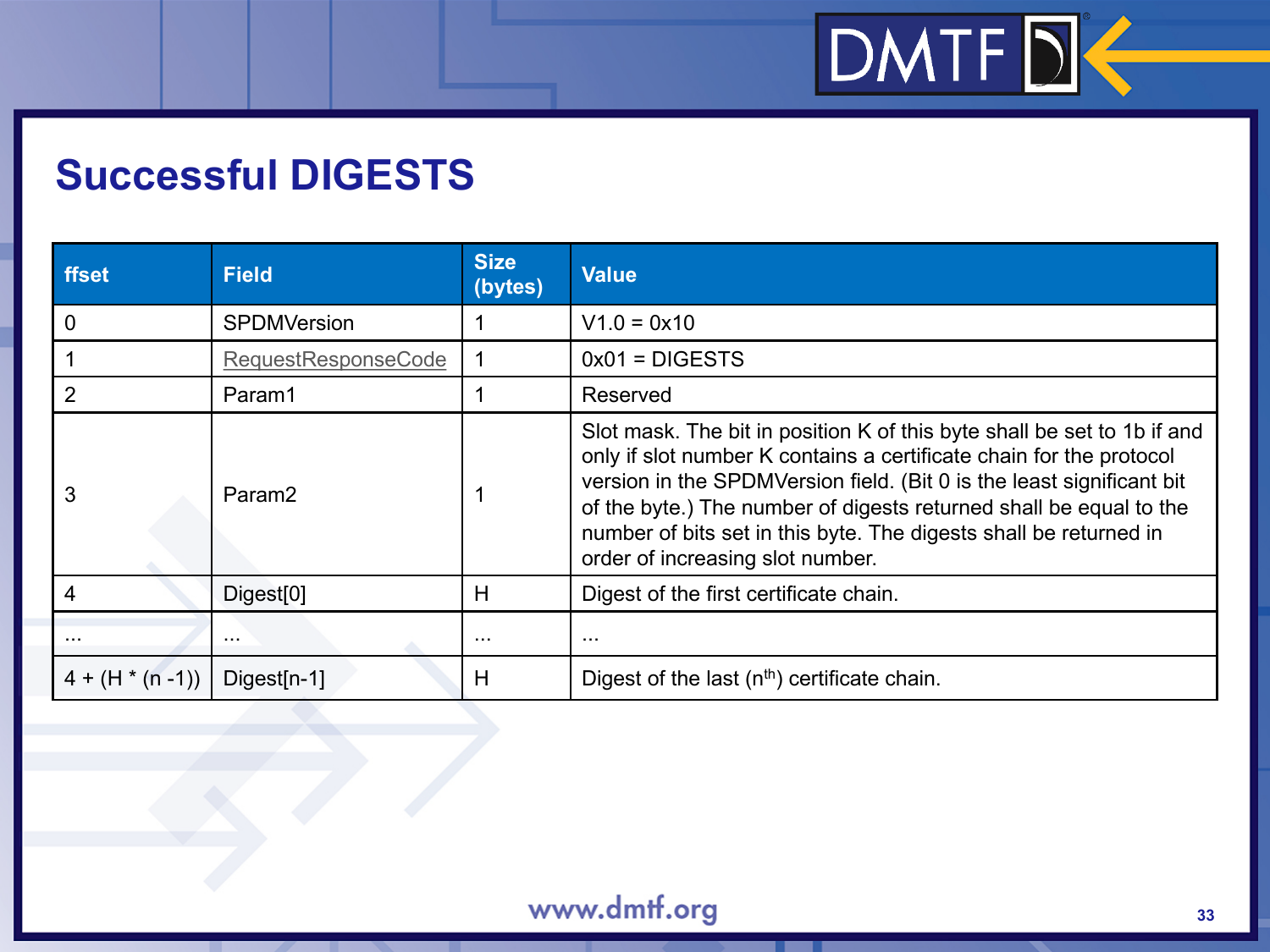

### **GET\_CERTIFICATE Sequence Diagram**

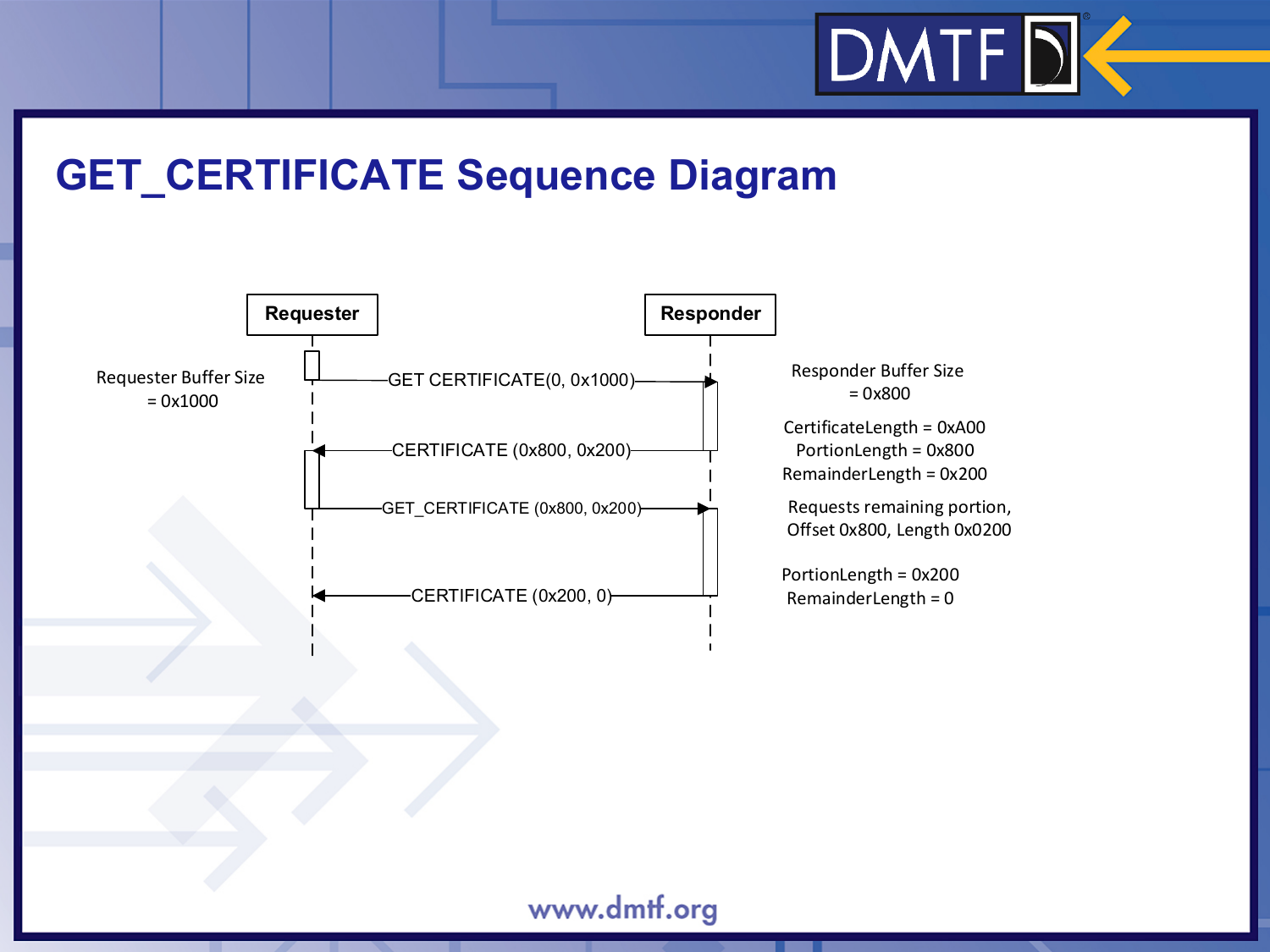## **GET\_CERTIFICATE Request**

#### This Request is used to retrieve Certificate Chains.

| <b>Offset</b> | <b>Field</b>        | <b>Size</b><br>(bytes) | <b>Value</b>                                                                                                                                                                                                                                                                                                                                                                                                                                                                                                                                             |
|---------------|---------------------|------------------------|----------------------------------------------------------------------------------------------------------------------------------------------------------------------------------------------------------------------------------------------------------------------------------------------------------------------------------------------------------------------------------------------------------------------------------------------------------------------------------------------------------------------------------------------------------|
| 0             | <b>SPDMVersion</b>  |                        | $V1.0 = 0x10$                                                                                                                                                                                                                                                                                                                                                                                                                                                                                                                                            |
|               | RequestResponseCode |                        | $0x82 = GET CERTIFICATE$                                                                                                                                                                                                                                                                                                                                                                                                                                                                                                                                 |
|               | Param1              |                        | Slot number of the target certificate chain to read from. The value in this<br>field shall be between 0 and 7 inclusive.                                                                                                                                                                                                                                                                                                                                                                                                                                 |
| 3             | Param <sub>2</sub>  |                        | Reserved                                                                                                                                                                                                                                                                                                                                                                                                                                                                                                                                                 |
|               | Offset              | $\overline{2}$         | Offset in bytes from the start of the certificate chain to where the read<br>request message begins. The Responder should send its certificate chain<br>starting from this offset. For the first GET_CERTIFICATE request, the<br>Requester must set this field to 0. For non-first requests, Offset is the sum<br>of PortionLength values in all previous GET CERTIFICATE responses.                                                                                                                                                                     |
| 6             | Length              | $\overline{2}$         | Length of certificate chain data, in bytes, to be returned in the<br>corresponding response. Length is an unsigned 16-bit integer. This is the<br>smaller of the following two values: capacity of Requester's internal buffer<br>for receiving Responder's certificate chain, and, RemainderLength of the<br>preceding GET CERTIFICATE response. For the<br>first GET_CERTIFICATE request, the Requester should use the capacity of<br>the Requester's receiving buffer. If offset=0 and length=0xFFFF, the<br>Requester is requesting the entire chain |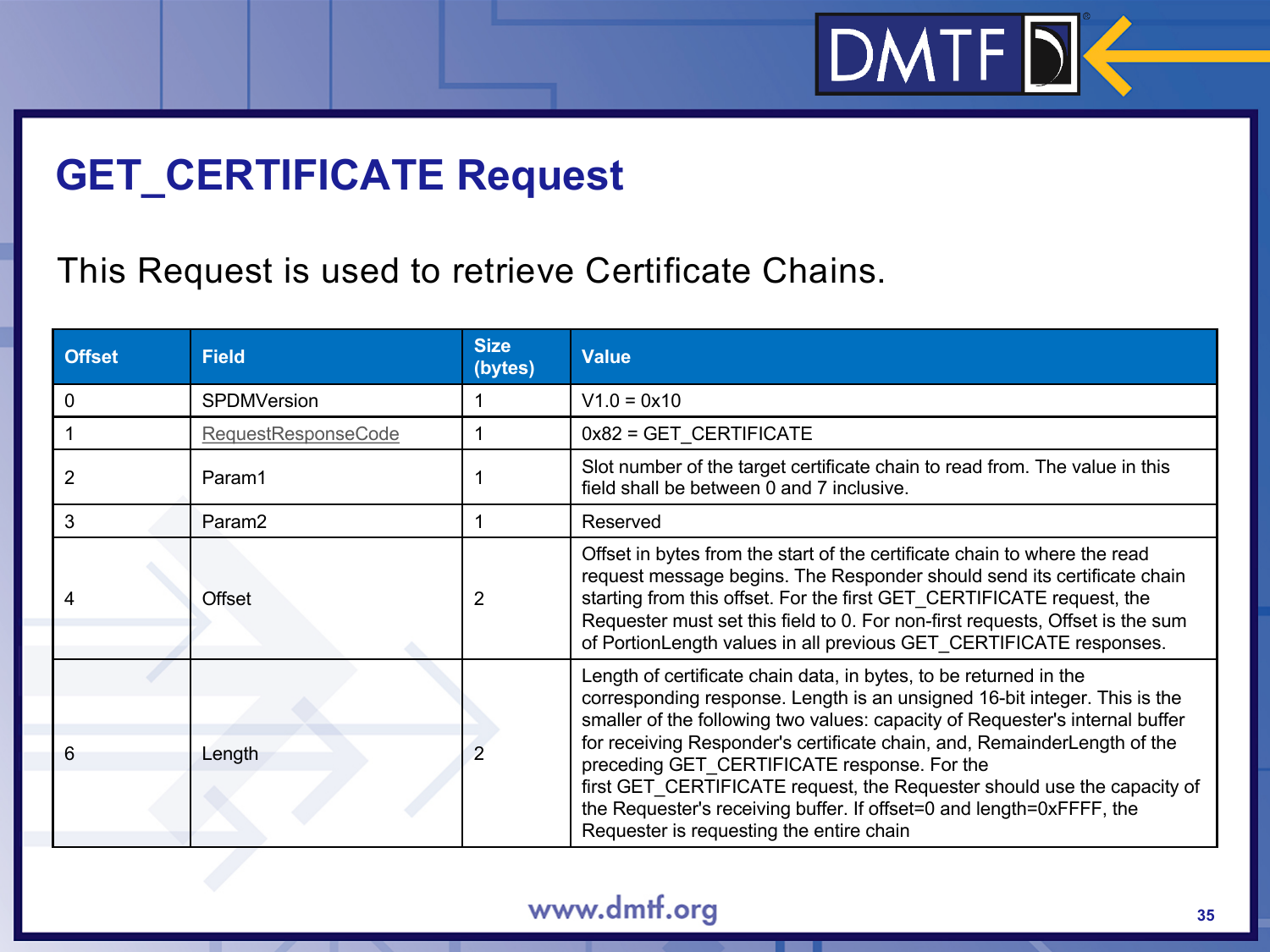## **Successful CERTIFICATE**

| <b>Offset</b> | <b>Field</b>        | <b>Size</b><br>(bytes) | <b>Value</b>                                                                                                                                                                                                                                                                                                   |
|---------------|---------------------|------------------------|----------------------------------------------------------------------------------------------------------------------------------------------------------------------------------------------------------------------------------------------------------------------------------------------------------------|
| 0             | <b>SPDMVersion</b>  |                        | $V1.0 = 0x10$                                                                                                                                                                                                                                                                                                  |
|               | RequestResponseCode |                        | $0x02 = CERTIFICATE$                                                                                                                                                                                                                                                                                           |
|               | Param1              |                        | Slot number of the certificate chain returned.                                                                                                                                                                                                                                                                 |
| 3             | Param <sub>2</sub>  |                        | Reserved.                                                                                                                                                                                                                                                                                                      |
| 4             | PortionLength       | 2                      | Number of bytes of this portion of certificate chain. This should be<br>less than or equal to Length received as part of the request. For<br>example, the Responder might set this field to a value less<br>than Length received as part of the request due limitations on the<br>Responder's internal buffer. |
| 6             | RemainderLength     |                        | Number of bytes of the certificate chain that have not been sent<br>yet after the current response. For the last response, this field<br>shall be 0 as an indication to the Requester that the entire<br>certificate chain has been sent.                                                                      |
| 8             | CertChain           | Portion<br>Length      | Requested contents of target certificate chain, formatted in DER.<br>This field is big endian.                                                                                                                                                                                                                 |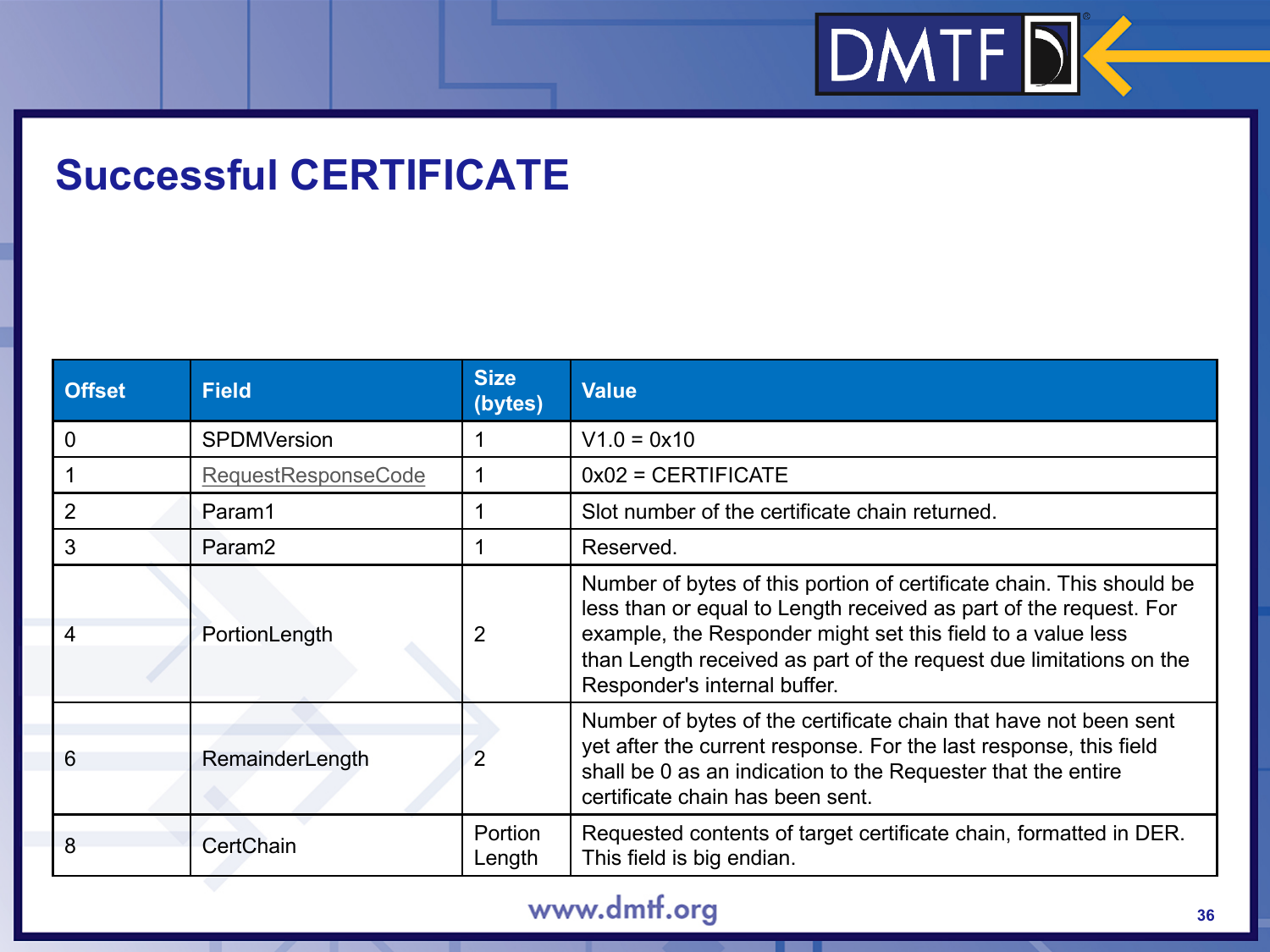## **CHALLENGE Sequence Diagram**

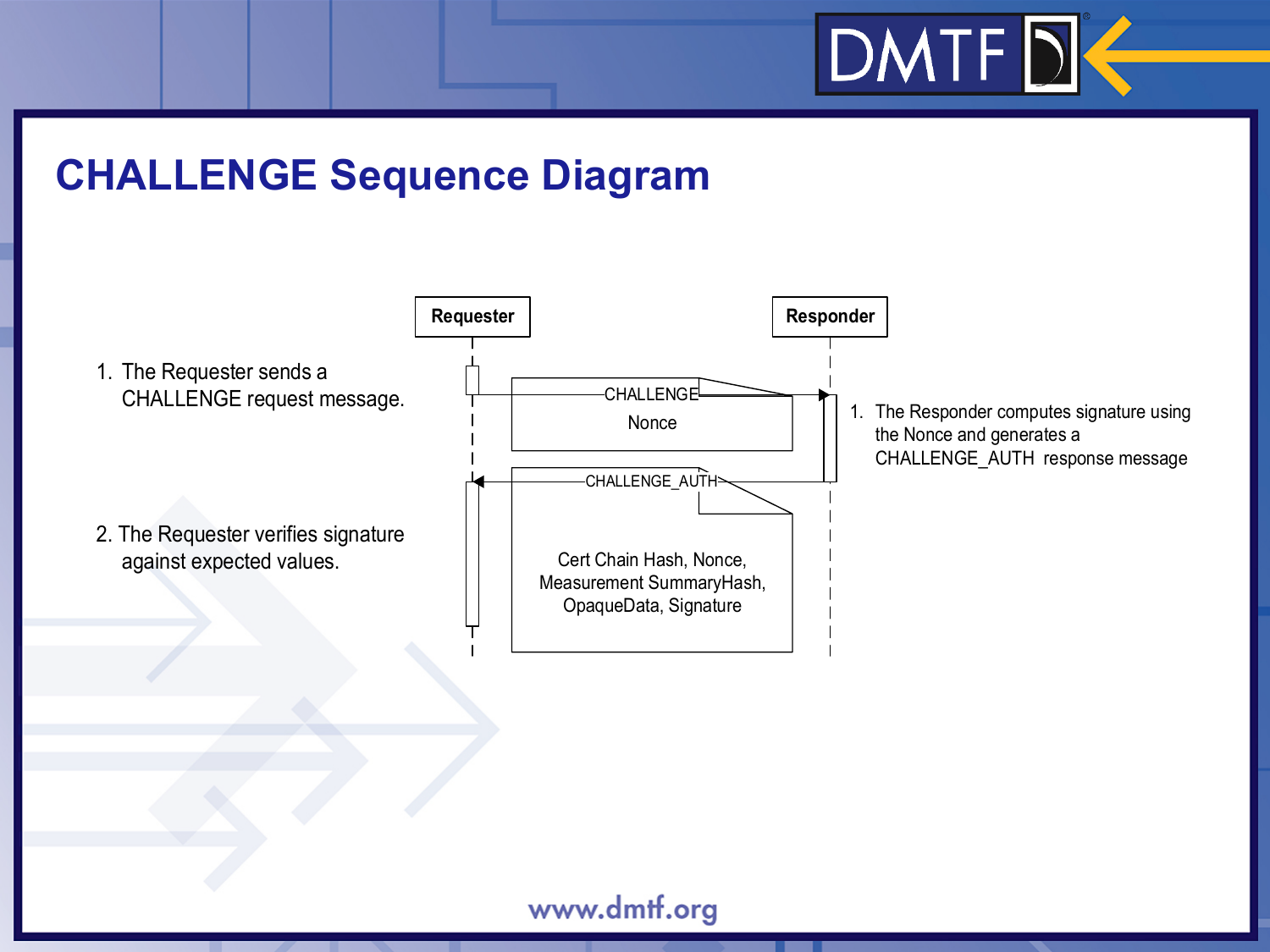## **CHALLENGE Request**

This Request is used to authenticate an endpoint.

| <b>Offset</b> | <b>Field</b>        | <b>Size</b><br>(bytes) | Value                                                                                                                                                                                                                                                                           |
|---------------|---------------------|------------------------|---------------------------------------------------------------------------------------------------------------------------------------------------------------------------------------------------------------------------------------------------------------------------------|
|               | <b>SPDMVersion</b>  |                        | $V1.0 = 0x10$                                                                                                                                                                                                                                                                   |
|               | RequestResponseCode |                        | $0x83 = CHALLENGE$                                                                                                                                                                                                                                                              |
|               | Param1              |                        | Slot number of the Responder's certificate chain that shall be used for<br>authentication.                                                                                                                                                                                      |
| 3             | Param <sub>2</sub>  |                        | Requested Measurement Summary Hash Type:<br>0 = No Measurement Summary Hash,<br>1 = TCB Component Measurement Hash,<br>OxFF = All measurements Hash.<br>All other values reserved.<br>When Responder does not support any measurements, Requester shall set<br>this value to 0. |
|               | <b>Nonce</b>        | 32                     | The Requester should choose a random value.                                                                                                                                                                                                                                     |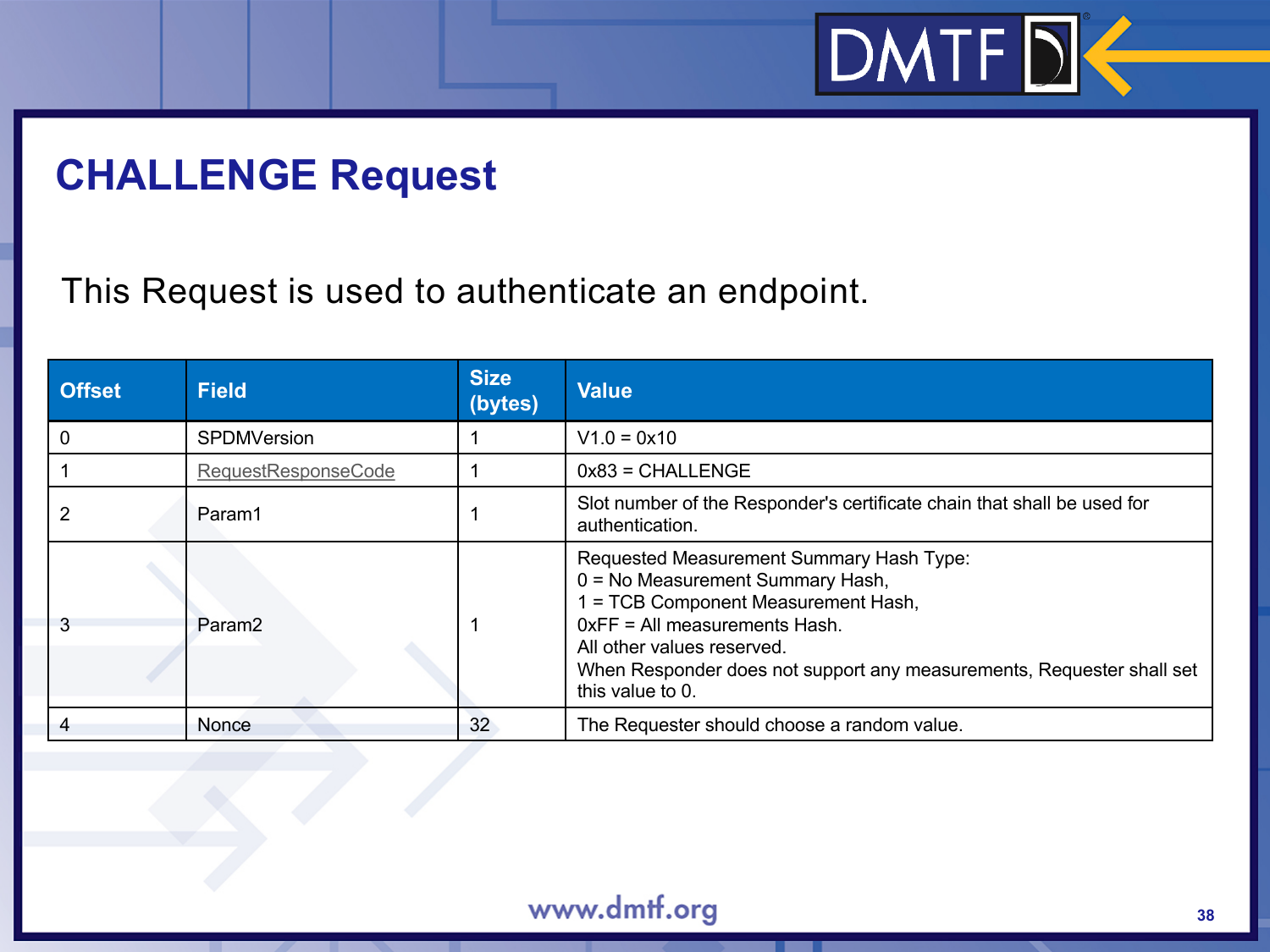## **Successful CHALLENGE\_AUTH**

| <b>Offset</b>               | <b>Field</b>                                    | Size (bytes) | Value                                                                                                                                                                                                                                                                                                                                                                                                                                                                                                                                                                                                           |
|-----------------------------|-------------------------------------------------|--------------|-----------------------------------------------------------------------------------------------------------------------------------------------------------------------------------------------------------------------------------------------------------------------------------------------------------------------------------------------------------------------------------------------------------------------------------------------------------------------------------------------------------------------------------------------------------------------------------------------------------------|
| 0                           | SPDMVersion                                     | 1            | $V1.0 = 0x10$                                                                                                                                                                                                                                                                                                                                                                                                                                                                                                                                                                                                   |
|                             | RequestResponseCode                             | 1            | 0x03 = CHALLENGE AUTH                                                                                                                                                                                                                                                                                                                                                                                                                                                                                                                                                                                           |
| 2                           | Param1                                          |              | Shall contain the Slot number in the Param1 field of the corresponding CHALLENGE request. This value<br>can be used, by the Requester, to check that the certificate matched what was requested.                                                                                                                                                                                                                                                                                                                                                                                                                |
| 3                           | Param <sub>2</sub>                              |              | Slot mask. The bit in position K of this byte shall be set to 1b if and only if slot number K contains a<br>certificate chain for the protocol version in the SPDMVersion field. (Bit 0 is the least significant bit of the<br>byte. $)$ .                                                                                                                                                                                                                                                                                                                                                                      |
|                             | CertChainHash                                   | H            | Hash of the certificate chain used for authentication. This field is big endian. This value can be used, by<br>the Requester, to check that the certificate matched what was requested.                                                                                                                                                                                                                                                                                                                                                                                                                         |
| $4 + H$                     | 32<br>Responder-selected random value.<br>Nonce |              |                                                                                                                                                                                                                                                                                                                                                                                                                                                                                                                                                                                                                 |
| $36 + H$                    | MeasurementSummaryHash                          | H            | When the Responder does not support measurement or requested param $2 = 0$ , the field shall be<br>absent. When the requested param2 = 1, this field shall be the combined hash of all measurements of all<br>measurable components considered to be in the TCB required to generate this response.<br>When the requested param2 = 1 and there are no measurable components in the TCB required to<br>generate this response, this field shall be 0.<br>When requested param2 = 0xFF; the hash is computed using Concatenation(Measurement 1,<br>Measurement 2, , Measurement N) of all supported measurements. |
| $36 + 2H$                   | OpaqueLength                                    | 2            | Size of the OpaqueData field. The value shall not be greater than 1024 bytes.                                                                                                                                                                                                                                                                                                                                                                                                                                                                                                                                   |
| $38 + 2H$                   | OpaqueData                                      | OpaqueLength | Free-form field, if present. The Responder may include Responder-specific information and/or information<br>defined by its transport.                                                                                                                                                                                                                                                                                                                                                                                                                                                                           |
| $38 + 2H$<br>+ OpaqueLength | Signature                                       | S            | S is the size of the asymmetric signing algorithm output the Responder selected via the<br>last ALGORITHMS response message to the Requester. Signature generation and verification processes<br>are defined in the CHALLENGE_AUTH Signature generation and CHALLENGE_AUTH<br>Signature verification clauses, respectively                                                                                                                                                                                                                                                                                      |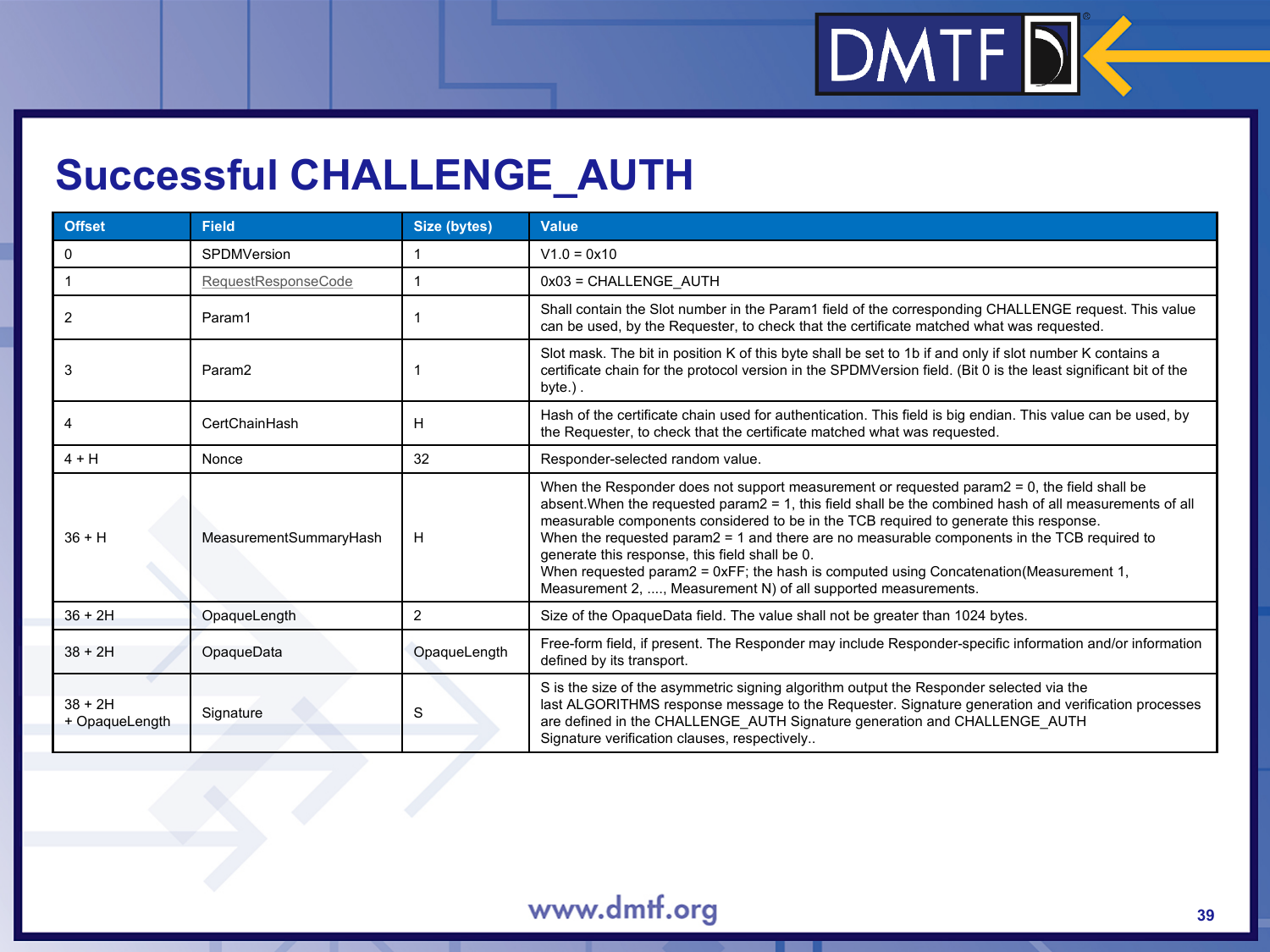# DMTF D

### **Possible Request Orderings**

The possible request orderings after Power on Reset are listed below explicitly:

- GET\_VERSION, GET\_CAPABILITIES, NEGOTIATE\_ALGORITHMS, GET\_DIGESTS, GET\_CERTIFICATE, CHALLENGE
- GET\_VERSION, GET\_CAPABILITIES, NEGOTIATE\_ALGORITHMS, GET\_DIGESTS, CHALL FNGF
- GET\_VERSION, GET\_CAPABILITIES, NEGOTIATE\_ALGORITHMS, CHALLENGE
- GET\_DIGESTS, GET\_CERTIFICATE, CHALLENGE
- **GET\_DIGESTS, CHALLENGE**
- **GET\_DIGESTS**
- **CHALLENGE**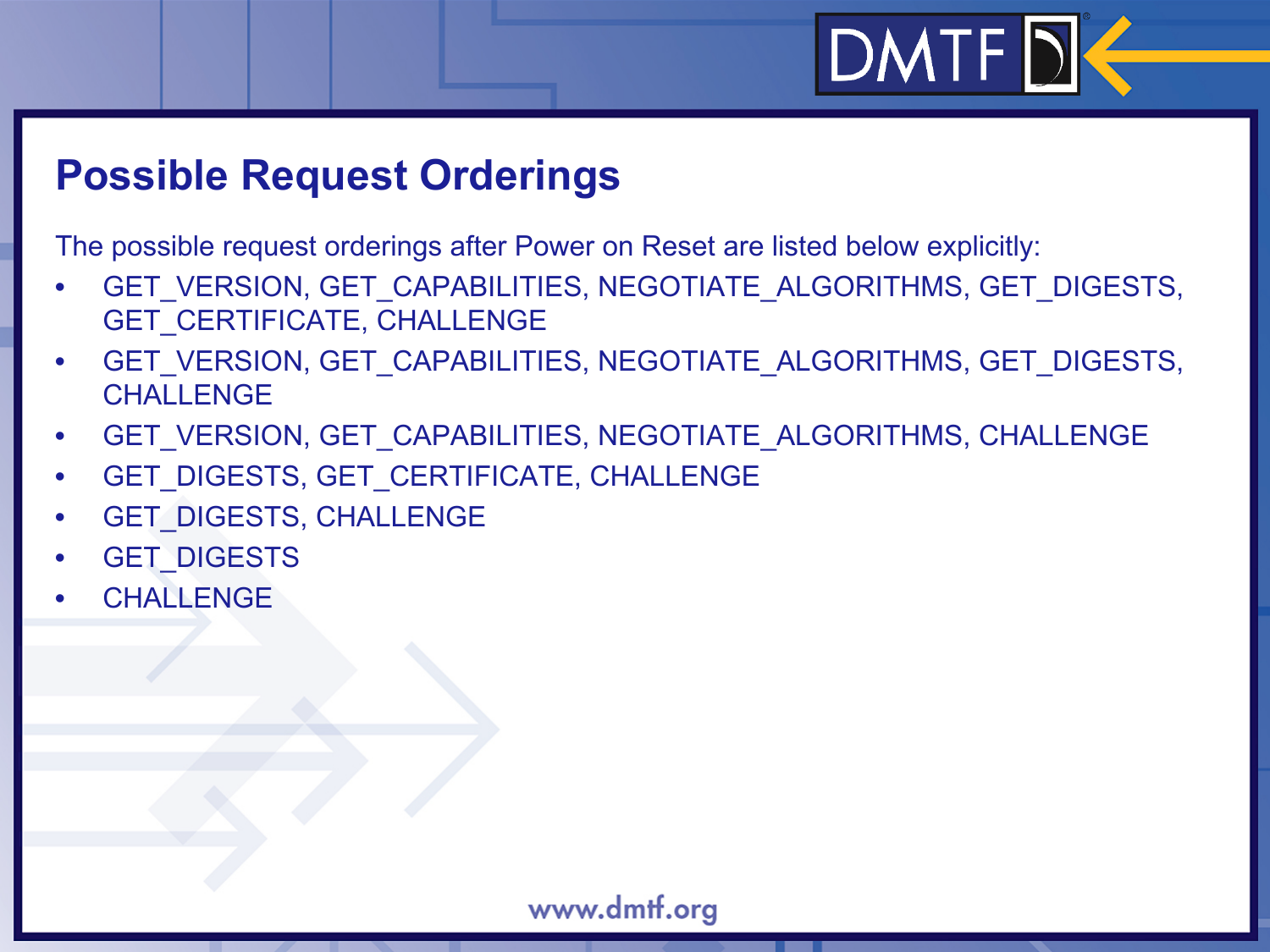### **Request ordering and message transcript computation rules for M1/M2 Part 1**

DMTFDE

| <b>Requests</b>                                                         | <b>Implementation Requirements</b>                                                                                                                                                                                                                                                                                | $M1/M2 =$ Concatenate (A, B, C)                                                                                |
|-------------------------------------------------------------------------|-------------------------------------------------------------------------------------------------------------------------------------------------------------------------------------------------------------------------------------------------------------------------------------------------------------------|----------------------------------------------------------------------------------------------------------------|
| Power on Reset                                                          | <b>NA</b>                                                                                                                                                                                                                                                                                                         | $M1/M2 = null$                                                                                                 |
| <b>GET VERSION issue</b>                                                | The Requester may choose to issue this<br>request any time, to allow Requester /<br>Responder to determine an agreed<br>upon Negotiated state. A Requester<br>may detect out of synch condition<br>typically when signature verification fails<br>or when the Responder provides an<br>unexpected error response. | $M1/M2 = null$                                                                                                 |
| GET VERSION,<br><b>GET CAPABILITIES,</b><br>NEGOTIATE ALGORITHMS        | Requester shall always issue these<br>requests in the order shown.                                                                                                                                                                                                                                                | A = Concatenate (GET_VERSION, VERSION,<br>GET CAPABILITIES, CAPABILITIES,<br>NEGOTIATE ALGORITHMs, ALGORITHMS) |
| <b>GET VERSION,</b><br><b>GET CAPABILITIES,</b><br>NEGOTIATE_ALGORITHMS | Requester may skip issuing these<br>requests after a new Power on Reset, if<br>the Responder has previously<br>indicated CACHE $CAP = 1$ . In this case<br>the Requester and Responder shall<br>proceed with the previously Negotiated<br>State                                                                   | $A = null$                                                                                                     |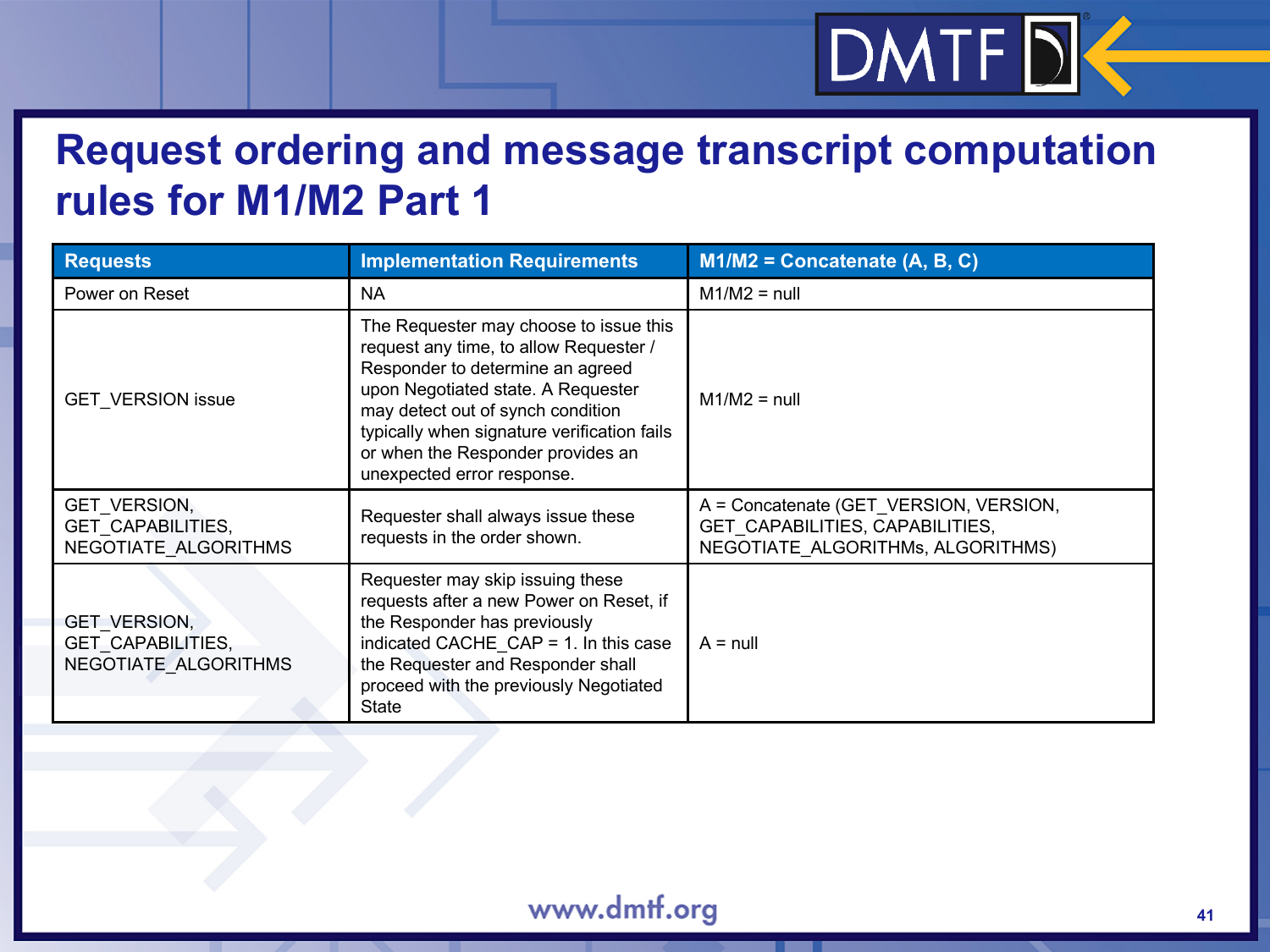### **Request ordering and message transcript computation rules for M1/M2 Part 2**

DMTFD

| <b>Requests</b>                       | <b>Implementation Requirements</b>                                                                                                                                                                                           | M1/M2 = Concatenate (A, B, C)                                        |  |  |  |
|---------------------------------------|------------------------------------------------------------------------------------------------------------------------------------------------------------------------------------------------------------------------------|----------------------------------------------------------------------|--|--|--|
| GET DIGEST,<br><b>GET CERTIFICATE</b> | Requester shall always issue these requests<br>in the order shown<br>after NEGOTIATE ALGORITHMS request<br>completion or immediately after Power on<br>Reset if it chose to skip the previous three<br>requests.             | B = Concatenate (GET_DIGEST, DIGEST,<br>GET CERTFICATE, CERTIFICATE) |  |  |  |
| GET DIGEST,<br><b>GET CERTFICATE</b>  | Requester may choose to skip both requests<br>after a new Power on Reset if it is capable of<br>using previously cached response to these<br>requests.                                                                       | $B = Null$                                                           |  |  |  |
| GET DIGEST,<br><b>GET CERTIFICATE</b> | Requester may choose to skip<br>GET CERTIFICATE request after a new<br>Power on Reset if it is capable of using<br>previously cached CERTIFICATE response.                                                                   | B = (GET DIGEST, DIGEST)                                             |  |  |  |
| <b>CHALLENGE</b>                      | Requester shall issue this request to<br>complete security verification of current<br>requests and responses.                                                                                                                | C = (CHALLENGE, CHALLENGE AUTH).                                     |  |  |  |
| <b>CHALLENGE</b> completion           | Completion of CHALLENGE resets M1 and<br>M <sub>2</sub>                                                                                                                                                                      | $M1/M2 = null$                                                       |  |  |  |
| <b>CHALLENGE</b>                      | Requester may choose to skip this request<br>and forgo security verification of previous<br>requests and responses. Requester may<br>typically skip CHALLENGE when it<br>issues GET DIGEST directly after Power on<br>Reset. | <b>NA</b>                                                            |  |  |  |
| <b>GET MEASUREMENTS</b>               | If the Requester chooses to<br>issue GET MEASUREMENTS and<br>skips CHALLENGE completion, M1 and M2<br>are reset to null                                                                                                      | $M1/M2 = null$                                                       |  |  |  |
| www.dmff.org                          |                                                                                                                                                                                                                              |                                                                      |  |  |  |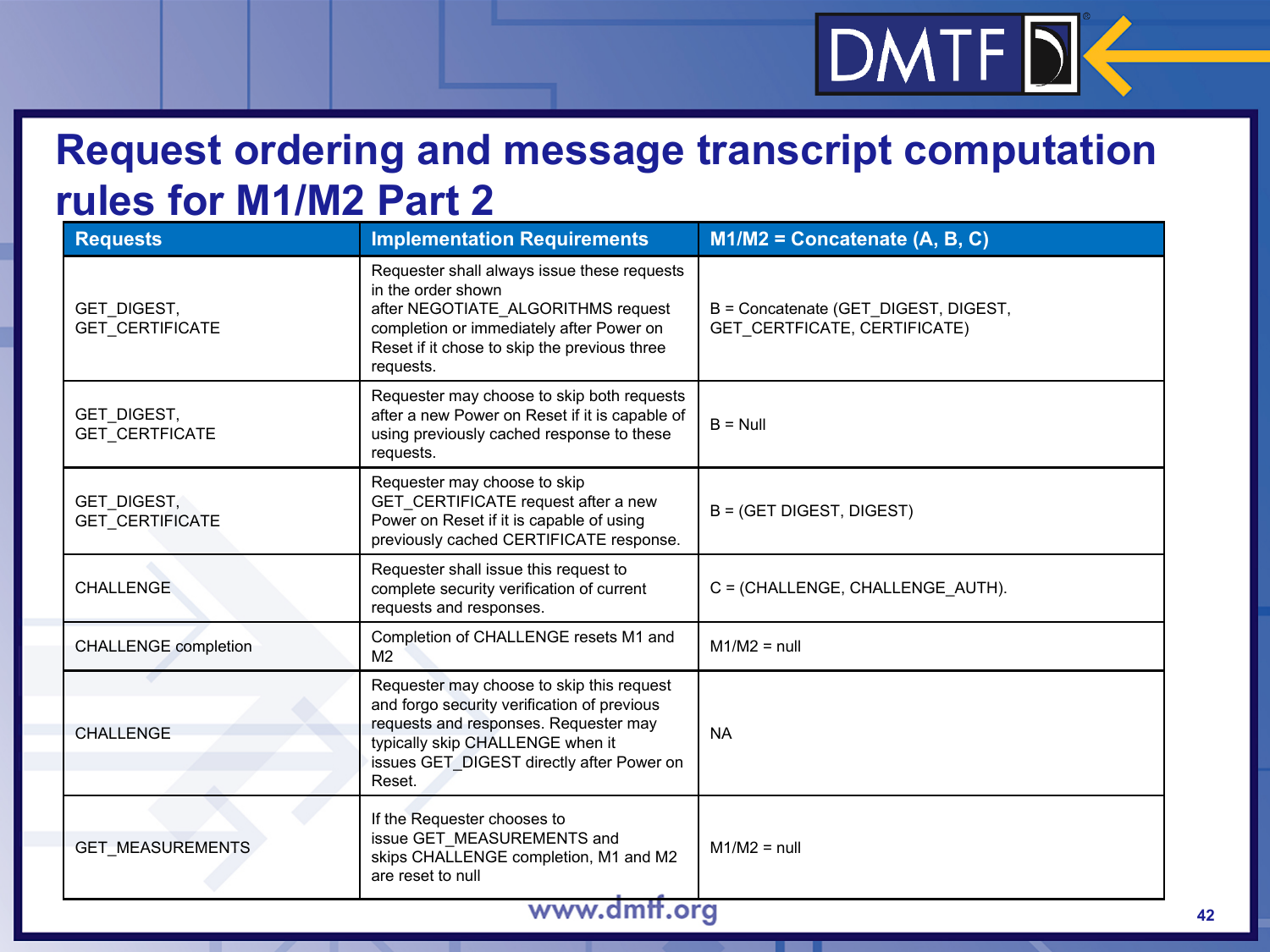## **GET\_MEASUREMENTS Sequence Diagram**

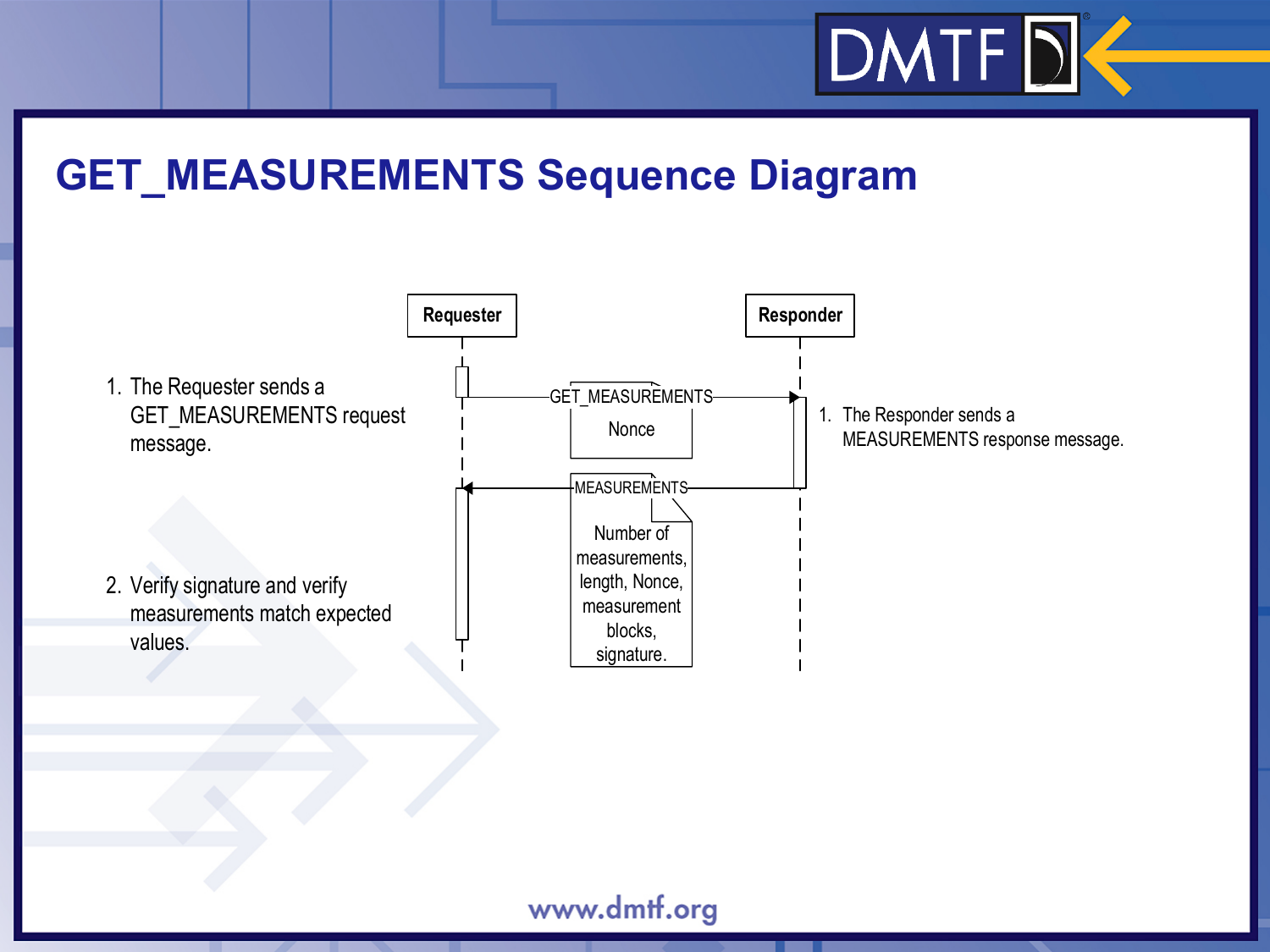# $DMTF$

## **GET\_MEASUREMENTS with and without Signature Sequence Diagram**

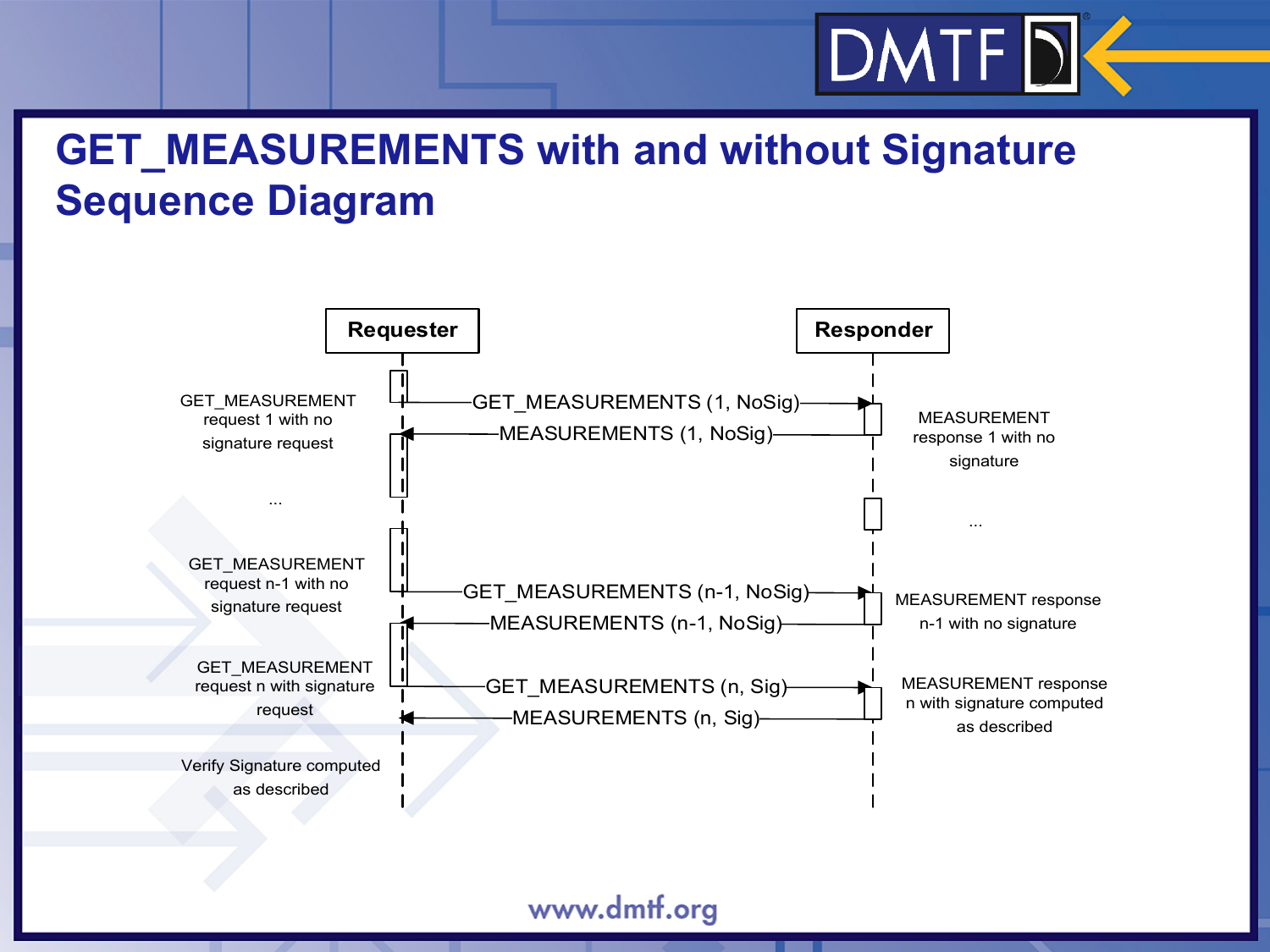# $|DMTF|$

### **GET\_MEASUREMENTS Request**

This Request is used to retrieve measurements of mutable firmware component(s) that the recipient endpoint is executing.

Measurements on their own are one of several methods to provide identity. Signing shall use the device private key.

| <b>Offset</b> | <b>Field</b>               | <b>Size</b><br>(bytes) | <b>Value</b>                                                                                                                                                                                                                                                                                    |
|---------------|----------------------------|------------------------|-------------------------------------------------------------------------------------------------------------------------------------------------------------------------------------------------------------------------------------------------------------------------------------------------|
|               | <b>SPDMVersion</b>         |                        | $V1.0 = 0x10$                                                                                                                                                                                                                                                                                   |
|               | <b>RequestResponseCode</b> |                        | 0xE0 = GET MEASUREMENTS                                                                                                                                                                                                                                                                         |
|               | Param1                     |                        | Request attributes.                                                                                                                                                                                                                                                                             |
| 3             | Param <sub>2</sub>         |                        | Measurement operation.<br>A value of 0x0 shall query the Responder for the total number of<br>measurements available.<br>A value of 0xFF shall request all measurements.<br>A value between 0x1 and 0xFE inclusively shall request the<br>measurement at the index corresponding to that value. |
|               | <b>Nonce</b>               | 32                     | The Requester should choose a random value. This field is only<br>present if a signature is required on the response.                                                                                                                                                                           |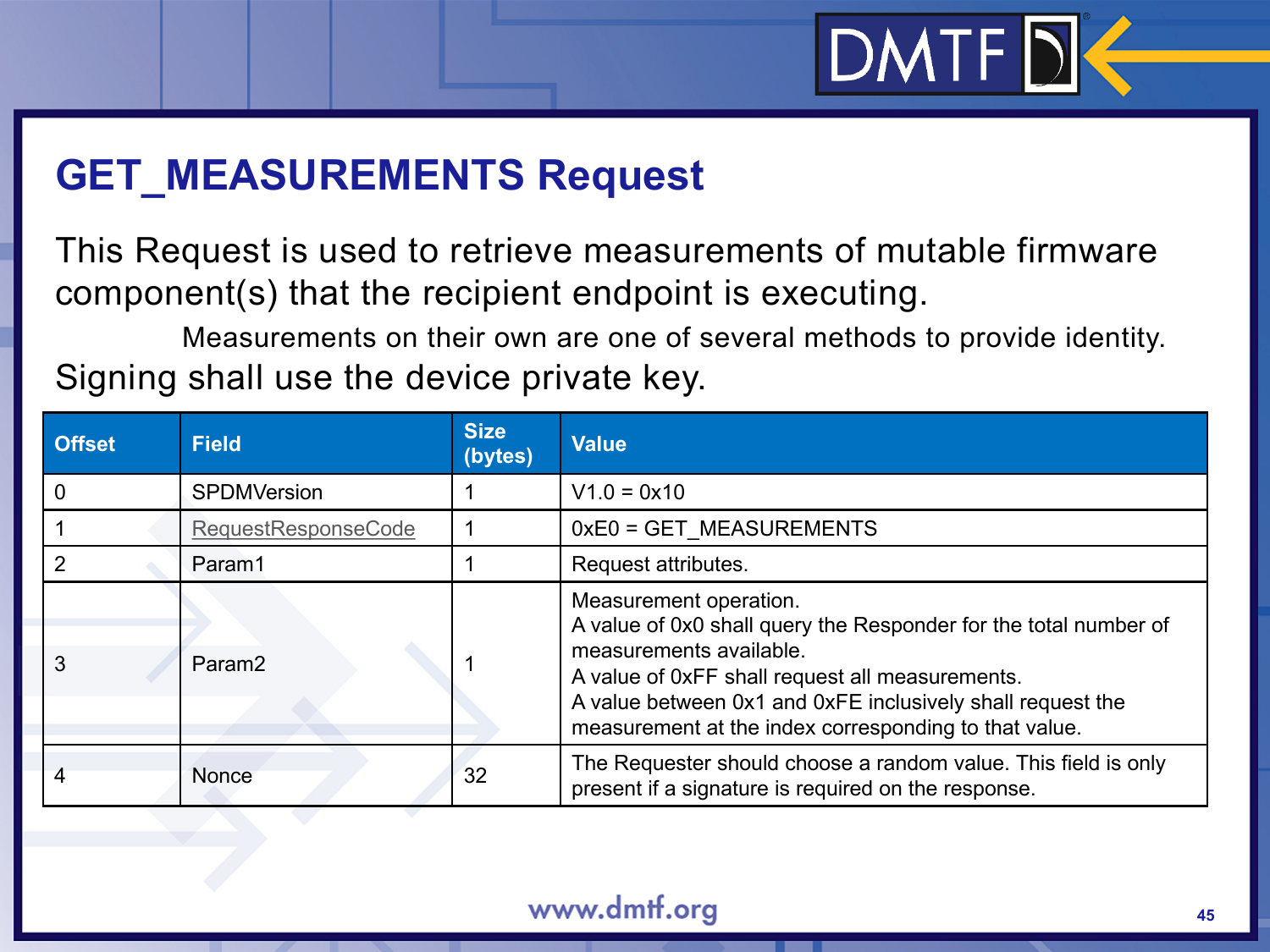## **GET\_MEASUREMENT Request Attributes**

| it(s) | <b>Value</b> | <b>Description</b>                                                                                                                                                                                                                                                                                                                                                         |
|-------|--------------|----------------------------------------------------------------------------------------------------------------------------------------------------------------------------------------------------------------------------------------------------------------------------------------------------------------------------------------------------------------------------|
|       |              | If the Responder can generate a signature as indicated<br>in CAPABILITIES message, this bit's value shall indicate to the Responder<br>to generate a signature. The Responder shall generate a signature in the<br>corresponding response. The Nonce field shall be present in the request.                                                                                |
|       | 0            | This bit's value shall be used for Responders incapable of generating a<br>signature as indicated in CAPABILITIES message. For Responders<br>capable of signature generation, this bit's value shall indicate the Requester<br>does not want a signature. The Responder shall not generate a signature in<br>the response. The Nonce field shall be absent in the request. |
| [7:1] | Reserved     | Reserved                                                                                                                                                                                                                                                                                                                                                                   |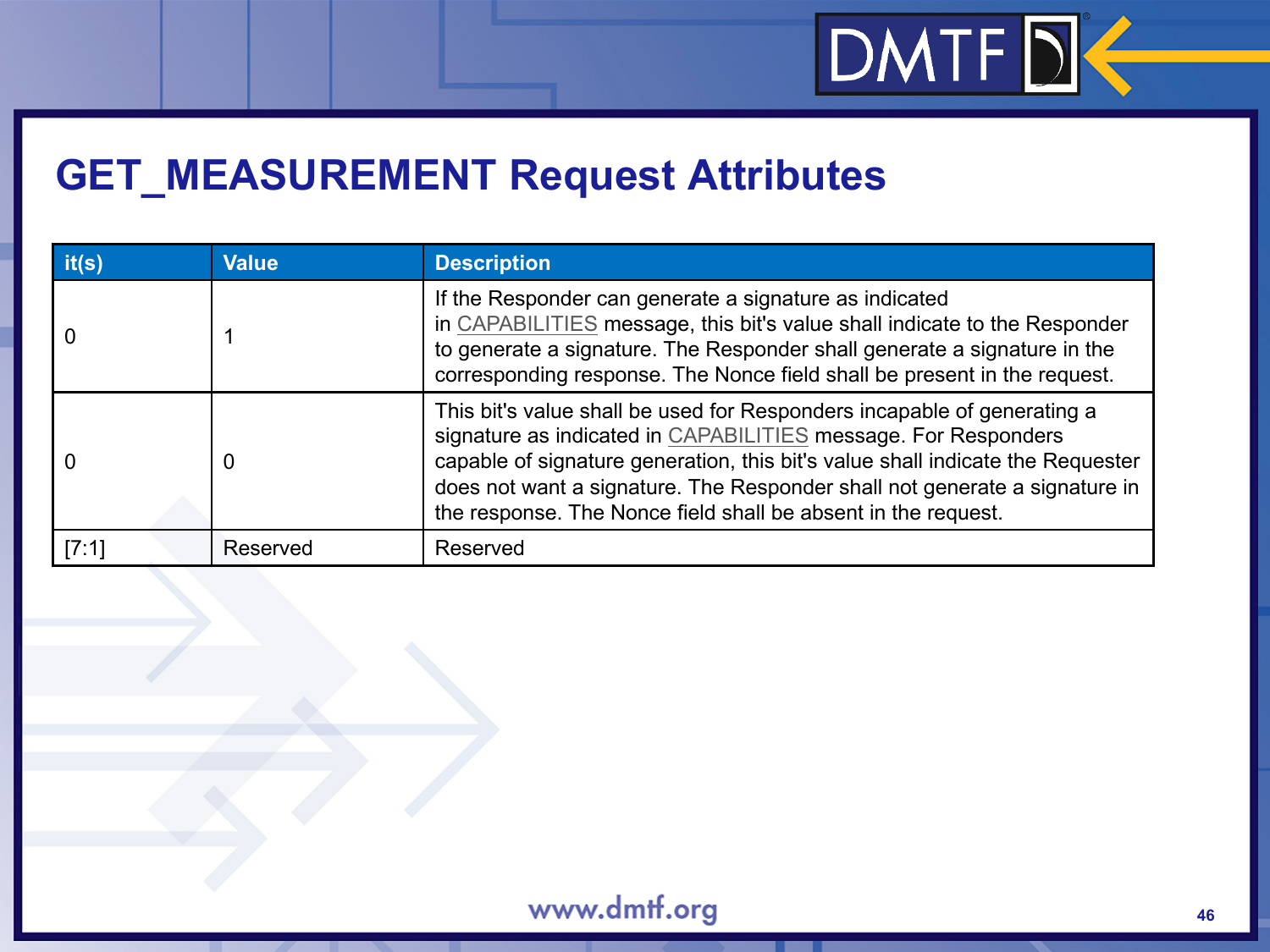### **Successful MEASUREMENTS**

| <b>Offset</b>              | <b>Field</b>            | <b>Size (bytes)</b>           | <b>Value</b>                                                                                                                                                                                                                                                                                                                                                                                            |
|----------------------------|-------------------------|-------------------------------|---------------------------------------------------------------------------------------------------------------------------------------------------------------------------------------------------------------------------------------------------------------------------------------------------------------------------------------------------------------------------------------------------------|
| 0                          | SPDMVersion             |                               | $V1.0 = 0x10$                                                                                                                                                                                                                                                                                                                                                                                           |
|                            | RequestResponseCode     |                               | $0x60$ = MEASUREMENTS                                                                                                                                                                                                                                                                                                                                                                                   |
| 2                          | Param1                  |                               | When Param2 in the requested measurement operation is 0, this parameter shall<br>return the total number of measurement indices on the device. Otherwise, this field is<br>reserved.                                                                                                                                                                                                                    |
| 3                          | Param <sub>2</sub>      |                               | Reserved                                                                                                                                                                                                                                                                                                                                                                                                |
|                            | <b>NumberOfBlocks</b>   |                               | Number of measurement blocks (N) in MeasurementRecord. This field shall reflect<br>the number of measurement blocks in <b>Measurement Record</b> . If Param2 in the<br>requested measurement operation is 0, this field shall be 0.                                                                                                                                                                     |
| 5                          | MeasurementRecordLength | 3                             | Size of the MeasurementRecord field in bytes. If Param2 in the requested<br>measurement operation is 0, this field shall be 0.                                                                                                                                                                                                                                                                          |
| 8                          | MeasurementRecord       | L=Measurement<br>RecordLength | Concatenation of all Measurement Blocks that correspond to the requested<br>Measurement operation. The Measurement Block structure is defined in Measurement<br>block.                                                                                                                                                                                                                                  |
| $8 + L$                    | <b>Nonce</b>            | 32                            | The Responder should choose a random value.                                                                                                                                                                                                                                                                                                                                                             |
| $40 + L$                   | OpaqueLength            | 2                             | Size of the OpaqueData field in bytes. The value shall not be greater than 1024 bytes.                                                                                                                                                                                                                                                                                                                  |
| $42 + L$                   | OpaqueData              | OpaqueLength                  | Free-form field, if present. The Responder may include Responder-specific information<br>and/or information defined by its transport.                                                                                                                                                                                                                                                                   |
| $42 + L +$<br>OpaqueLength | Signature               | S                             | Signature of the GET_MEASUREMENTS Request and MEASUREMENTS Response<br>messages, excluding the Signature field and signed using the device private key (slot 0<br>leaf certificate private key). The Responder shall use the asymmetric signing algorithm<br>it selected during the last ALGORITHMS response message to the Requester and S is<br>the size of that asymmetric signing algorithm output. |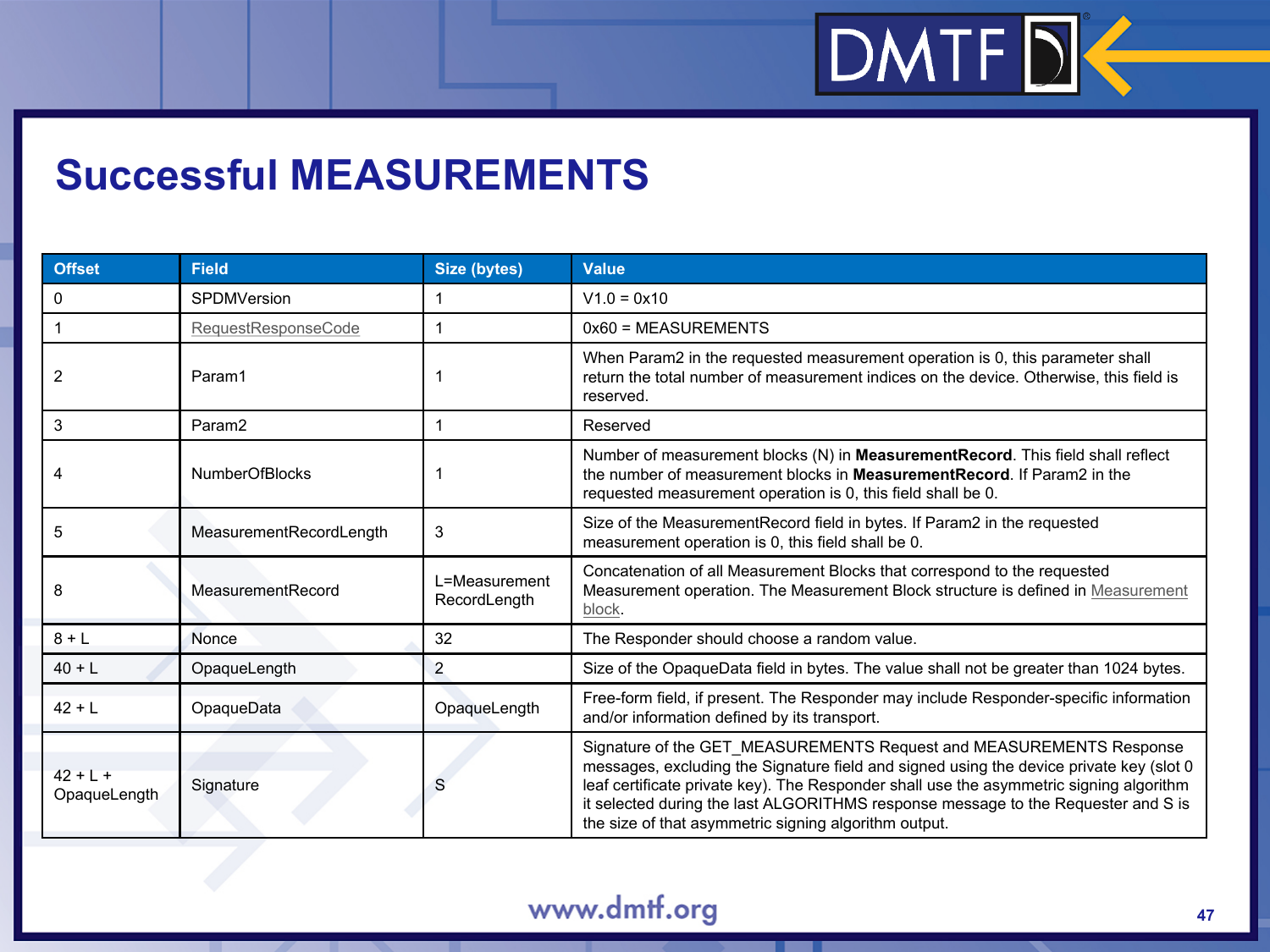## **Measurement Block**

- Each Measurement block contains a 1-DWORD descriptor, followed by the cryptographic hash and optionally additional information
- Logical increment of the Measurement index implies bootstrapping of firmware stages
- When returning Measurement log, the requestor specifies the Measurement index that it needs the history for. Each event that caused changes in the Measurement hash is recorded in one Measurement block, distinguished by the step log field.

| <b>Offset</b> | <b>Field</b>                 | Size (bytes)               | <b>Value</b>                                                                                                                                                                                                                                                                                                               |
|---------------|------------------------------|----------------------------|----------------------------------------------------------------------------------------------------------------------------------------------------------------------------------------------------------------------------------------------------------------------------------------------------------------------------|
|               | Index                        |                            | Index. This field shall represent the index of the measurement.                                                                                                                                                                                                                                                            |
|               | MeasurementSpecific<br>ation |                            | This field is a bitmask. The value shall indicate the measurement<br>specification that the requested Measurement follows and shall<br>match the selected measurement specification<br>in Algorithms message. Only one bit shall be set in the Measurement<br>Block.<br>$\cdot$ Bit 0 = DMTF. All other bits are reserved. |
|               | MeasurementSize              | $\overline{2}$             | Size of Measurement, in bytes.                                                                                                                                                                                                                                                                                             |
| 4             | Measurement                  | Measurement<br><b>Size</b> | For format of this field is defined by Measurement Specification                                                                                                                                                                                                                                                           |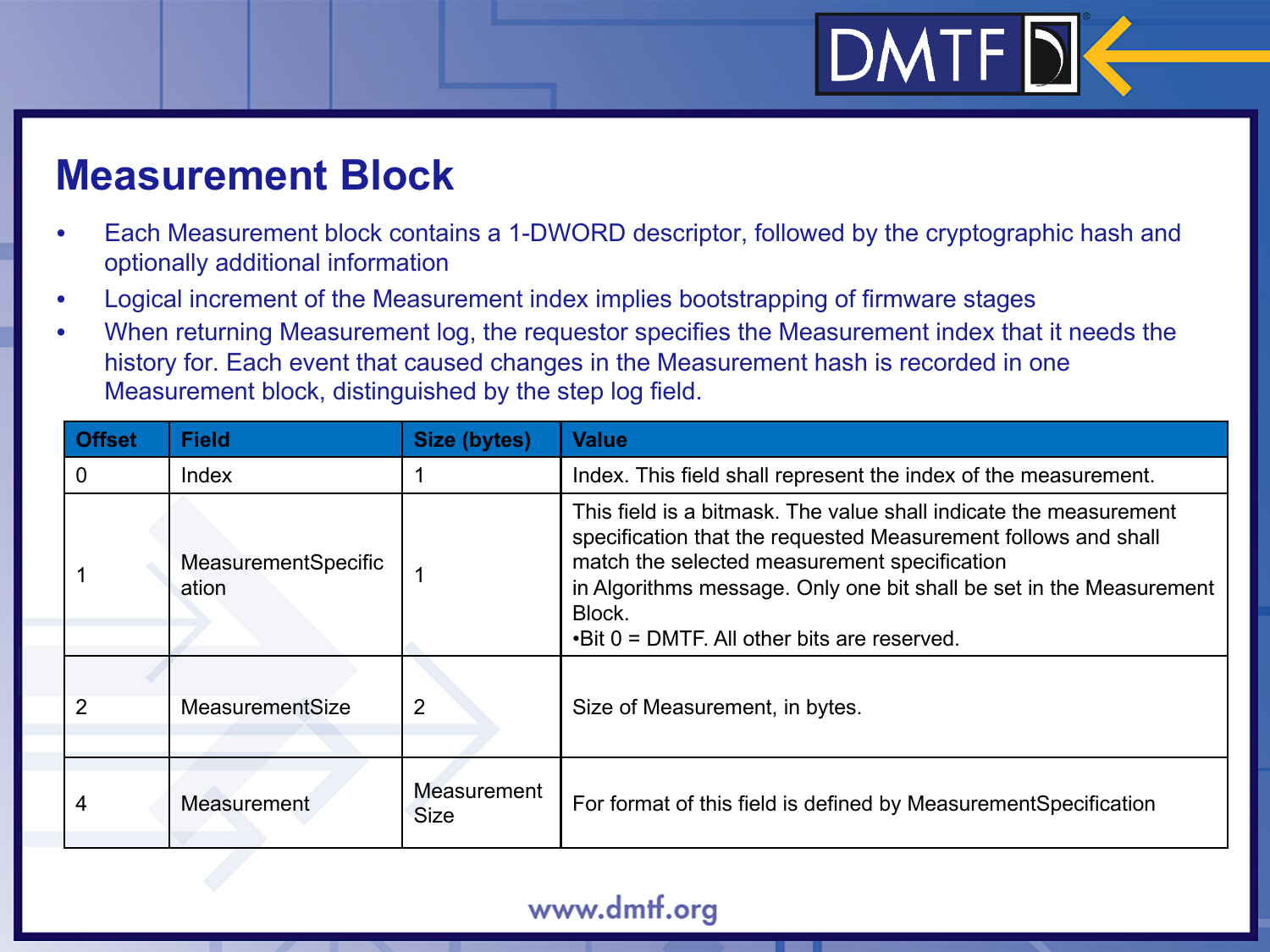#### **Measurement field format in a Measurement block when the MeasurementSpecification field selects Bit 0 = DMTF**

| <b>Offset</b> | <b>Field</b>                            | Size (bytes)                                | <b>Value</b>                                                                                                                                                                                                                                                                                                                                                                                                                                                                                                                                                                                                                                        |
|---------------|-----------------------------------------|---------------------------------------------|-----------------------------------------------------------------------------------------------------------------------------------------------------------------------------------------------------------------------------------------------------------------------------------------------------------------------------------------------------------------------------------------------------------------------------------------------------------------------------------------------------------------------------------------------------------------------------------------------------------------------------------------------------|
| 0             | <b>DMTFSpecMeasurement</b><br>ValueType |                                             | •This field is composed of two parts: bit [7] indicating the<br>representation in DMTFSpecMeasurementValue, and bits [6:0]<br>indicating what is being measured<br>by DMTFSpecMeasurementValue. These values are set<br>independently. These values are interpreted as follows: $[7] = 0$ b:<br>Hash<br>$\cdot$ [7] = 0b: Hash<br>$\cdot$ [7] = 1b : Raw Bit Stream<br>$\cdot$ [6:0] = 00h: immutable ROM<br>$\cdot$ [6:0] = 01h: mutable firmware<br>$\cdot$ [6:0] = 02h: hardware configuration, such as straps, debug modes<br>$\cdot$ [6:0] = 03h : firmware configuration, e.g., configurable firmware<br>policy<br>All other values reserved. |
|               | <b>DMTFSpecMeasurement</b><br>ValueSize | $\overline{2}$                              | Size of DMTFSpecMeasurementValue, in bytes.<br>When DMTFSpecMeasurementValueType[7] = 0b: Hash,<br>the DMTFSpecMeasurementValueSize shall be derived from the<br>measurement hash algorithm returned in the ALGORITHM response<br>message.                                                                                                                                                                                                                                                                                                                                                                                                          |
| 3             | <b>DMTFSpecMeasurement</b><br>Value     | <b>DMTFSpec</b><br>Measurement<br>ValueSize | DMTFSpecMeasurementValueSize bytes of cryptographic hash or<br>Raw Bit Stream, as indicated in DMTFSpecMeasurementType[7].                                                                                                                                                                                                                                                                                                                                                                                                                                                                                                                          |

DMTFDE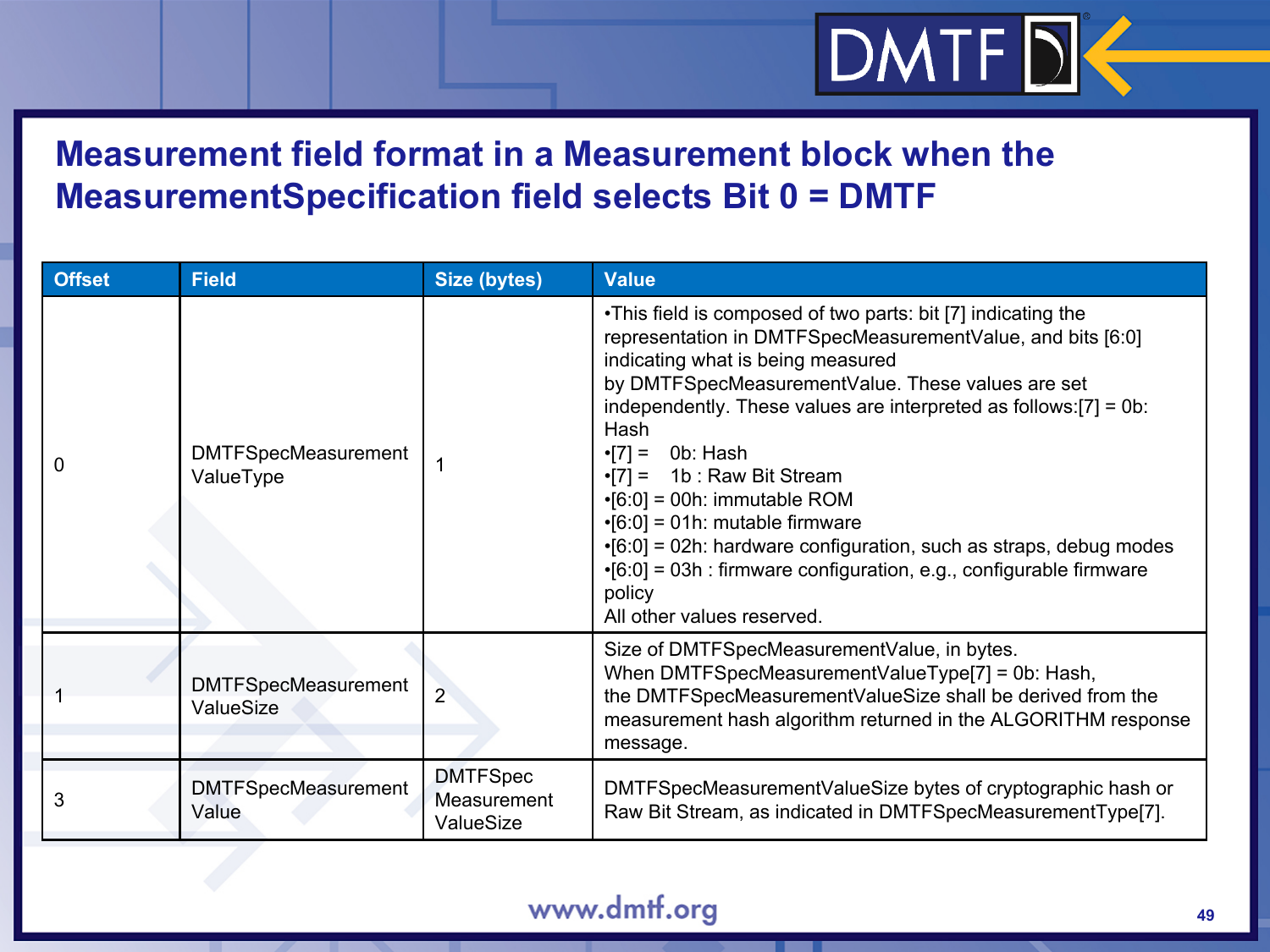

### **ERROR & ERRORCODE**

| <b>Offset</b> | <b>Field</b>        | <b>Size</b><br>(bytes) | <b>Value</b>                          |
|---------------|---------------------|------------------------|---------------------------------------|
|               | SPDMVersion         |                        | $V1.0 = 0x10$                         |
|               | RequestResponseCode |                        | $0x7F = ERROR$                        |
|               | Param1              |                        | Error Code. See Table 27.             |
|               | Param <sub>2</sub>  |                        | Error Data. See Table 27.             |
|               | ExtendedErrorData   | $0 - 32$               | Optional extended data. See Table 27. |

| <b>Error code</b> | <b>Value</b>    | <b>Description</b>                                                                                                                                                                                                                              | <b>Error data</b> | <b>ExtendedErrorData</b>               |
|-------------------|-----------------|-------------------------------------------------------------------------------------------------------------------------------------------------------------------------------------------------------------------------------------------------|-------------------|----------------------------------------|
| Reserved          | 00 <sub>h</sub> | Reserved                                                                                                                                                                                                                                        | Reserved          | Reserved                               |
| InvalidRequest    | 01h             | One or more request fields<br>are invalid                                                                                                                                                                                                       | 0x00              | No extended error data is<br>provided. |
| Reserved          | 02h             | Reserved                                                                                                                                                                                                                                        | Reserved          | Reserved                               |
| <b>Busy</b>       | 03h             | The Responder received<br>the request message and<br>the Responder decided to<br>ignore the request<br>message, but the<br>Responder may be able to<br>process the request<br>message if the request<br>message is sent again in<br>the future. | 0x00              | No extended error data is<br>provided. |

П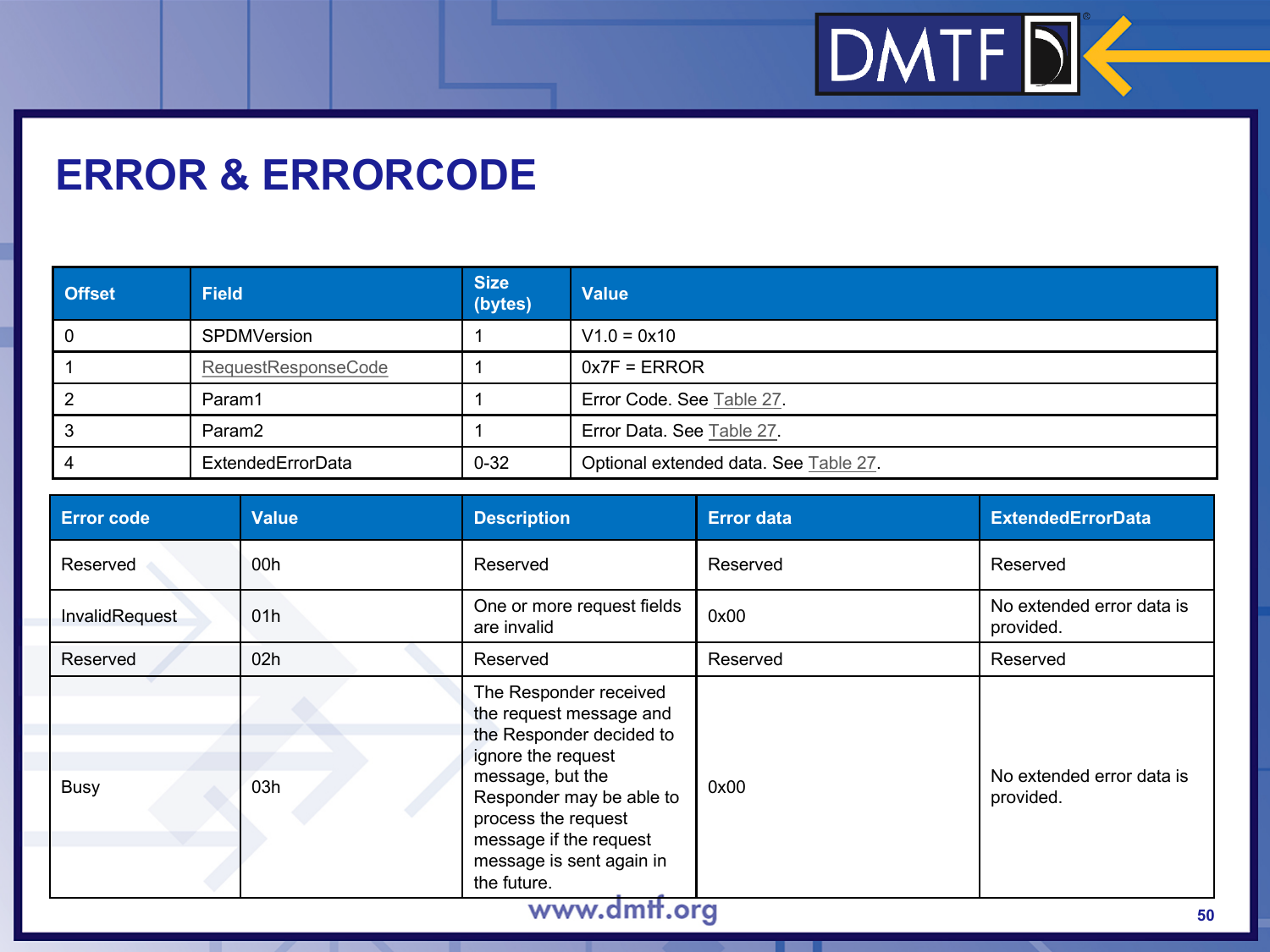### **ERRORCODE contd.**

| <b>Error code</b>                        | <b>Value</b> | <b>Description</b>                                                                                                     | <b>Error data</b>                                                                                                   | <b>ExtendedErrorData</b>               |
|------------------------------------------|--------------|------------------------------------------------------------------------------------------------------------------------|---------------------------------------------------------------------------------------------------------------------|----------------------------------------|
| UnexpectedRequest                        | 04h          | The Responder received an<br>unexpected request message.<br>For<br>example, CHALLENGE before N<br>EGOTIATE ALGORITHMS. | 0x00                                                                                                                | No extended error data is<br>provided. |
| Unspecified                              | 05h          | Unspecified error occurred.                                                                                            | 00h                                                                                                                 | No extended error data is<br>provided. |
| Reserved                                 | 06h          | Reserved                                                                                                               | 00h                                                                                                                 | Reserved                               |
| UnsupportedRequest                       | 07h          | The RequestResponseCode in<br>the Request message is<br>unsupported.                                                   | RequestResponseCode in the Request<br>message.                                                                      | No extended error data is<br>provided  |
| Reserved                                 | 08h-40h      | Reserved                                                                                                               | Reserved                                                                                                            | Reserved                               |
| MajorVersionMismatch                     | 41h          | Requested SPDM Major<br>Version is not supported.                                                                      | 00h                                                                                                                 | No extended error data<br>provided.    |
| <b>ResponseNotReady</b>                  | 42h          | See RESPOND IF READY c<br>lause.                                                                                       | 00h                                                                                                                 | See Table 28.                          |
| RequestResynch                           | 43h          | Responder is requesting<br>Requester to<br>reissue GET_VERSION in<br>order to resynch.                                 | 0x00                                                                                                                | No extended error data<br>provided.    |
| Reserved                                 | 44h-FEh      | Reserved                                                                                                               | Reserved.                                                                                                           | Reserved                               |
| Vendor/Other<br><b>Standards Defined</b> | <b>FFh</b>   | Vendor or Other Standards<br>defined                                                                                   | This field shall indicate the registry<br>or standard body using one of the<br>values in the ID column of Table 29. | See Table 30 for format<br>definitio   |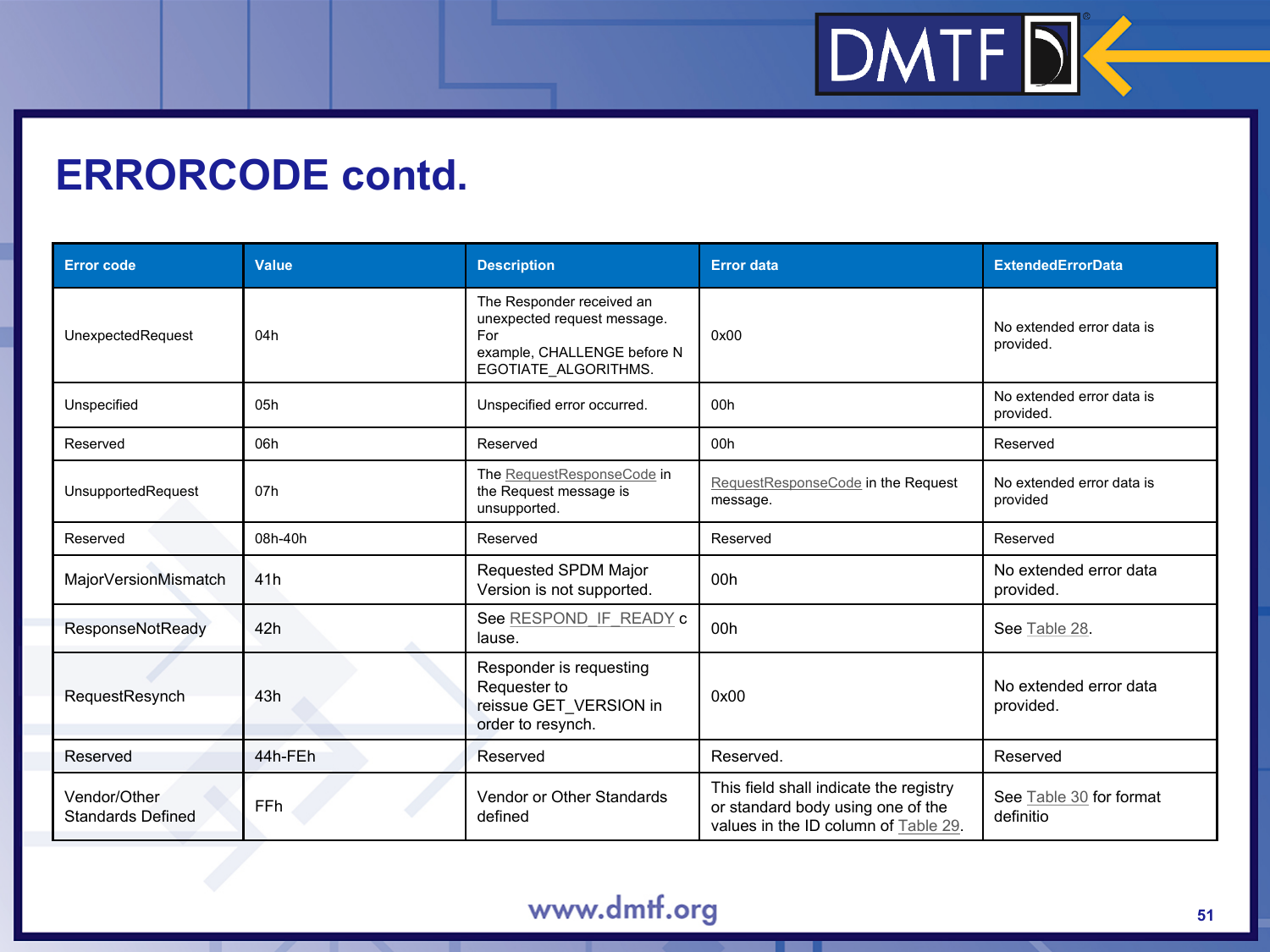### **Timeouts and Retries**

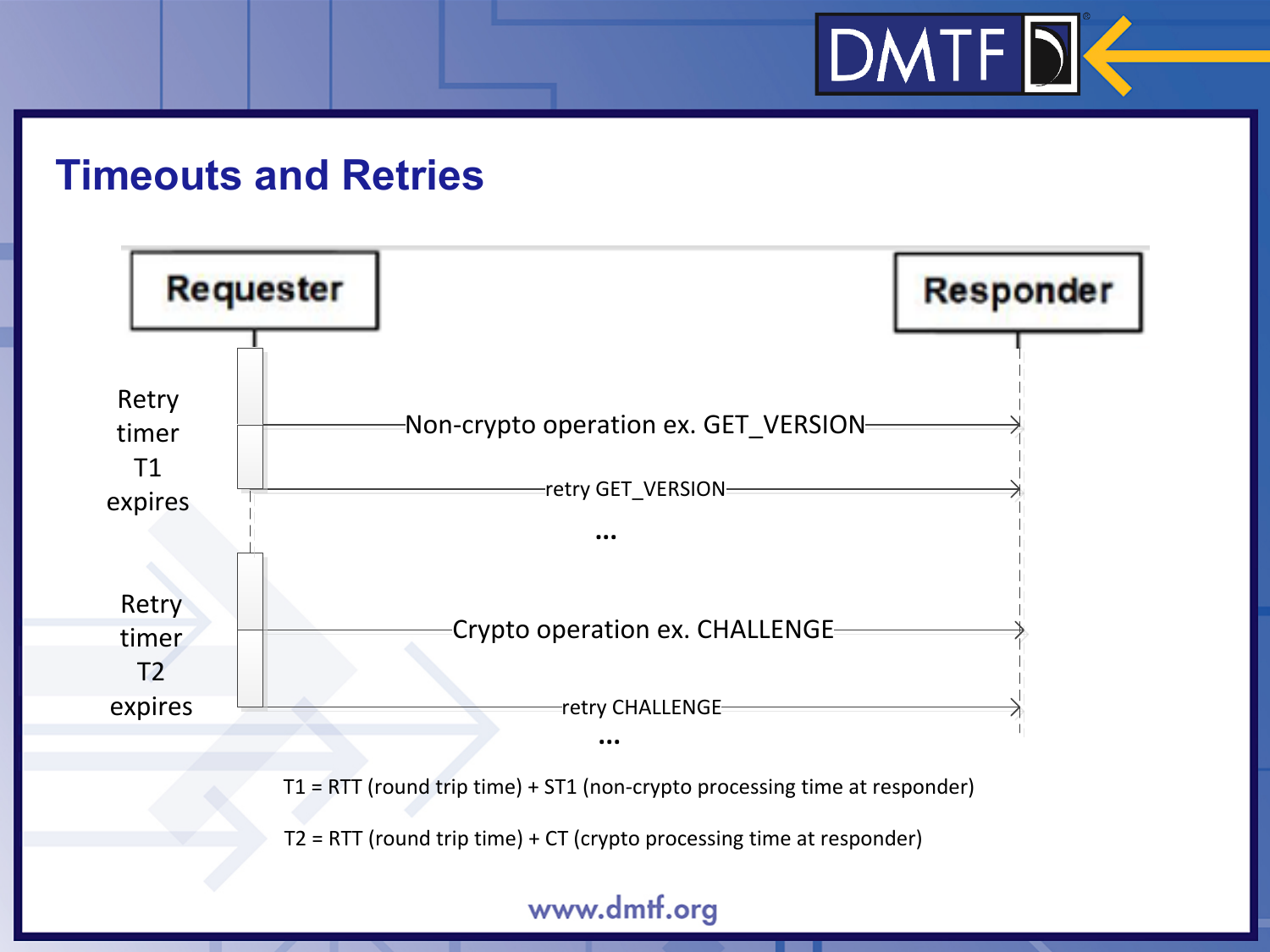## **Timeouts and Retries Error (ResponseNotReady); RESPOND\_IF\_READY**

 $DMTF$ 

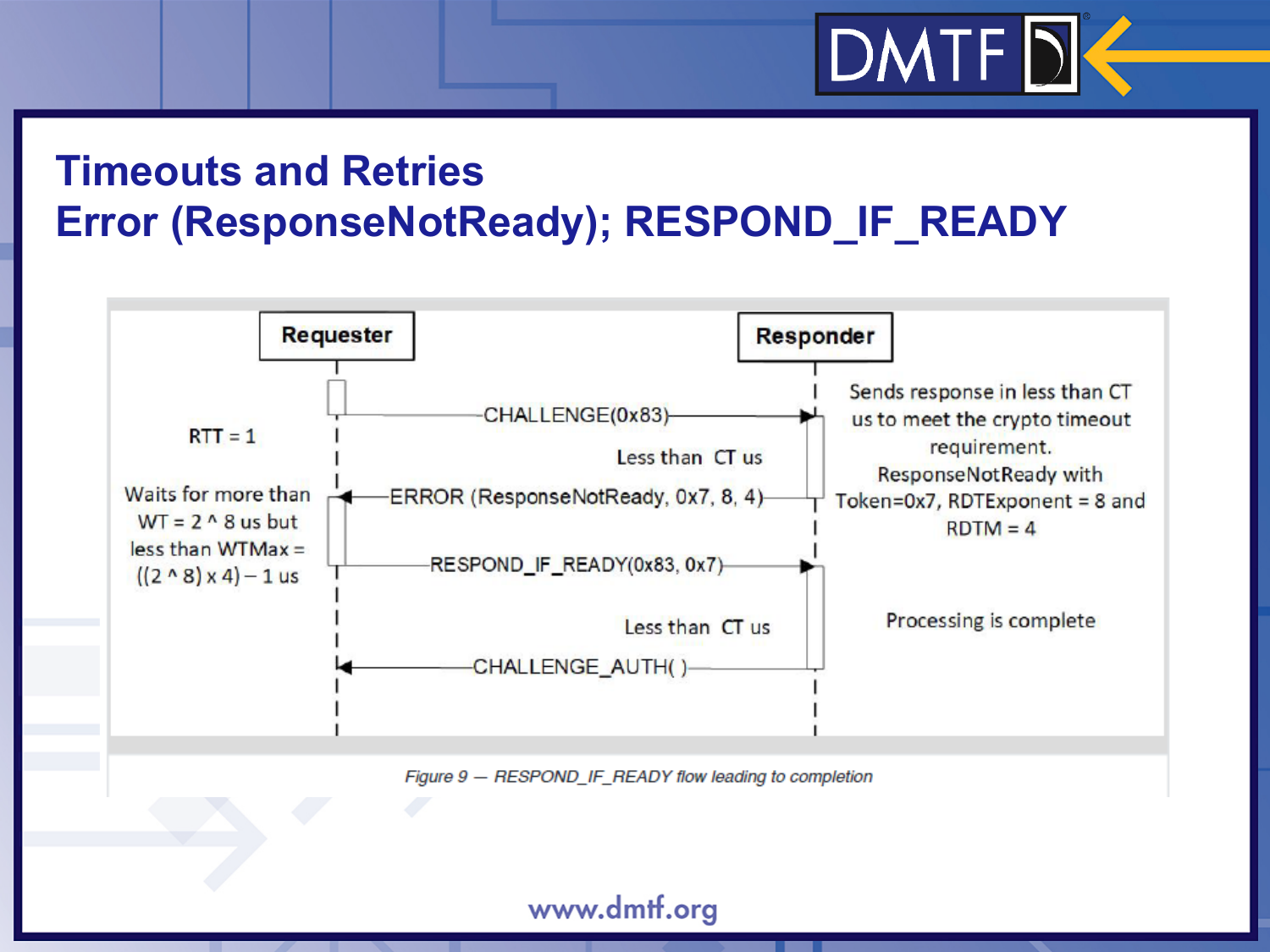### **Timing Specification Part 1**

| <b>Timing Parameter</b> | <b>Ownership</b> | <b>Value</b>       | <b>Units</b>       | <b>Description</b>                                                                                                                                                                                                                                                                                 |
|-------------------------|------------------|--------------------|--------------------|----------------------------------------------------------------------------------------------------------------------------------------------------------------------------------------------------------------------------------------------------------------------------------------------------|
| <b>RTT</b>              | Requester        | See<br>Description | See<br>Description | This is the worst case round trip transport timing.<br>The max value shall be the worst case total time for the complete<br>transmission and delivery of an SPDM message round trip at the<br>transport layer(s). The actual value for this parameter is<br>transport/media specific.              |
| ST <sub>1</sub>         | Responder        | 100                | ms                 | This shall be the maximum amount of time the Responder has to<br>provide a response to requests that do not require cryptographic<br>processing, such as GET CAPABILITIES, GET VERSION or<br>NEGOTIATE ALGORITHMS.                                                                                 |
| T1                      | Requester        | $RTT + ST1$        | ms                 | This shall be the minimum amount of time the Requester shall wait<br>before issuing a retry for requests that do not require cryptographic<br>processing.<br>For details, see ST1.                                                                                                                 |
| <b>CT</b>               | Responder        | 2CTExponent        | <b>US</b>          | This is the cryptographic timeout in microseconds. CTExponent is<br>reported in the CAPABILITIES message.<br>This timing parameter shall be the maximum amount of time the<br>Responder has to provide any response requiring cryptographic<br>processing, such as GET MEASUREMENTS and CHALLENGE. |
| T <sub>2</sub>          | Requester        | $RTT + CT$         | <b>us</b>          | This shall be the minimum amount of time the Requester shall wait<br>before issuing a retry for requests that require cryptographic<br>processing.<br>For details, see CT.                                                                                                                         |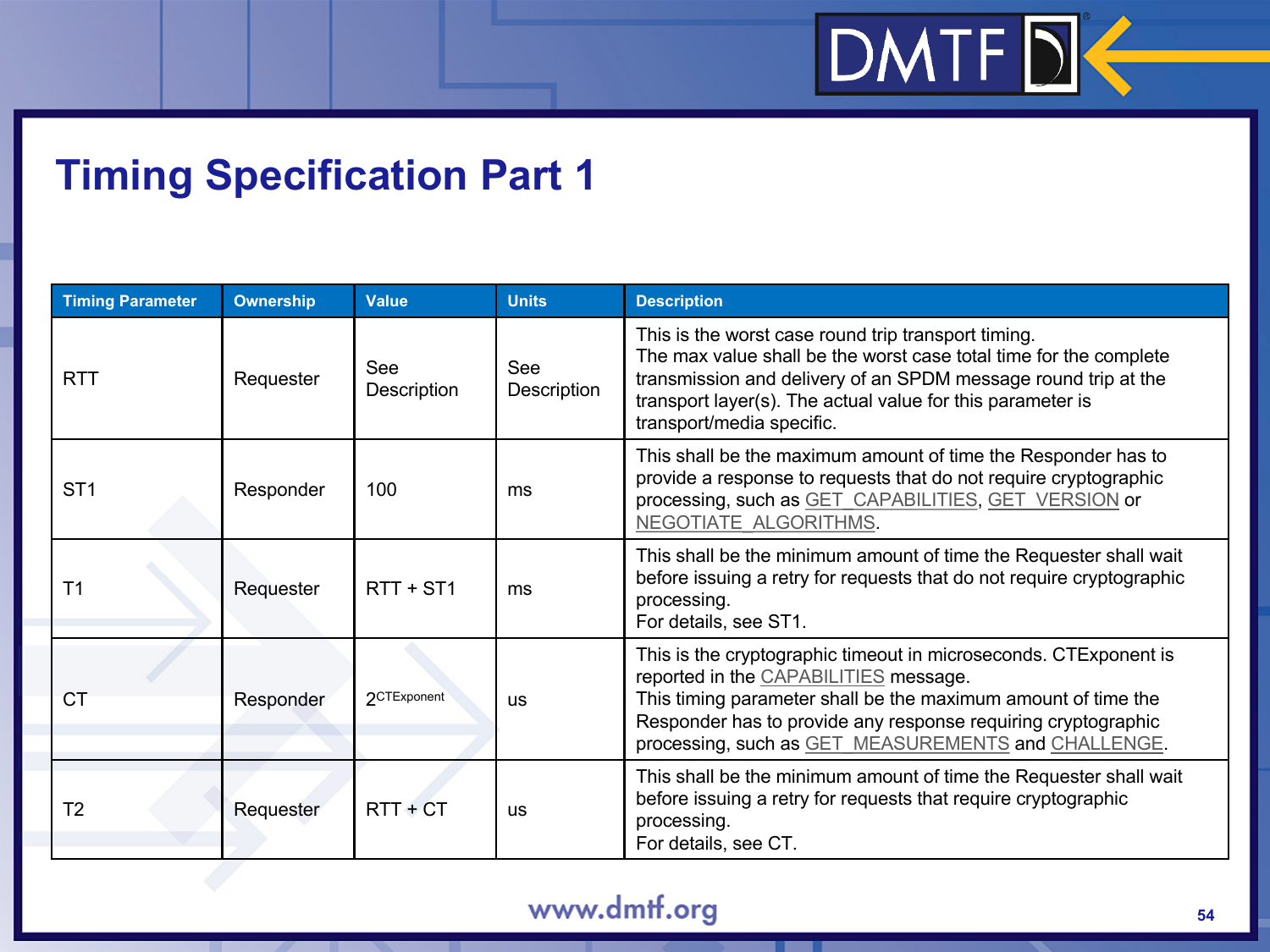### **Timing Specification Part 2**

| <b>Timing Parameter</b> | <b>Ownership</b> | <b>Value</b>                   | <b>Units</b> | <b>Description</b>                                                                                                                                                                                                                                                                                                                                                                                                                                                                                                                                                        |
|-------------------------|------------------|--------------------------------|--------------|---------------------------------------------------------------------------------------------------------------------------------------------------------------------------------------------------------------------------------------------------------------------------------------------------------------------------------------------------------------------------------------------------------------------------------------------------------------------------------------------------------------------------------------------------------------------------|
| <b>RDT</b>              | Responder        | 2RDTExponent                   | <b>us</b>    | This is the Recommended Delay in microseconds. When the Responder is unable to<br>complete cryptographic processing response within the CT time, it shall<br>provide RDTExponent as part of the <b>ERROR</b> Response. See Table 28 for<br>the RDTExponent value.<br>For details, see ErrorCode=ResponseNotReady.                                                                                                                                                                                                                                                         |
| <b>WT</b>               | Requester        | <b>RDT</b>                     | <b>US</b>    | This is the amount of time the Requester should wait before<br>issuing RESPOND IF READY request. The Requester shall measure this time<br>parameter from the reception of the ERROR response to the transmission<br>of RESPOND IF READY request. The Requester may take into account the<br>transission time of the ERROR from the Responder to Requester when<br>calculating WT.<br>For details, see RDT.                                                                                                                                                                |
| $WT_{Max}$              | Requester        | $(RDT * RDTM) -$<br><b>RTT</b> | <b>US</b>    | This is the maximum wait time the Requester has to to<br>issue RESPOND_IF_READY_request unless the Requester issued a<br>successful RESPOND IF READY earlier. After this time the Responder is allowed<br>to drop the response. The Requester shall take into account the transmission time of<br>the ERROR from the Responder to Requester when calculating WTMax. The value<br>of RDTM is given in Table 28. The Responder should<br>ensure WT <sub>Max</sub> does not result less than WT in determination<br>of RDTM.<br>For details, see ErrorCode=ResponseNotReady. |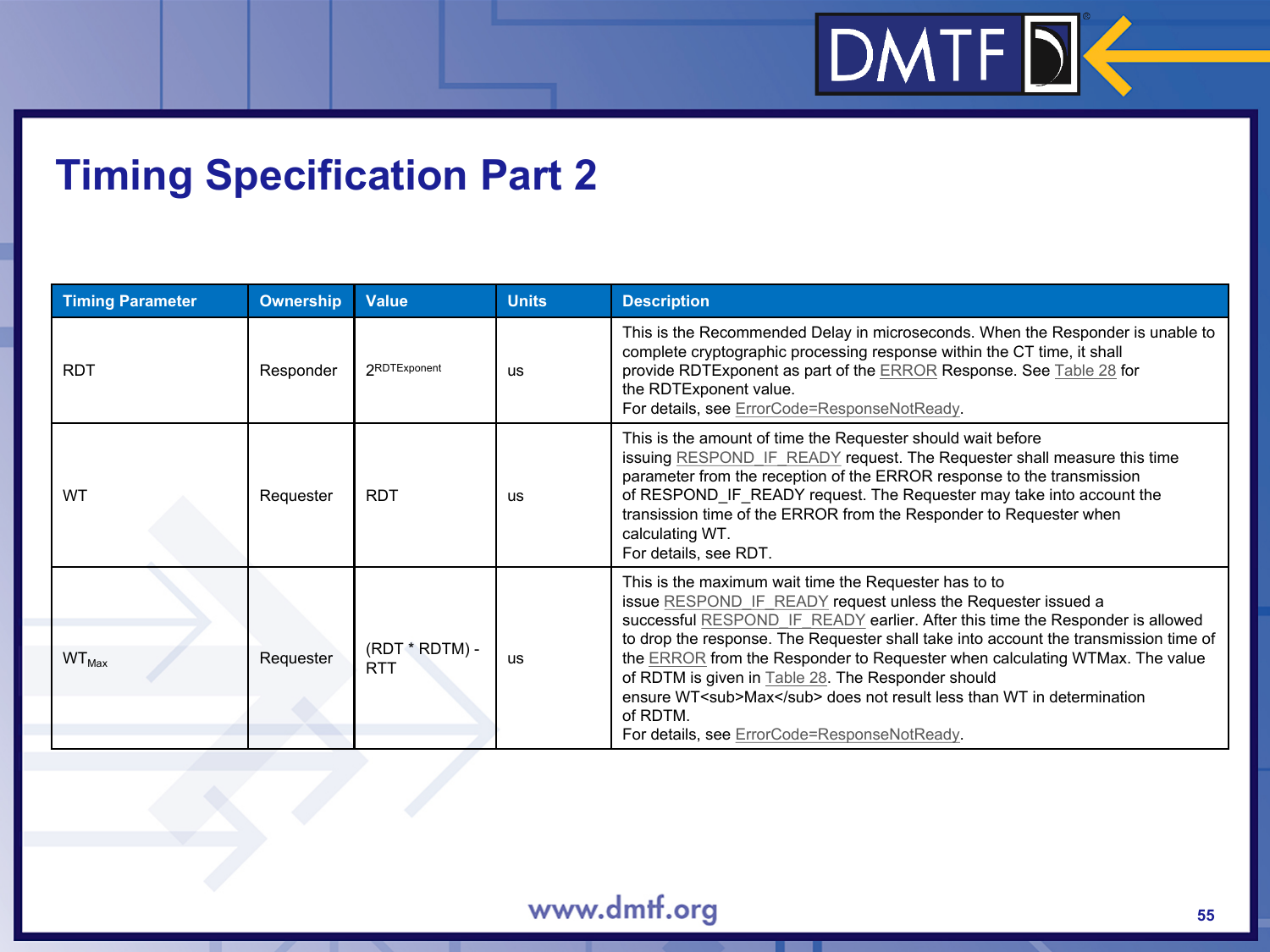## **Retries and timing**

- SPDM requests may be retried; SPDM responses may not.
- There are two SPDM request retry timers:
	- T1 for SPDM requests that do not involve cryptographic processing
	- T2 for SPDM requests that require cryptographic processing
- The T1 retry timer is the sum of:
	- RTT worst-case round-trip time, which is transport layer specific
	- ST1 amount of time responder can take to process non crypto requests
- The T2 retry timer is the sum of:
	- RTT
	- CT amount of time responder can take to process crypto requests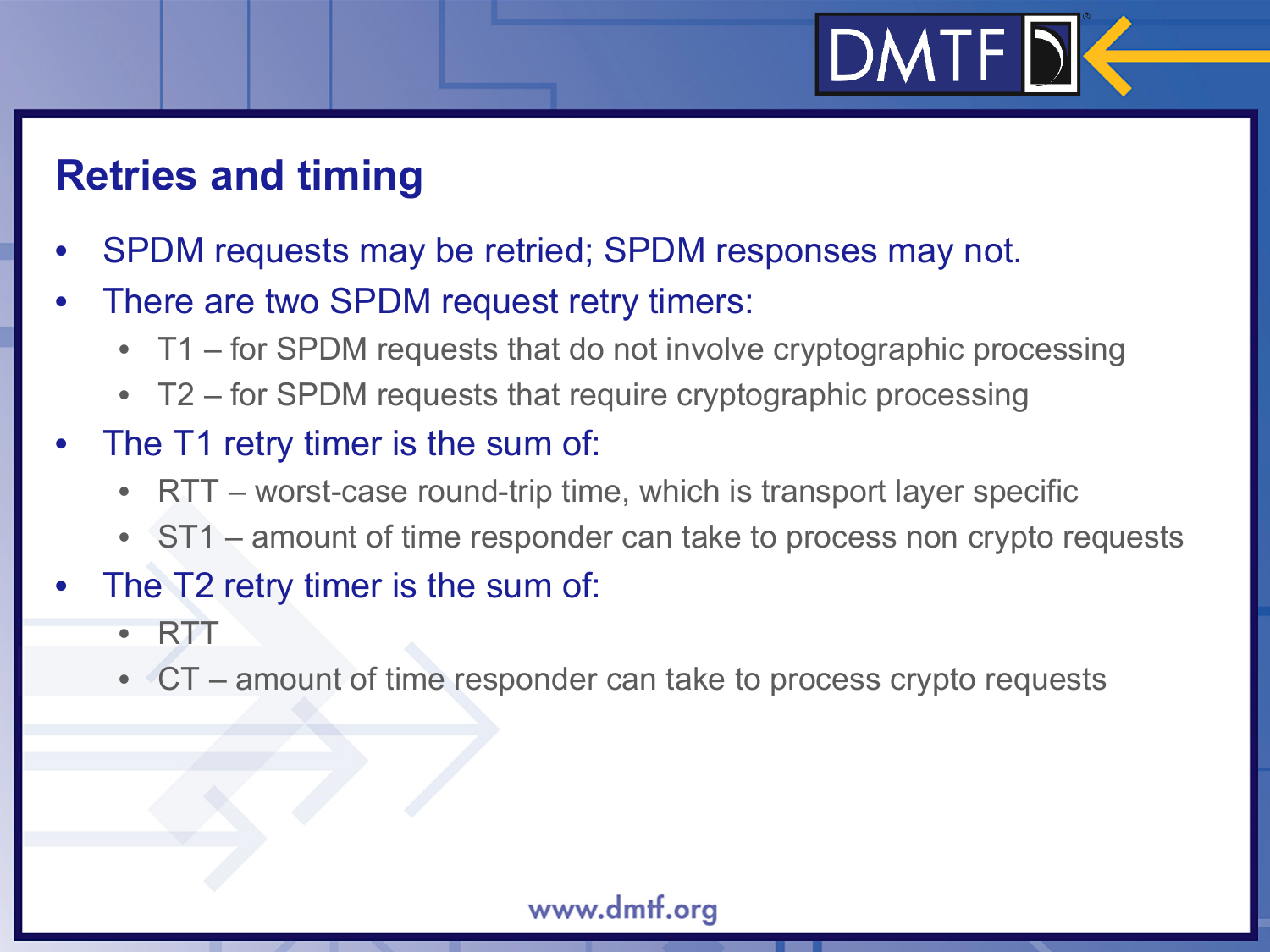## **Retries and timing**

- An SPDM request that requires cryptographic processing may take longer than expected at the responder
- A responder may provide a Response Not Ready error within T2 and let the requester know when to try again with a Respond if Ready request
- With Response Not Ready, the responder provides RDTexponent, a recommended delay to the requester; and RDTM, a multiplier
- The requester may retry with Respond if Ready within a window bounded by WT and WTMax:
	- WT = 2\*\*RDTexponent
	- WTMax = (Multiplier \* WT) RTT